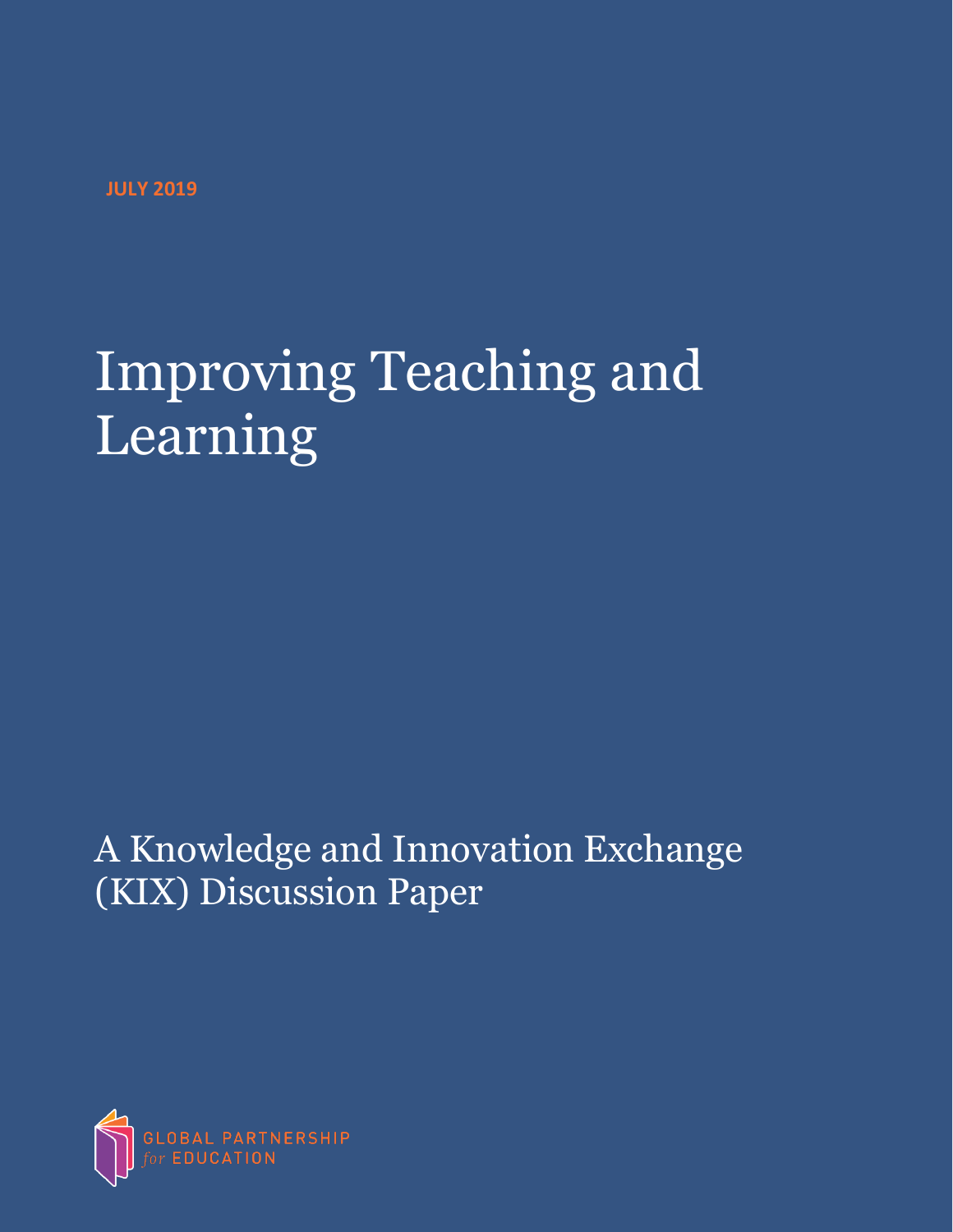## **Acknowledgments**

This paper was written by Kwame Akyeampong, independent consultant, under the guidance of Stuart Cameron, education specialist, and Talia Miranda De Chaisemartin, senior education specialist at the GPE Secretariat.

The inputs and feedback of the following individuals who reviewed this paper are gratefully acknowledged: Anita Chudgar, Asyia Kazmi, Emily Woolf, Francis Ndem, Gerd Hanne Fosen, Joost Monks, Karen Mundy, M. M. Ralenkoane, N'Diaye Nene Fatou Diallo, Pauline Rose and Rukmini Banerji.

In addition, we would like to acknowledge the ministry officials who participated in an in-person consultation at a Global Partnership for Education developing country partner meeting in Benin in November 2018. Through this consultation, representatives from the following countries provided useful feedback on the paper: Bangladesh, Burkina Faso, Cambodia, Cameroon, Cape Verde, Central African Republic, Chad, Comoros, Cote d'Ivoire, Djibouti, Dominica, Guinea, Guinea Bissau, Mali, Nicaragua, Pakistan, Papua New Guinea, Republic of Congo, Rwanda, Somalia, Somalia (Puntland), South Sudan, Saint Vincent and the Grenadines, Sudan, Uzbekistan and Zimbabwe.

Finally, we would like to thank the individuals who participated in surveys to develop and refine the investment priorities described in this paper.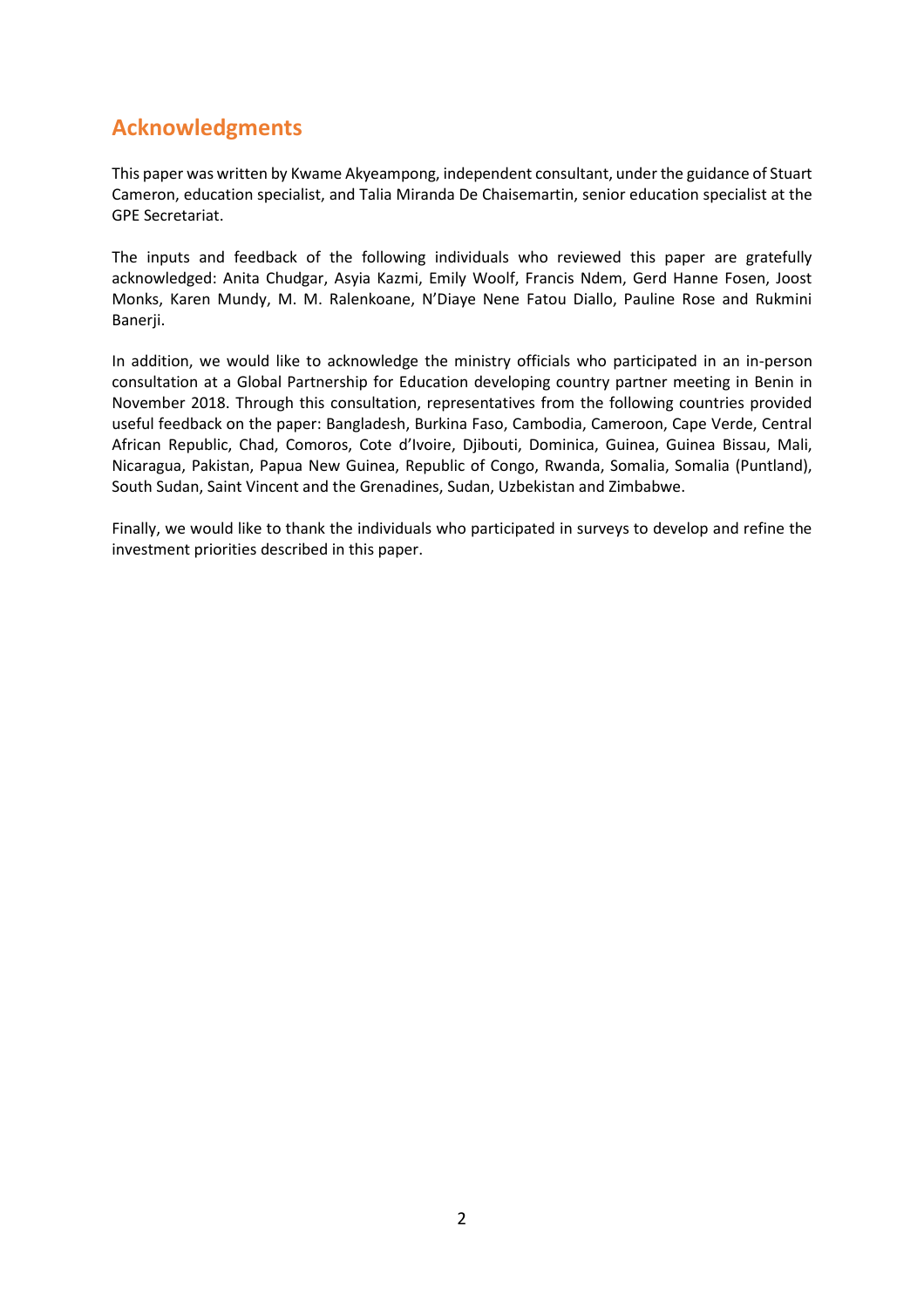## **Table of Contents**

| 1.                                                                                                                                                                                                                                                                                       |  |  |  |  |
|------------------------------------------------------------------------------------------------------------------------------------------------------------------------------------------------------------------------------------------------------------------------------------------|--|--|--|--|
| 2.                                                                                                                                                                                                                                                                                       |  |  |  |  |
| 3.                                                                                                                                                                                                                                                                                       |  |  |  |  |
|                                                                                                                                                                                                                                                                                          |  |  |  |  |
| How the Global Partnership for Education supports teaching and learning 17<br>4.                                                                                                                                                                                                         |  |  |  |  |
| Global goods, networks and innovations to improve teaching and learning  19<br>5.                                                                                                                                                                                                        |  |  |  |  |
|                                                                                                                                                                                                                                                                                          |  |  |  |  |
| 6.                                                                                                                                                                                                                                                                                       |  |  |  |  |
| Global good gap 1: Sharing evidence and good practices in implanting teacher standards and<br>Global good gap 2: System-level approaches to aligning teaching, curriculum, teaching materials<br>Global good gap 3: Teacher management and engagement to improve quality of teaching and |  |  |  |  |
| 7.                                                                                                                                                                                                                                                                                       |  |  |  |  |
|                                                                                                                                                                                                                                                                                          |  |  |  |  |
|                                                                                                                                                                                                                                                                                          |  |  |  |  |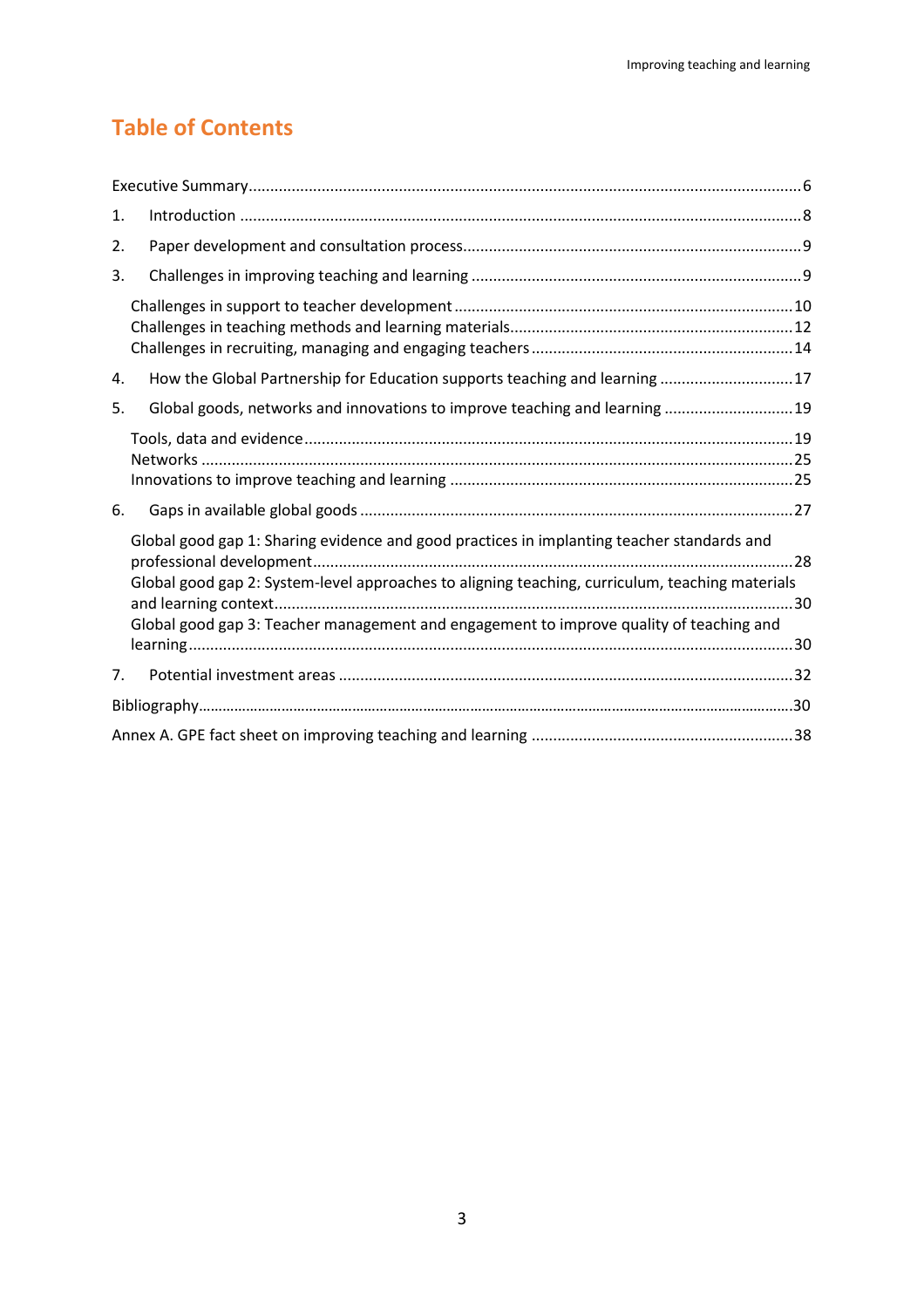## **A note on the KIX consultation process**

The Global Partnership for Education's Knowledge and Innovation Exchange (KIX) thematic funding will support global and regional initiatives that use knowledge exchange, evidence and innovation to help developing countries solve critical educational challenges. It will support:

- **Capacity development and knowledge exchange among developing countries**: Activities that strengthen national capacity through peer review and exchange; creation of learning modules and diagnostic tools, and face-to-face exchange
- **Evidence and evaluation**: Activities that aim to consolidate and/or extend knowledge about how to improve educational outcomes and national education systems
- **Innovation pilots**: Piloting of approaches, methods, tools or products that solve persistent educational challenges

Investments will be guided by the priorities of developing country partners and allocated through a competitive process managed by an independent grant agent. Knowledge products, innovation pilots and related tools developed through KIX funding will be shared through the Learning Exchange to amplify their uptake.

The purpose of this paper is to describe the current landscape in improving teaching and learning and spark discussion and debate around potential areas for KIX investment. The paper is part of a series of discussion papers, drafted to support the engagement and consultation of developing country partners and technical experts in the initial design of the GPE Knowledge and Innovation Exchange. The ideas presented in the initial version of this paper served as a starting point for discussion and were modified significantly based on the consultation process, thereby resulting in this updated version.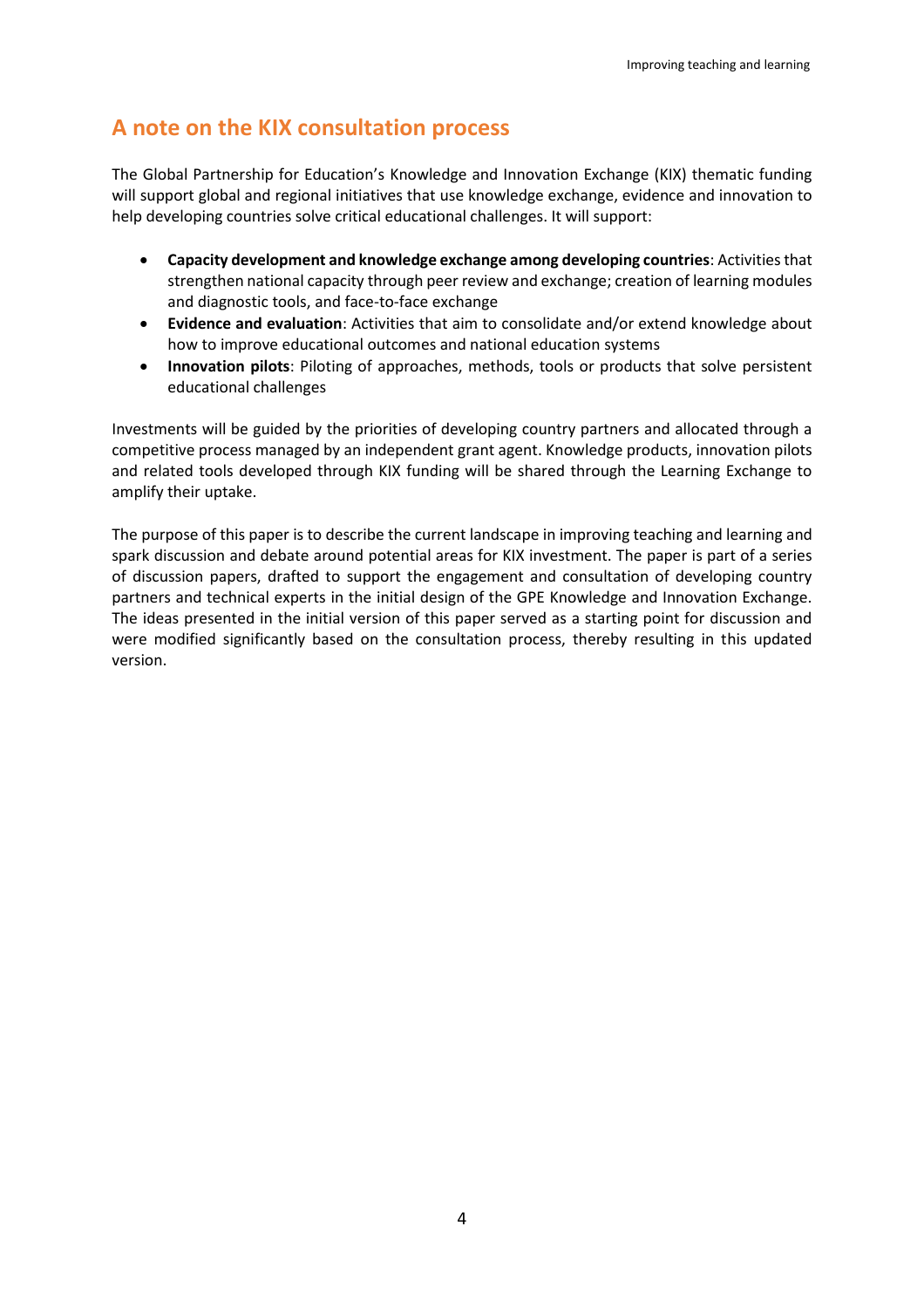## **Acronyms and Abbreviations**

| <b>CPD</b>                 | continuous professional development                              |  |  |  |
|----------------------------|------------------------------------------------------------------|--|--|--|
| <b>CSO</b>                 | civil society organization                                       |  |  |  |
| <b>DCP</b>                 | developing country partner                                       |  |  |  |
| <b>DFID</b>                | U.K. Department for International Development                    |  |  |  |
| <b>ESP</b>                 | education sector plan                                            |  |  |  |
| <b>FCAC</b>                | fragile and conflict-affected countries                          |  |  |  |
| <b>GPE</b>                 | <b>Global Partnership for Education</b>                          |  |  |  |
| GPE 2020                   | Strategic Plan 2016-2020                                         |  |  |  |
| <b>GRA</b>                 | <b>Global and Regional Activities</b>                            |  |  |  |
| <b>IICBA</b>               | International Institute for Capacity Building in Africa          |  |  |  |
| <b>IIEP</b>                | International Institute for Educational Planning                 |  |  |  |
| <b>ILO</b>                 | International Labour Organization                                |  |  |  |
| <b>INEE</b>                | Inter-Agency Network for Education in Emergencies                |  |  |  |
| <b>ITE</b>                 | initial teacher education                                        |  |  |  |
| <b>KIX</b>                 | Knowledge and Innovation Exchange                                |  |  |  |
| <b>NGO</b>                 | nongovernmental organization                                     |  |  |  |
| <b>PASEC</b>               | Programme d'Analyse des Systèmes Educatifs de la CONFEMEN        |  |  |  |
| <b>SABER</b>               | Systems Approach for Better Education Results                    |  |  |  |
| <b>SDG</b>                 | Sustainable Development Goal                                     |  |  |  |
| <b>SDI</b>                 | Service Delivery Indicators                                      |  |  |  |
| <b>TEP</b>                 | transitional education plan                                      |  |  |  |
| <b>TMIS</b>                | teacher management information system                            |  |  |  |
| <b>Teachers Task Force</b> | International Task Force on Teachers for Education 2030          |  |  |  |
| UIS                        | <b>UNESCO Institute for Statistics</b>                           |  |  |  |
| <b>UNESCO</b>              | United Nations Educational, Scientific and Cultural Organization |  |  |  |
| <b>UNICEF</b>              | United Nations Children's Fund                                   |  |  |  |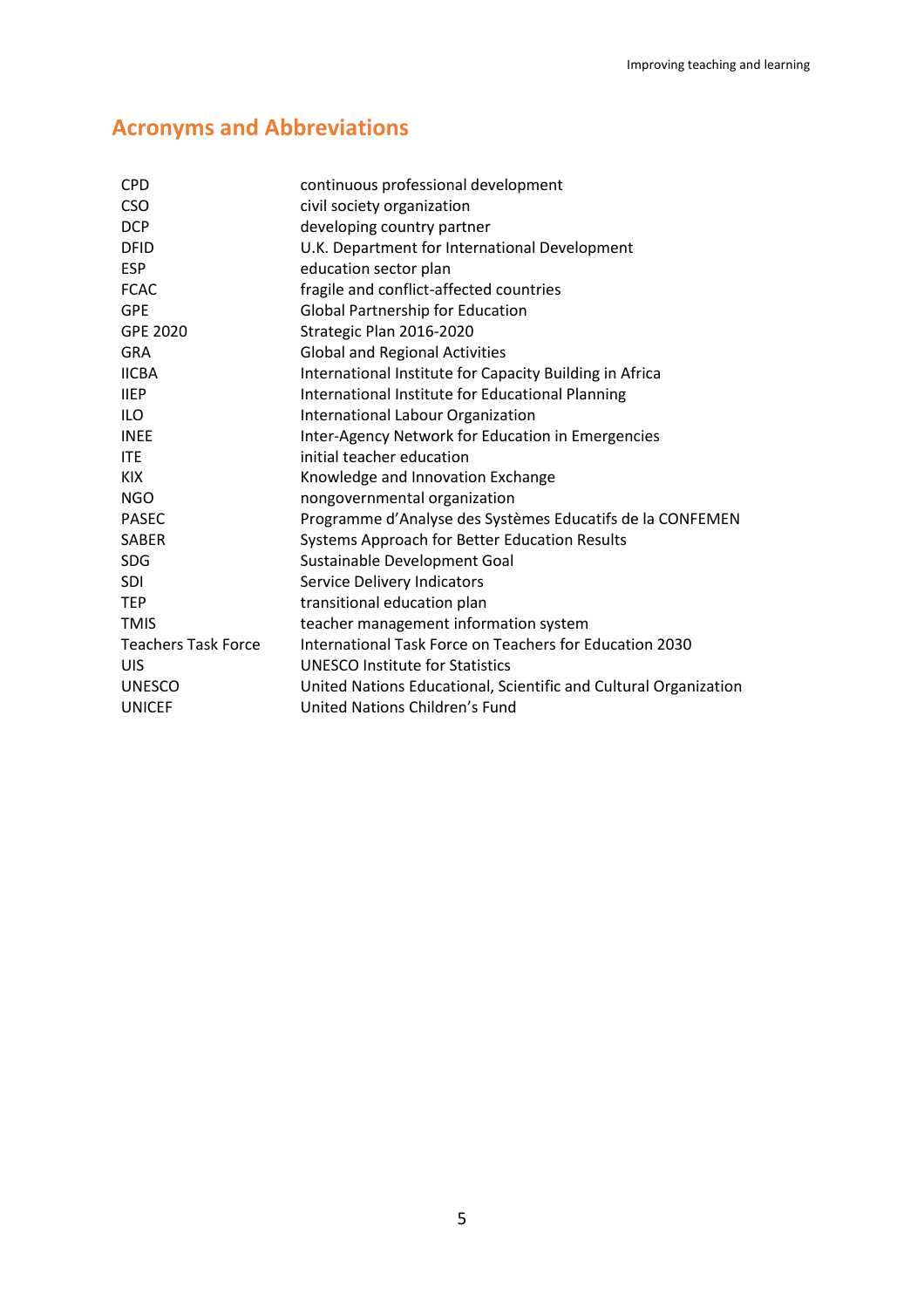## <span id="page-5-0"></span>**Executive Summary**

#### **Improving teaching and learning in developing countries**

Progress made in improving access to education has not translated into improvements in learning for many children, especially those from disadvantaged backgrounds and in conflict areas. The UNESCO Institute for Statistics (UIS) estimates the number of children and adolescents not achieving minimum proficiency levels in reading and mathematics is 6 out of 10, or 617 million worldwide. The learning crisis is greatest in Sub-Saharan Africa, where 85 percent of children do not reach minimum levels of learning despite being in school. $1$ 

Specific features of developing country education systems, including system capacity, governance, accountability structures and political dynamics, determine whether reforms result in improved teaching and learning. The solutions are not entirely technical and must consider cultural, political and economic dimensions. This discussion paper describes the challenges facing the Global Partnership for Education's developing country partners (DCPs) to improve learning levels and reviews existing efforts to address those challenges through global goods. It identifies remaining knowledge and innovation gaps and offers a set of areas in which the partnership could invest through the new Knowledge and Innovation Exchange (KIX) initiative.

#### **Challenges in improving teaching and learning**

 $\overline{a}$ 

A wide range of challenges at the school, household, community and national levels affect children's learning outcomes. This discussion paper narrows this broad scope to focus on teachers and their work,<sup>2</sup> and on three important sets of challenges that affect them:

- 1. The quality of support to **teacher development.** This includes weak content and pedagogical knowledge and classroom skills (including instructional practices) among teachers, often because of low quality of pre- and in-service teacher training. This is related to inadequate standards and accreditation for teachers and a lack of ongoing support and coaching from head teachers and other administrative leaders.
- 2. **Teaching methods and learning materials.** This includes a lack of textbooks and other learning materials; language issues, particularly around mother-tongue teaching; and teaching that is not aligned with children's current level of understanding.
- 3. **Systems for recruiting, managing and engaging teachers.** This includes attracting and retaining the most qualified individuals to the teaching profession, deploying teachers to areas of the country with the greatest need, reducing unauthorized teacher absences and maximizing instructional time, and engaging teachers in policy dialogue and reform.

#### **How the Global Partnership for Education supports teaching and learning**

The Global Partnership for Education (GPE) supports DCPs to address these challenges and has made the delivery of quality education one of the top priorities of the partnership. Its Strategic Plan 2016- 2020 (GPE 2020) names improved and more equitable learning outcomes as the first of three goals and highlights the critical role of teachers in building effective and efficient education system. This commitment is further captured in its results framework, which outlines five indicators specific to improving teaching and learning.

<sup>1</sup> UIS, *More Than One-Half of Children and Adolescents Are Not Learning Worldwide,* fact sheet 46 (Paris: UNESCO Institute for Statistics, 2017).

<sup>2</sup> The KIX thematic papers, *Strengthening Learning Assessment Systems* and *Meeting the Data Challenge in Education* cover elements of improving learning outcomes through better measurement and data.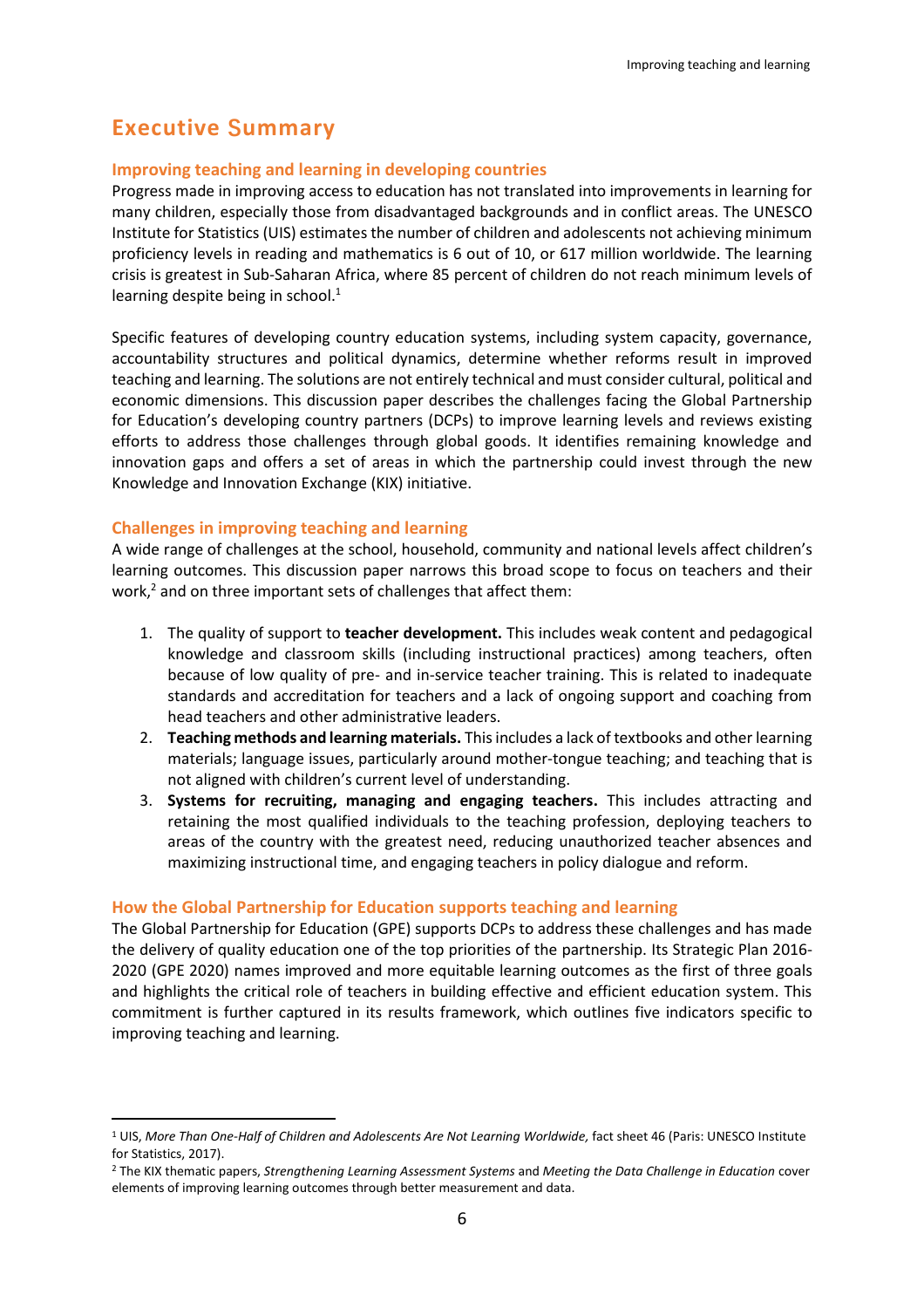GPE invests in strengthened sector planning by helping countries diagnose challenges via an education sector analysis and adopt strategic lines of action in sector plans to improve the quality of teaching and learning. The GPE funding model also enables DCPs to use results-based financing to focus attention on teachers, teaching and learning in the policy dialogue, and to identify transformative strategies with evidence-based results chain to improve learning. Among the targeted improvements DCPs have embarked upon are reducing pupil-teacher ratios in the most disadvantaged regions, increasing the proportion of female teachers and delivering effective teacher development and training.

GPE's implementation grants are a key mechanism through which the partnership supports improvements in teaching and learning, targeting a country's specific needs. As of June 2018, all 37 active implementation grants were investing in teacher development. This includes activities such as pre-service and in-service training; mentoring and pedagogical support for teachers; policies, standards and frameworks for professional development; and the infrastructure and systems necessary to prepare and support teachers.

Teacher management, which includes activities that aim to recruit, deploy, manage and motivate teachers, is supported by half of the grants (19 out of 37). Nearly all the grants (89 percent, or 33 out of 37) also invest in relevant and quality content for instruction through the development or revision of curriculum and or learning materials. The partnership's Global and Regional Activities (GRA) program also provided regional grants to partner organization to improve teaching and learning, with particular attention to the early grades.

#### **Global goods, networks and innovations to improve teaching and learning**

Current investments for improving teaching and learning in developing countries fall into three main categories: (1) tools, data and evidence; (2) networks; and (3) innovations.

In the area of tools, data and evidence, there are tools for system- and classroom-level analysis, tools for capacity building, data on teacher policies and their implementation and evidence from systematic review of teaching and learning interventions. Data on teachers is also gathered through surveys and as part of regional learning assessments. The World Bank and the United Nations Educational, Scientific and Cultural Organization (UNESCO) in particular have devoted resources to multiple global goods in this area.

At least five networks focus on building capacity for improving teaching and learning. Some focus on convening teachers and other practitioners; others focus on policymakers and global actors.

Additionally, a number of innovations are showing promising results for improving teaching and learning. Some innovations focus on motivating teachers, others on adjusting teaching practices to learners' abilities. Some work with governments to improve the teaching workforce and others work with civil society organizations to get teaching and learning materials into the hands of those who need them.

#### **Gaps in current investments in teaching and learning and their application**

The global goods, networks and innovations described in the previous section tend to focus on developing and analyzing policies for teaching and learning, with a few examples of implementation approaches. Several tools and data sources are available, but they are mostly accessible to policymakers and international actors. There is a growing international research base on effective interventions to improve teaching and learning, and models for effective classroom practices. But there is a need for more support for developing countries to extend this research, adapt it and apply it appropriately in specific contexts to inform curricula, teaching materials and teacher development.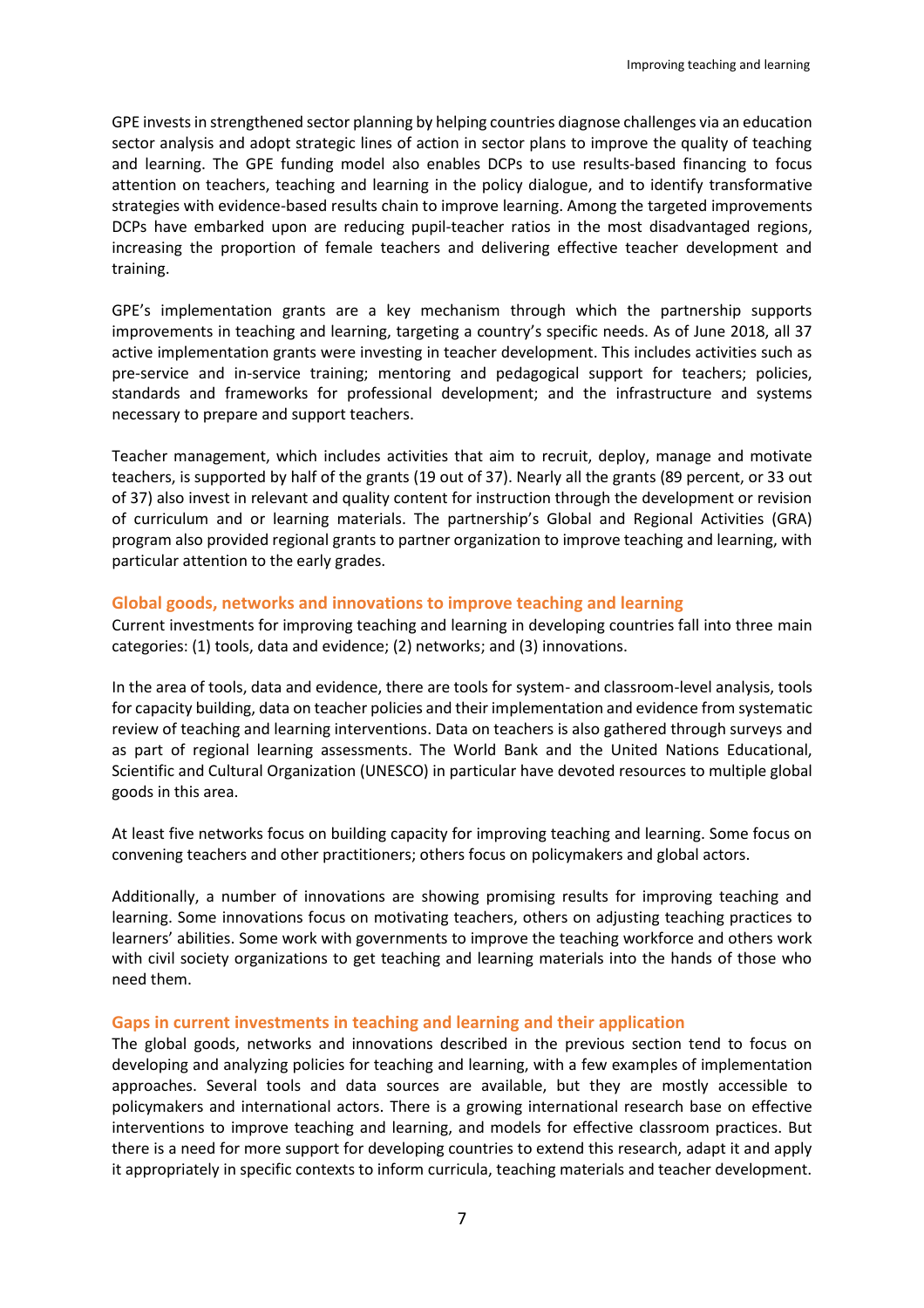Several international policy guides on teacher training and teacher management exist, including some specific to countries affected by fragility and conflict, but few resources to support their implementation. A number of existing networks could be leveraged for this purpose. Some interesting approaches support teachers and have been shown to accelerate improvements in learning, but few are scaled up to the national government level. In particular, there are three areas in which GPE's KIX initiative could fund investments in teaching and learning:

- Effective sharing of evidence and good practices related to implementing teacher standards and professional development policies
- System-level approaches to aligning teaching, curriculum and learning materials
- Support for effective teacher management and engagement

#### **Proposed activities for KIX investment**

To ensure KIX investments in these opportunities respond to the needs and landscape, several areas of investment are required:

- Building capacity through knowledge transfer, capacity development and learning exchange on issues where there is a sufficient evidence base
- Building evidence and evaluation of what works on topics where there are some solutions, but where more synthesis is needed to develop a solid evidence base
- Innovation in teaching and learning approaches on topics where new thinking and solutions are needed

These areas of investments should focus on system elements where global public goods are currently limited: data on teachers and teaching; teacher recruitment, selection and retention; accountability, incentives and rewards; teacher preparation and professional learning; enabling school and system factors; and finance, planning and deployment.

## <span id="page-7-0"></span>**1. Introduction**

For all the progress that has been made in improving access to education in the past two decades, it has not translated into improvements in learning for many children, particularly those from disadvantaged backgrounds and in conflict areas. International and cross-national comparable learning assessments show that proficiency levels in reading, mathematics and science for learners in developing countries are low and fall far short of international benchmark levels, with only limited progress for a small minority of countries.<sup>3</sup> The UIS estimates the number of children and adolescents not achieving minimum proficiency levels in reading and mathematics to be 6 out of 10, or 617 million worldwide. The challenge is greatest in Sub-Saharan Africa, where 85 percent of children do not reach minimum levels of learning despite being in school.<sup>4</sup> Evidence from research increasingly shows that teaching and learning are two areas that need attention to address this gap.

The evidence base on how to improve teaching and learning seems lacking, especially evidence from developing country settings. What is clear is that specific features of developing country education systems, their system capacity, domestic characteristics of governance and accountability structures, and political dynamics are critical factors determining the outcome of reforms to improve teaching

<sup>3</sup> UNESCO, *Accountability in Education: Meeting Our Commitments,* Global Education Monitoring Report 2017/18 (Paris: UNESCO, 2017).

<sup>4</sup> UIS 2017.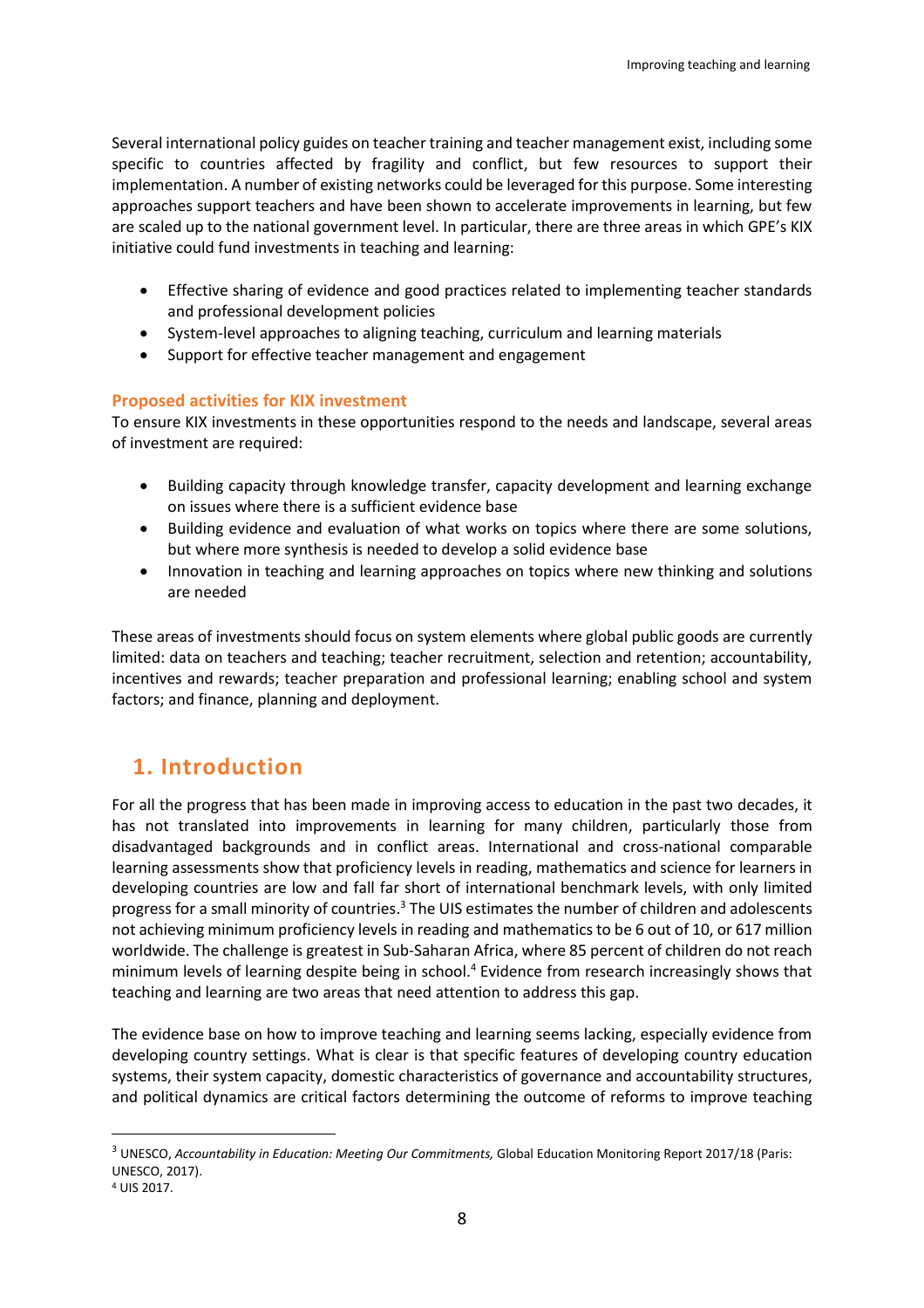and learning. It is also clear that problems of teaching and learning are not purely technical. Ensuring that technocratic solutions to the learning crisis consider cultural, political and economic dimensions is key to finding solutions to challenges confronting teaching and learning in developing countries.

One way that GPE and many others support countries to improve the quality of teaching and learning is through the production of global goods.<sup>5</sup> Global goods can be defined as "institutions, mechanisms and outcomes that provide near universal benefits, reach across borders and extend across generations":<sup>6</sup> that is, tools, products and approaches—including data, assessment tools, standards and research outcomes—that, once developed as the outcome of one particular intervention, can be adapted to create a tool or approach that is applicable, with appropriate customization, to other contexts.<sup>7</sup> This discussion paper describes the challenges that GPE's developing partner countries face to improve learning levels and reviews existing efforts to address those challenges through global goods. It identifies remaining knowledge and innovation gaps and offers a set of areas in which the partnership could invest through the new Knowledge and Innovation Exchange initiative.

## <span id="page-8-0"></span>**2. Paper development and consultation process**

A senior author was commissioned to write the discussion paper on teaching and learning and, working in coordination with a GPE education specialist, gathered information from GPE documents and sector plans and analysis, conducted a desk review and consulted with 27 DCPs and 11 international experts. The senior author drafted an initial discussion paper in December 2018, which included a summary of key challenges in the area of teaching and learning, existing global goods, gaps that emerged from the desk review and suggestions for potential areas in which GPE may invest in through the KIX initiative. The draft was reviewed by the GPE Secretariat and in January 2019 the senior author shared a revised discussion paper.

To short-list key challenges and preliminary list of potential global goods, three set of consultations were held, which resulted in feedback from 34 DCPs and 14 international experts. In-person consultations were held at Benin at a DCP meeting on November 2018, in which ministry officials from 27 DCPs participated. Additionally, an online survey was created and shared with DCPs and international experts who attended the 11th Policy Dialogue Forum of the International Task Force on Teachers for Education 2030 (also called the Teachers Task Force), in November 2018. The respondents to the survey included ministry-level experts from five DCPs and six technical experts including partners, practitioners and others. Lastly, an online consultation was held in February 2019 that led to responses from two DCPs and eight international experts.

## <span id="page-8-1"></span>**3. Challenges in improving teaching and learning**

Teaching and learning is a broad area, potentially encompassing all of the many challenges at the learner, school, household, community and national levels that affect children's learning outcomes. To narrow the scope, this discussion paper focuses on teachers and their work. In particular, evidence from research and countries making progress in improving teachers and teaching suggest three main "wheels" have to work in tandem to secure the improvements. These are **(a) quality of support to** 

<sup>5</sup> See section 5 for a list of the many existing global goods that help improve teaching and learning.

<sup>6</sup> Kaul et al. (1999), as cited in UNESCO, "Fulfilling Our Collective Responsibility: Financing Global Public Goods in Education," Policy Paper 34, UNESCO, Paris, 2018.

<sup>7</sup> Education Commission, *The Learning Generation: Investing in Education for a Changing World* (Washington, DC: The International Commission on Financing Global Education Opportunity, 2016).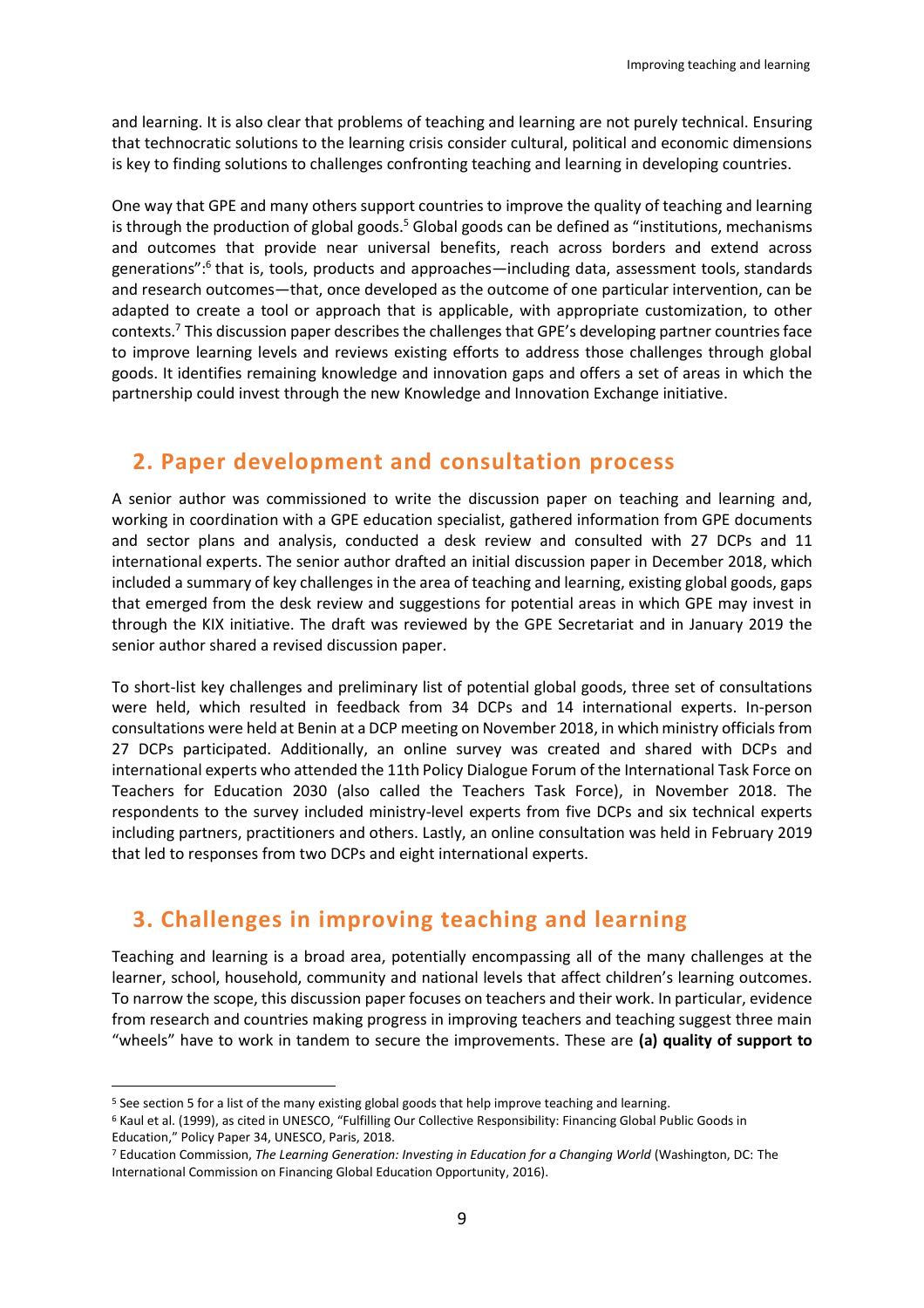**teacher development, (b) teaching methods and learning materials** that are sufficient and aligned to the context; and **(c) strengthening systems for recruiting, managing and engaging teachers.**

#### <span id="page-9-0"></span>**Challenges in support to teacher development**

Teacher training is one of the fundamental areas for support for teacher development and improving the quality of teachers. The scale of the challenge in producing quality teachers is huge for many developing countries. According to estimations by the UIS, 68.8 million new teachers are needed to provide every child with primary and secondary education by 2030, including 24.4 million primary school teachers and 44.4 million secondary school teachers. <sup>8</sup> According to the 2013/4 Education for All Global Monitoring Report, from 31 of the 96 countries with data after 2012, less than 75 percent of primary school teachers were reportedly trained according to national standards in 2014*.* In some countries in Sub-Saharan Africa, less than 50 percent were trained. To compound the problem, many trained teachers lack the competencies required to make them effective teachers. It is well established in the research literature that having access to quality teachers is a life-changer, especially for students from disadvantaged backgrounds.<sup>9</sup> Understanding the inputs that make a quality teacher is key to improving learning and the life chances of millions of disadvantaged children.

From a synthesis of the research evidence and consultations with DCPs and international experts, there are three main areas that highlight the challenges many developing countries face in supporting teacher development: **(1) weak subject content and pedagogical knowledge, and classroom skills; (2) poor quality pre- and in-service teacher training, and inadequate standards, certification and accreditation procedures;** and **(3) lack of ongoing support from head teachers, schools and districts.** 

First, the relationship between teacher quality and student achievement strongly suggests that teachers' subject matter (or content) knowledge matters. In the Africa region, evidence suggests that teachers with higher subject content knowledge also produce students with higher scores overall, and interventions that *increase* teacher subject knowledge also help *raise* student achievement. Besides, when weaker students are taught by teachers with strong subject matter knowledge, they learn better and increase their learning outcomes.<sup>10</sup> Several DCPs in Francophone countries consider this to be particularly problematic and rank it together with teachers' pedagogical knowledge as requiring the most attention in their system. 11

Low cognitive attainment among prospective teachers can impede learning outcomes among their future students, which in turn affects the quality of the future teacher recruitment pool.<sup>12</sup> There is also mounting evidence that in many developing countries, the primary school teachers' pedagogical

<sup>8</sup> UIS, *The World Needs Almost 69 Million New Teachers to Reach the 2030 Education Goals,* fact sheet 39 (Paris: UNESCO Institute for Statistics, 2016).

<sup>9</sup> UNESCO, *Teaching and Learning: Achieving Quality for All,* EFA Global Monitoring Report 2013/14 (Paris: UNESCO, 2014). <sup>10</sup> Jan Bietenbeck, Marc Piopiunik and Simon Wiederfold, "Africa's Skill Tragedy: Does Teachers' Lack of Knowledge Lead to Low Student Performance?" *Journal of Human Resources*, 2017, doi: 10.3368/jhr.53.3.0616-8002R1; Njora Hungi,

<sup>&</sup>quot;Accounting for Variations in the Quality of Primary School Education," Working Paper 7, SACMEQ (Southern and Eastern Africa Consortium for Monitoring Educational Quality), Gaborone, Botswana, 2011; Deon Filmer, Ezequiel Molina and Brian Stacy, "What Goes on Inside the Classroom in Africa? Assessing the Relationship Between What Teachers Know, What Happened in the Classroom, and Student Performance," paper for the Service Delivery Indicators initiative, World Bank, Washington, DC, 2015; Nadir Altinok, "The Impact of Teacher Knowledge on Student Achievement in 14 Sub-Saharan African Countries," Background paper for EFA Global Monitoring Report 2013/14, *Teaching and Learning: Achieving Quality for All,* UNESCO, Paris, 2013.

<sup>11</sup> A teachers' clinic held at the DCP meeting in Benin on November 29, 2018.

<sup>12</sup> Sajitha Bashir et al., *Facing Forward: Schooling for Learning in Africa* (Washington, DC: World Bank, 2018), 280.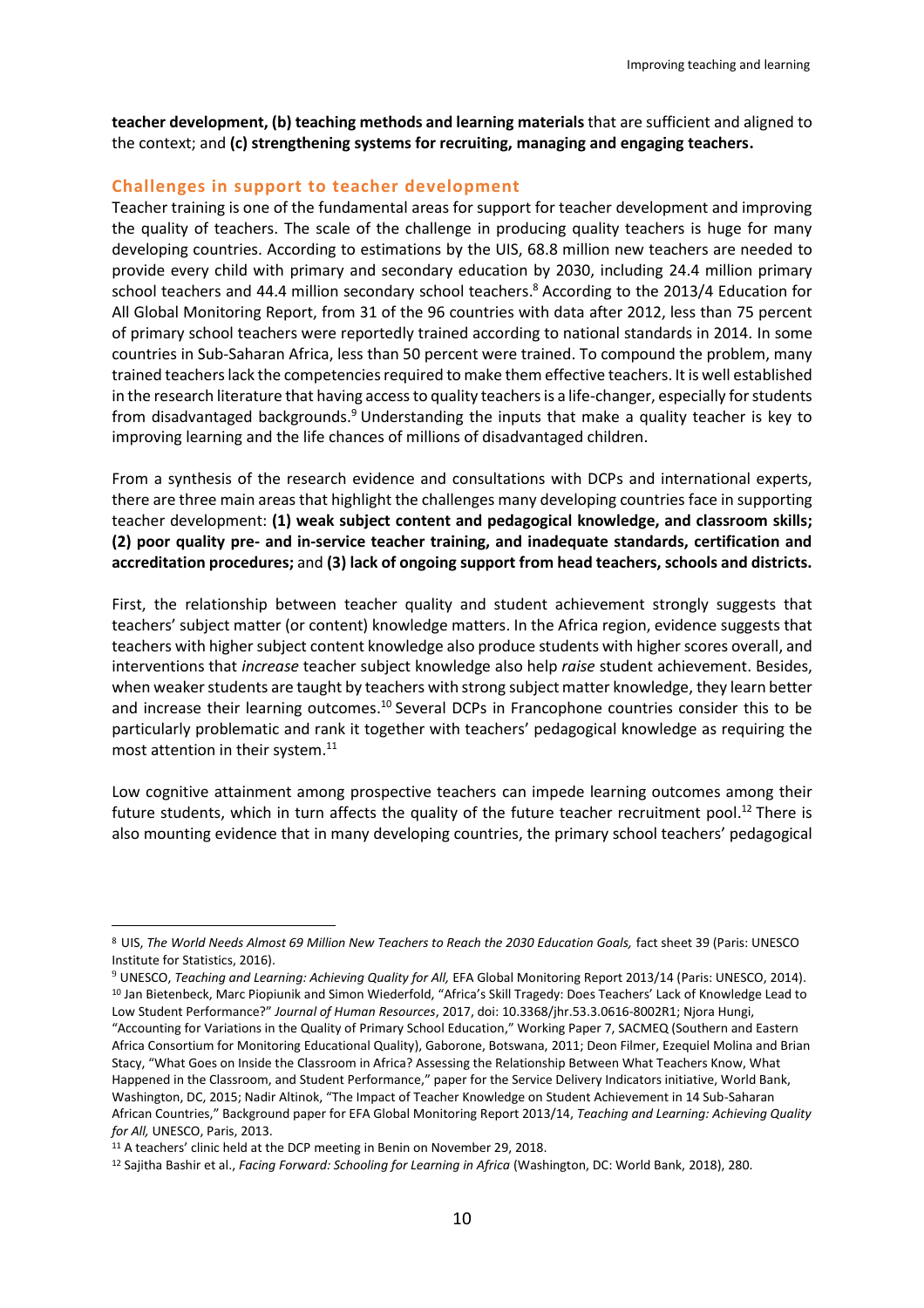knowledge base is weak; as a result, many teachers are unable to produce conceptual understanding in the students they teach. $^{13}$ 

Teachers with effective classrooms practices have shown to improve learning outcomes for children. However, this is an area where classrooms in developing countries lag behind; for instance, classroom observations show that teachers do not ask questions or provide feedback to gauge and inform students' learning. Moreover, classroom practices is an area that can be leveraged by teachers, for instance, to challenge gender stereotypes and set positive behavior expectations for students that facilitate improvement in outcomes beyond the classroom. Evidence shows that a teacher's value added in a single year predicts key later-life outcomes such as teen pregnancy, college attendance and labor market earnings long after students have left a teacher's classroom.<sup>14</sup> The challenge of training teachers in classroom practices is usually addressed through a classroom observation tool that can highlight areas for improvement for teachers. In the developing world context, there has been some progress in developing technical tools; however, more research and evidence are needed to identify practices and supporting structures for improving teachers' classroom practices.

Second, many pre-service training (or initial teacher education) programs in developing countries are considered too weak to produce teachers capable of improving student learning. Pre-service training is important but not sufficient for the preparation of teachers to improve student learning. <sup>15</sup> The reality is that teacher preparation in many developing countries is front-loaded, with most inputs allocated to formal initial teacher education—countries spend much more on it, leaving little to be spent on services to support early career teachers to improve their practices. In addition to formal training, access to continuous professional development (CPD) is necessary to hone teachers' competence on an ongoing basis. But CPD does not necessarily boost learning outcomes unless it provides teachers with specific skills that can directly improve student learning, such as skills to interpret and act on student learning data.<sup>16</sup> Also, CPD that combines theory and a strong component of practical experience is often lacking in many developing countries including mentorship, coaching and participation in teacher and professional development networks. The follow-up support after the training is crucial—teacher training by itself does not translate into changes in instructional practice or in outcomes. Hand-holding, demonstrating, mentoring and monitoring need to happen on an ongoing basis to support teaching.<sup>17</sup>

At a recent meeting in Benin attended by experts from 30 DCPs, those from some English-speaking countries identified their teacher training institutions as mediocre, lacking tutors and teaching materials. They pointed to the lack of qualifications and competencies of teacher training institution staff and instructors as reasons for the low calibre of trained teachers. Experts from nine DCPs felt that their teacher training institutions had limited capacity to respond to the scale of need to update skills and knowledge, and that governments often saw improving teacher skills as a low budget priority.

Another group of DCPs and international experts who took part in a KIX teaching and learning survey as part of the preparation for this consultation paper felt strongly that standards for professional

l

<sup>13</sup> Martin Carnoy, Moses Ngware and Moses Oketch, "The Role of Classroom Resources and National Educational Context in Student Learning Gains: Comparing Botswana, Kenya, and South Africa," *Comparative Education Review* 59, no. 2 (May 2015): 199-233.

<sup>&</sup>lt;sup>14</sup> Raj Chetty, John N. Friedman and Jonah E. Rockoff, "Measuring the Impacts of Teachers, I: Evaluating Bias in Teacher Value-Added Estimates," *American Economic Review* 104, no. 9 (2014): 2593-632.

<sup>15</sup> Bashir et al. 2018.

<sup>16</sup> UNESCO 2017.

<sup>17</sup> Rukmini Banerji and Madhav Chavan, "Improving literacy and math instruction at scale in India's primary schools: The case of Pratham's Read India program," *Journal of Educational Change* 17, no. 4 (2016): 453-475.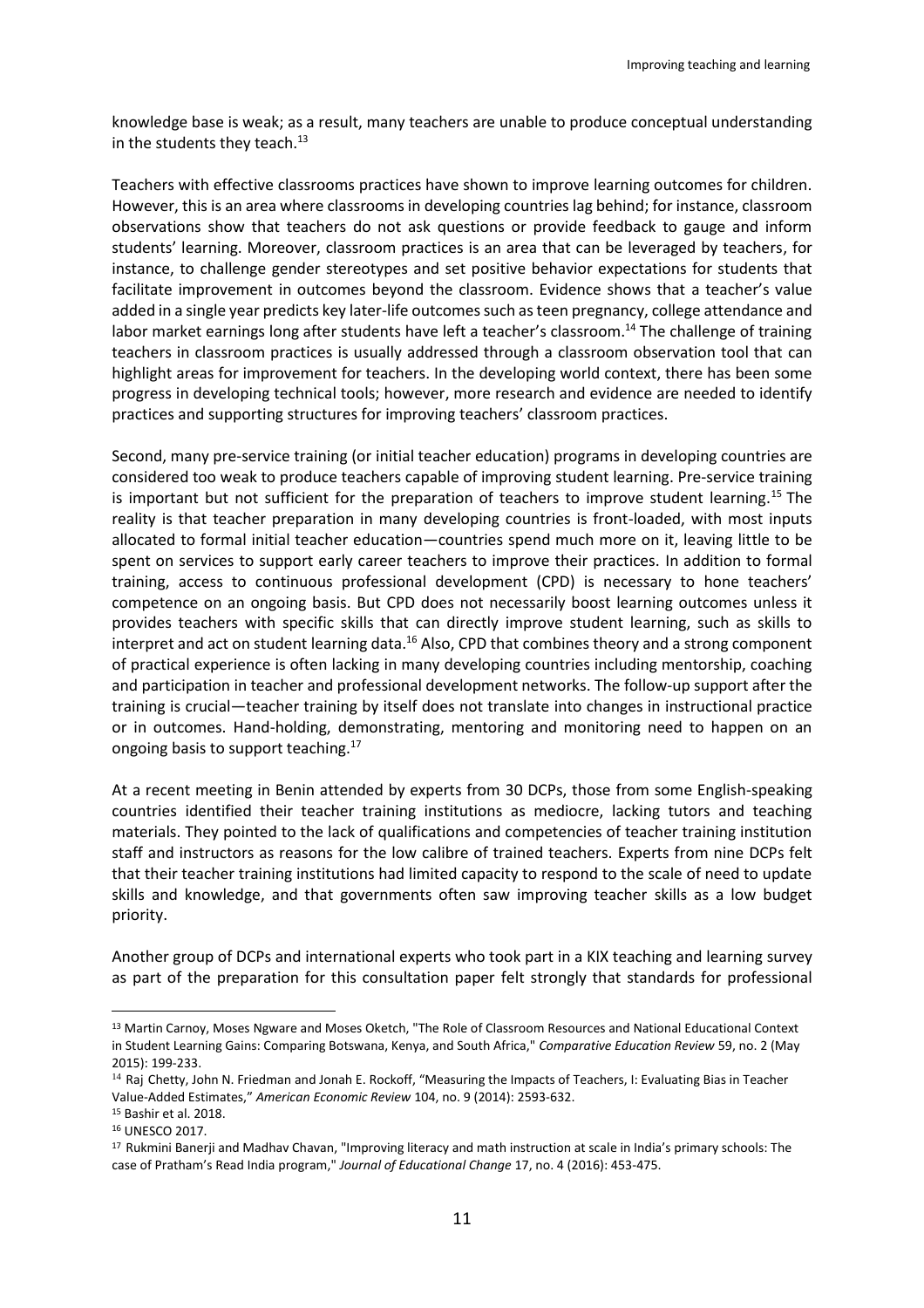development of teachers aligned with standards for teacher training institutions and providers are needed to improve teacher quality in their respective countries. <sup>18</sup> They noted that standards are particularly needed in the basic education subsector as well as in other subsectors, including early childhood education and technical and vocational education, and that these standards need to be *realistic, feasible and enforceable*.

Finally, ongoing support from head teachers and school and district leaders is necessary for sustainability of teacher training. The professional support teachers receive from head teachers makes a big difference to their ability to improve learning given that head teachers have the requisite training. <sup>19</sup> DCPs and international experts surveyed for this consultation paper unanimously agreed that providing teachers with professional support is vital but often lacking in many countries. Many countries also lack mechanisms for teachers to learn from each other. In addition, professional development for contract and community teachers is seldom provided.

There is also insufficient training for head teachers to provide leadership for learning in many schools in developing countries. Whereas the professional development needs of teachers have been highlighted in several education sector plans as needing policy attention, training to improve the capacity of head teachers to provide quality leadership for school improvement has not received that much attention.

#### <span id="page-11-0"></span>**Challenges in teaching methods and learning materials**

Inputs such as teacher training and support and effective teacher management are necessary but not sufficient for improving teaching and learning. Other inputs like structured teaching content, teaching materials (for example, teacher guides, scripted lesson plans) and their coherence with contextual factors like mother tongue and learning levels of children are important for improving learning. Analysis of various interventions that boost learning points to the importance of ensuring that investment is spread across the key inputs of initial teacher education, ongoing teacher support, adequate teaching and learning materials, and mother-tongue instruction in the early years.<sup>20</sup> All these elements contribute to improving teaching as a whole. Synthesis of research evidence highlights three challenges in this area: **(1) Lack of quality inputs like structured teaching content and materials; (2) teachers are often expected to teach in a language that they, or their students, do not speak well;** and **(3) lack of alignment between teaching and content with learning level of children in classrooms.**

First, providing inputs and ensuring that there is alignment within inputs (like teacher training, structured content and teaching materials) result in better student outcomes. An impact evaluation of the Northern Uganda Literacy Project illustrates that the version of the program that had highly structured content for mother-tongue literacy instruction, teachers' guides with scripts for each lesson, student materials (primers, readers and slates), intensive teacher training by a local nongovernmental organization (NGO) and parent and community engagement had better outcomes for children, compared with the low-cost version that had fewer inputs.<sup>21</sup> In Kenya's case, combining teacher professional development and teacher instructional support and coaching, a 1:1 student book ratio, structured teacher lesson plans added to student books, professional development and instructional support made the greatest impact on learning outcomes in a primary Math and Reading

l

<sup>18</sup> Based on responses to a 2018 KIX teaching and learning survey that involved five DCPs represented by experts from education ministries and six technical experts from NGOs, INGOs, etc.

<sup>19</sup> Bashir et al. 2018.

<sup>20</sup> Bashir et al. 2018.

<sup>21</sup> Birte Snilstveit et al., *The Impact of Education Programmes on Learning and School Participation in Low- and Middle-Income Countries*, Systematic Review Summary 7 (London: International Initiative for Impact Evaluation, 2016).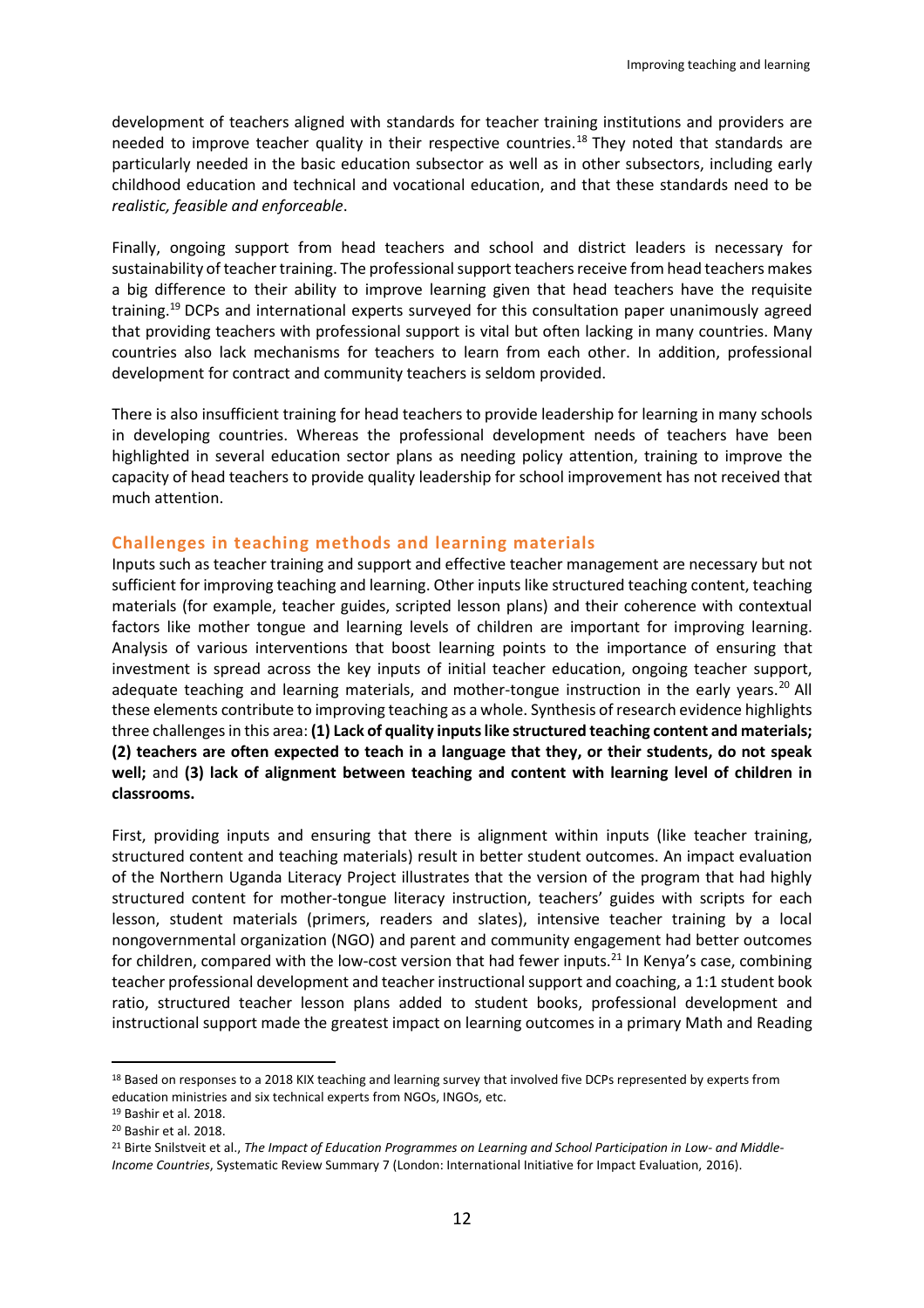Initiative. <sup>22</sup> A recent study found that structured teachers' guides improve learning outcomes, but that overly scripted teachers' guides are somewhat less effective than simplified teachers' guides that give specific guidance to the teacher but are not written word for word for each lesson in the guide.<sup>23</sup> An essential caveat here is that simply providing textbooks and instructional materials has been found to be ineffective—for example, in government schools in Kenya. <sup>24</sup> Instead, interventions that combine instructional materials with well-aligned efforts to improve teacher capacity produce strong results. An intervention in Honduras adopted this approach and led to positive student learning results: The combination of classrooms that had adequate instructional materials and teachers with frequent access to in-service training linked to instructional methods and who missed fewer days of instruction significantly improved learning outcomes.<sup>25</sup>

Second, teaching in a language in which the students and teachers are not fluent is a challenge. The benefits of mother-tongue instruction, particularly in early grades, are well documented.<sup>26</sup> Synthesis of research on mother-tongue instruction shows that programs that were delivered or designed in a national language rather than the children's mother tongue had only small effects on learning.<sup>27</sup> Research in Kenya found that mother-tongue instruction can improve early grade reading skills even without the support of stakeholders.<sup>28</sup> Among Sub-Saharan African countries participating in the Programme d'Analyse des Systèmes Educatifs de la CONFEMEN (PASEC), Burundi is the only country that also conducted the assessment in the mother tongue, which seems to have been a factor in the achievement of higher learning outcomes than in other countries in the region. Teachers are also unable to teach effectively if they aren't fluent in the language the curricula and textbooks are written in.

Third, classrooms where teaching and content are aligned with the learning level of children produce better student outcomes.<sup>29</sup> Classrooms in developing countries may have wide variation in learning levels in the same grade, with the learning level of a significant number of children below grade level and having weak literacy and numeracy skills.<sup>30</sup> In these cases, strictly following the prescribed gradelevel curriculum further exacerbates the classroom-level challenges. To teach effectively in such classrooms, teachers need to be trained to determine the learning level of their learners through classroom-based assessment and to pitch their teaching to this level, which may be foundational skills in some contexts.<sup>31</sup> For this to happen, teachers may need access to differentiated learning materials and curricula that are appropriate for different learning levels. Many rural schools in developing

<sup>22</sup> Benjamin Piper et al., *Effectiveness of Teachers' Guides in the Global South: Scripting, Learning Outcomes, and Classroom Utilization* (RTI Press Publication No. OP-0053-1805) (Research Triangle Park, NC: RTI Press, 2018).

<sup>23</sup> Piper et al. 2018.

<sup>&</sup>lt;sup>24</sup> Paul Glewwe, Michael Kremer and Sylvie Moulin, "Many Children Left Behind? Textbooks and Test Scores in Kenya," *American Economic Journal: Applied Economics* 1, no. 1 (2009): 112-35; Paul Glewwe et al., "Retrospective vs. Prospective Analyses of School Inputs: The Case of Flip Charts in Kenya," *Journal of Development Economics* 74, no. 1 (2004): 251-68. <sup>25</sup> Patrick J. McEwan, "Improving Learning in Primary Schools of Developing Countries: A Meta-Analysis of Randomized Experiments," *Review of Educational Research* 85, no. 3 (2015): 353-94.

<sup>&</sup>lt;sup>26</sup> For a summary of research on this topic, see https://learningportal.iiep.unesco.org/en/issue-briefs/improvelearning/curriculum-and-materials/language-of-instruction.

<sup>27</sup> Snilstveit et al. 2016.

<sup>&</sup>lt;sup>28</sup> Benjamin Piper, Leila Schroeder and Barbara Trudell, "Oral Reading Fluency and Comprehension in Kenya: Reading Acquisition in a Multilingual Environment," *Journal of Research in Reading* 39, no. 2 (2016): 133-52.

<sup>29</sup> World Bank, *World Development Report 2018: Learning to Realize Education's Promise* (Washington, DC: World Bank, 2018).

<sup>&</sup>lt;sup>30</sup> "Teaching at the Right Level to Improve Learning," Abdul Latif Jameel Poverty Action Lab, accessed April 10, 2019, [https://www.povertyactionlab.org/case-study/teaching-right-level-improve-learning.](https://www.povertyactionlab.org/case-study/teaching-right-level-improve-learning) <sup>31</sup> World Bank 2018.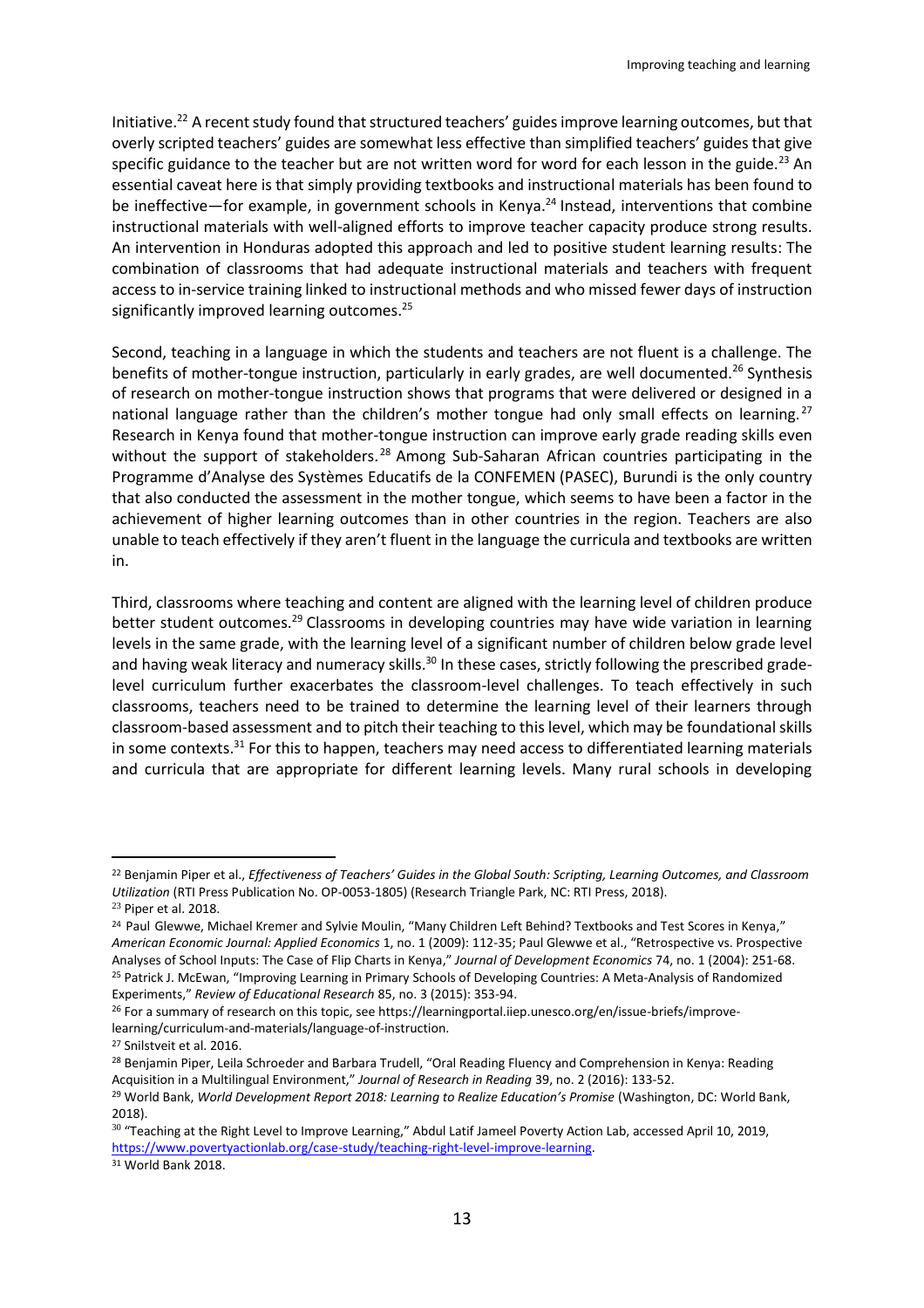countries are de facto multigrade, $32$  and so it becomes particularly important to align teaching to the levels of individual learners.

To help teachers pitch teaching to the level of their students, interventions like using community teachers to provide remedial lessons to the lowest performers, reorganizing classes by ability or using technology to adapt lessons have been implemented. In many cases, it does not require a significantly greater teacher effort; rather, it relies on restructuring classes or providing remedial lessons for the lowest performers.<sup>33</sup>

Determining the learning level of students through classroom-based assessments is a prerequisite for teachers to pitch teaching to the level of children.<sup>34</sup> When teachers use classroom-based assessments to assess learning regularly and use the results to inform their teaching, it can raise learning levels for students.<sup>35</sup> In Liberia, an intervention that taught teachers to better evaluate their students was effective, especially when combined with training and additional materials.<sup>36</sup> Respondents in the KIX teaching and learning survey also highlighted the need for better assessment data to identify and support struggling students.

Providing teachers with teaching content that addresses multiple learning levels in the classroom is important for teachers to teach to level of children. There are studies that highlight the need for restructuring of pre-existing curriculum and teaching materials to address the needs of multigrade classrooms. Teachers in de facto multigrade schools should not be expected by higher authorities to adapt curriculum and teaching materials to their multigrade circumstance, as is often the case. In most monograde systems teachers are not expected to exercise such levels of professional autonomy (and indeed are often discouraged from so doing). Instead, reorganization of pre-existing curriculum framework and standards by official authorities could facilitate teaching in multigrade classrooms.<sup>37</sup>

#### <span id="page-13-0"></span>**Challenges in recruiting, managing and engaging teachers**

Many developing countries struggle to achieve equitable access to a well-trained teacher workforce effectively managed to maximize their performance. Research and DCPs and international experts acknowledge four areas as challenging and needing investments to improve teaching and learning in developing countries: (1) attracting and retaining the best teachers, (2) deploying teachers where they are most needed, (3) reducing unauthorized teacher absences and maximizing instructional time, and (4) involving teachers in policy dialogue and reform.

First, developing countries struggle to attract the best candidates to the teaching profession and then retain them over time. Moreover, training capacity in many countries is low, a situation often caused by years of low investment to increase or expand training facilities and a lack of flexible training modalities. Data from the UIS show that in Sub-Saharan Africa the ratio of pupils to qualified primary teachers remained almost twice the global average (53 compared with 26) from 2013 to 2017 and disproportionately affects the disadvantaged.<sup>38</sup>

l

<sup>32</sup> Angela W. Little, ed., *Education for All and Multigrade Teaching: Challenges and Opportunities* (Berlin: Springer Science & Business Media, 2006).

<sup>33</sup> World Bank 2018.

<sup>34</sup> Ibid.

<sup>35</sup> Little 2006.

<sup>&</sup>lt;sup>36</sup> Benjamin Piper and Medina Korda, "Early Grade Reading Assessment (EGRA) Plus: Liberia," program evaluation report, Research Triangle Institute, Research Triangle Park, NC, 2011.

<sup>37</sup> Little 2006.

<sup>38</sup> UNESCO Institute for Statistics (database), Montreal, accessed January 17, 2019[, http://data.uis.unesco.org.](http://data.uis.unesco.org/)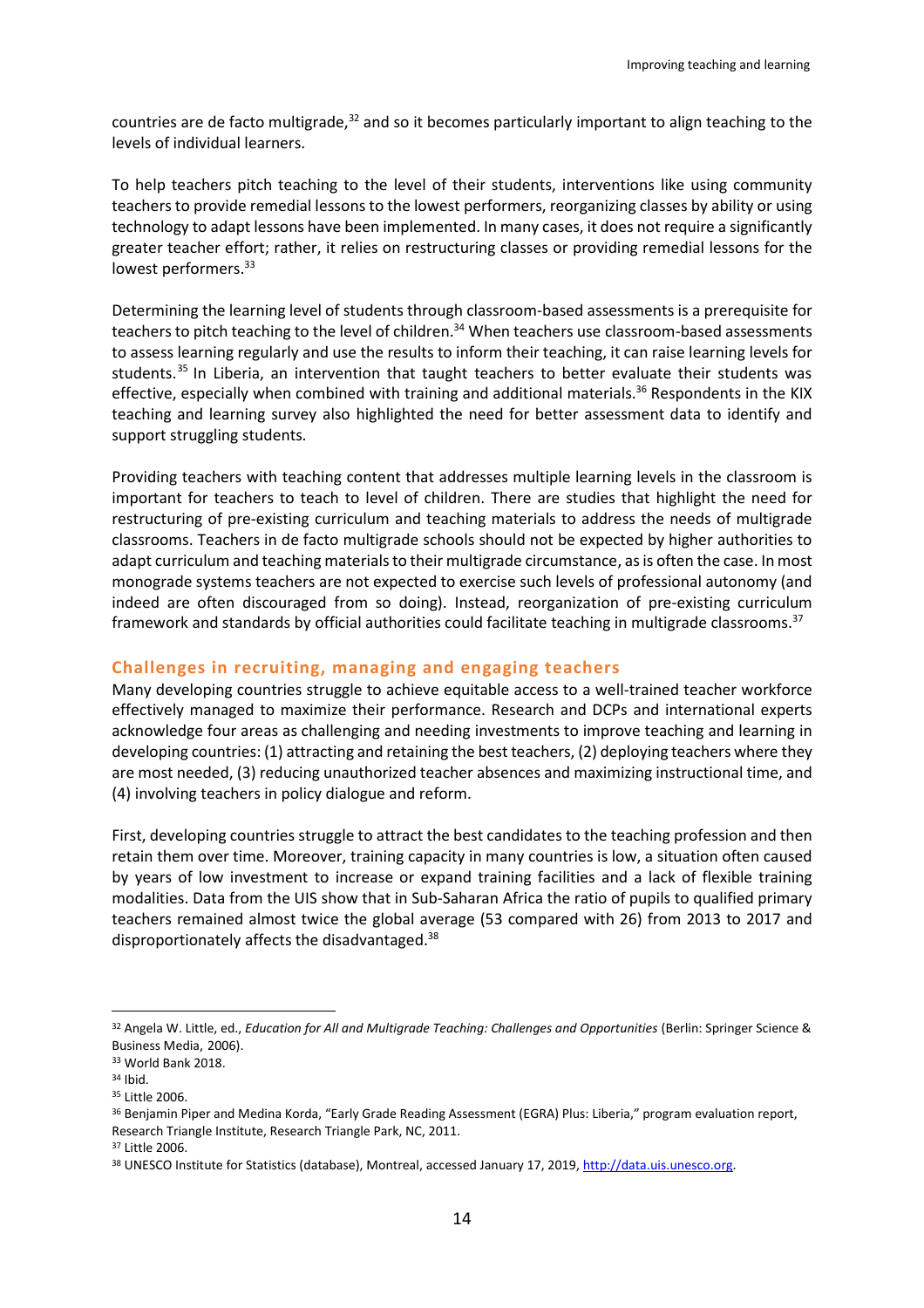In education systems struggling to produce enough trained teachers to fill trained teacher gaps, especially in rural areas, contract teachers are seen as a viable option.<sup>39</sup> In a Service Delivery Indicators survey undertaken by the World Bank, the content and pedagogical knowledge of contract teachers in primary schools in Africa was found comparable with that of regular teachers, raising questions about the quality of official teacher training. The impact of contract teachers on student learning achievement varies depending on country context, teacher demographics and working conditions.<sup>40</sup> Countries that are considered to employ good practice, such as Ghana, Madagascar and Mali, tend to use minimum qualification standards and access to a career pathway to support contract teachers.<sup>41</sup> But this can have huge budget implications. In Indonesia, hiring contract teachers increased the salary bill for basic education by 35 percent.<sup>42</sup>

An attractive career pathway is important to attract the best teachers and retain them. Unfortunately, many teacher career pathways are not linked to professional development or attractive pay. In Bangladesh, for example, career progression opportunities are limited and, coupled with a lack of avenues for continued professional development, make the profession unattractive. Lack of clear criteria for career development or promotion is seen as a major challenge affecting teacher motivation and retention in Eritrea and Liberia.<sup>43</sup> In Malawi, the absence of policy guidance on career path for teachers is seen as contributing to loss of teachers to other professions. 44

A second issue is that teachers are often not deployed to where they are most needed. Teacher pay is an issue that affects recruitment and deployment of teachers, especially the best teachers to areas where they are most needed. Related to this issue is the lack of female teachers in areas where girls are only able to enroll in schools where female teachers are present. In Afghanistan, female teachers are vital for girls to be able to enroll in school, but women face cultural barriers in seeking work in areas where they are not chaperoned by family members.<sup>45</sup> Many teachers and their families do not want to work in rural areas because of cultural barriers and the lack of roads, hospitals, lighting and markets, so cash incentives may still not be enough. Improvements to living conditions require the engagement of a host of government ministries, and therefore should be seen as a shared responsibility requiring a long-term strategy to attract trained teachers to disadvantaged areas. <sup>46</sup> But even if developing countries wish to use increased pay to attract trained teachers to areas where they are most needed, this may not be sustainable given that teacher salaries in low-income countries already account for most of the education budget. Also, even if teachers are paid a higher salary to attract them to rural areas, increased pay does not necessarily lead to improved student learning outcomes.<sup>47</sup>

l 39 In Francophone Sub-Saharan Africa, contract teachers make up a large share of the teacher workforce—80 percent or more in Cameroon, Chad, Madagascar, Mali and Niger; and range from 50 to 70 percent in Benin, Burkina Faso, Republic of Congo, Senegal and Togo (Bashir et al. 2018).

<sup>40</sup> Amita Chudgar, "Association Between Contract Teachers and Student Learning in Five Francophone African Countries," *Comparative Education Review* 59, no. 2 (2015): 261-88, 261.

<sup>41</sup> Martial Dembélé, Amita Chudgar and Isatou Ndow, "The Use of Contract Teachers in Sub-Saharan Africa: A Review of the Situation in 24 Countries," 9th International Policy Dialogue Forum, Secretariat of the International Task Force on Teachers for Education 2030, Siem Reap, Cambodia, December 3-7, 2016.

<sup>42</sup> UNESCO 2014.

<sup>43</sup> Eritrea Education Sector Analysis (ESA) 2018; Liberia ESA 2017.

<sup>44</sup> Malawi ESA 2015.

<sup>45</sup> Anders Wirak and Janne Lexow, "Evaluation of MoE/UNICEF's 'Basic Education and Gender Equality Programme' for 2006-2008 Afghanistan," Nordic Consulting Group, Oslo and Kabul, 2008.

<sup>46</sup> Ibid.

<sup>47</sup> Serena Masino and Miguel Niño-Zarazúa, "What Works to Improve the Quality of Student Learning in Developing Countries?" WIDER Working Paper 2015/033, World Institute for Development Economics Research, Helsinki, 2015.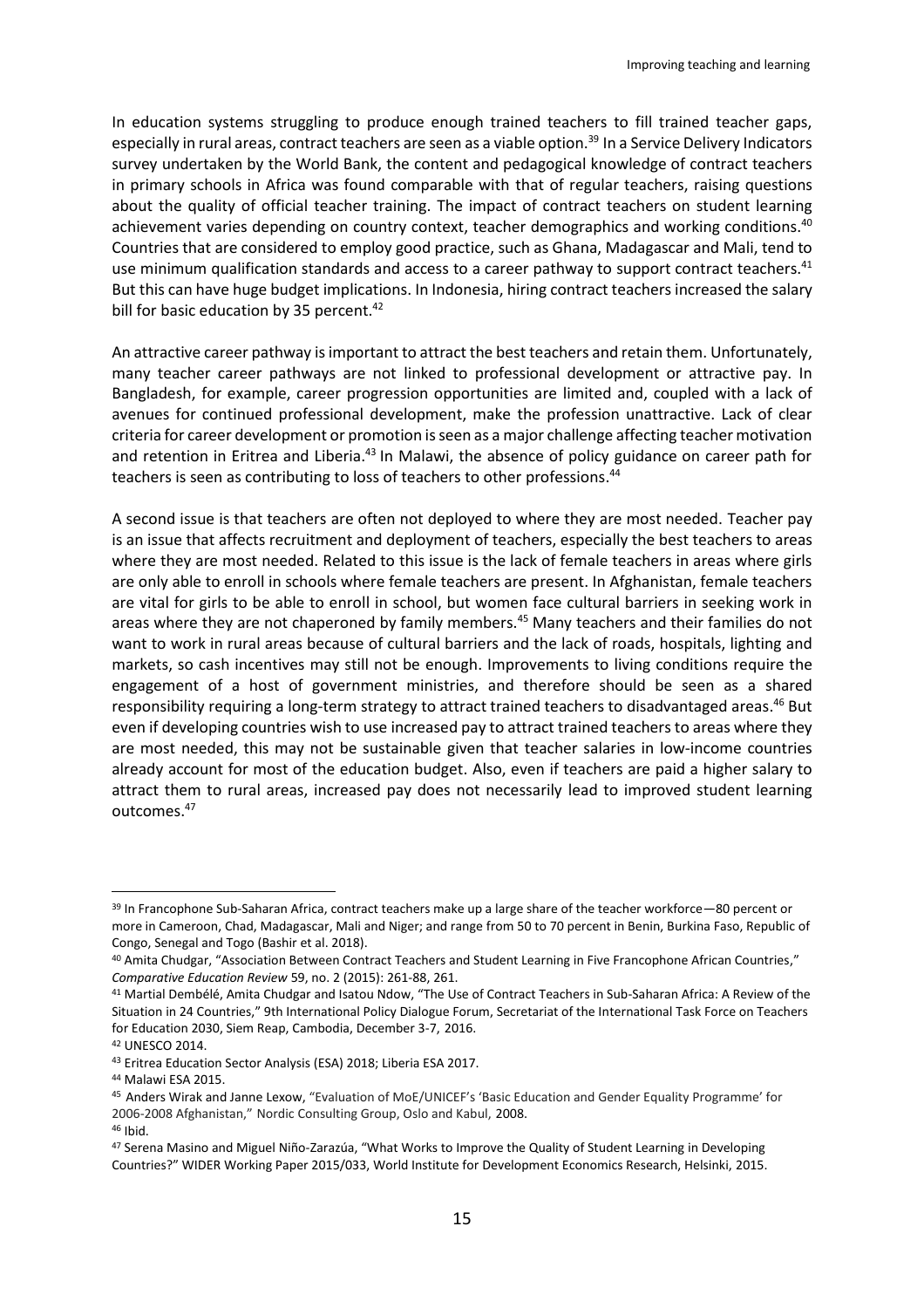Many countries have developed a trained teacher allocation formula; however, consistent application remains the main challenge. Part of the problem stems from a lack of input from analysis of teacher supply and demand data to provide reliable information on teacher gaps. In some contexts, this has been linked to the lack of a robust teacher management information system (TMIS) that can provide education planners at national, regional and district levels with reliable information on teacher gaps. In the absence of such a system, tracking teacher movements is difficult and can lead to distortion in data on qualified teachers in classrooms and unreliable estimates of the actual teacher workforce in frontline classroom service. Countries that have been more successful in achieving greater equity<sup>48</sup> in teacher allocation have overcome these challenges by adhering to criteria-based teacher allocation procedures.<sup>49</sup> Though, even in these countries where teacher allocation standards and formula have been introduced, the incentive and accountability structures required for them to work alongside are either absent or ineffective.

Third, while deployment is important, it does not always guarantee a teacher will show up for their job. Teacher absenteeism can be due to a variety of issues, including illness, in-service training or because teachers have to be away from school to collect salaries. Teachers' commitment to teach classes regularly can depend on factors related to their conditions of service—for example, level of wages and the nature of their contracts (permanent versus temporary), the distance to the workplace and school facilities. Unauthorized absences are often the result of systemwide failures in accountability, low levels of pay, poor or lack of housing and transportation for teachers, or simply low expectations of teacher performance across the board.<sup>50</sup> In a recent study that surveyed 16,000 teachers from eight developing countries, it was found that teachers normalize certain types of absenteeism: Of the countries surveyed, in seven, more than 25 percent of teachers consider absenteeism acceptable if the assigned curriculum has been completed, students are left with work to do and the teacher is doing something useful for the community.<sup>51</sup> There is not enough evidence on interventions for addressing absenteeism that have been designed to take into account beliefs of teachers.

Even when teachers are present in the school, they may not always be teaching, or there may not be enough teachers for all of the students. This can reduce the instructional time children receive. In a large study of teachers in Latin America, the average teacher was found to lose the equivalent of one day per week because of lost instructional time. This was due to inadequate preparation, administrative duties and physical absence from the classroom. 52

Finally, education reforms to improve quality are likely to fail unless teachers are actively engaged in the reforms and buy into planned changes. Interventions or reforms that work do so because they take input from key stakeholders (including teachers) or cause them to change their reasoning.<sup>53</sup> Thus, technical solutions to problems of teaching and learning in developing countries have to be backed by teacher commitments that can only be assured if their contributions are given serious attention and used to inform solutions. Yet teacher voice is often missing in policies to improve teaching and learning.

<sup>48</sup> Lesotho, Mauritius, Namibia, South Africa, Swaziland and Zimbabwe.

<sup>49</sup> Bashir et al. 2018.

<sup>50</sup> Gabriela Guerrero et al., *What Works to Improve Teacher Attendance in Developing Countries? A Systematic Review* (London: EPPI Centre, Social Science Research Unit, Institute of Education, University of London, 2012).

<sup>51</sup> Shwetlena Sabarwal and Malek Abu-Jawdeh, *What teachers believe: mental models about accountability, absenteeism, and student learning* (Washington DC: World Bank, 2018).

<sup>52</sup> Barbara Bruns and Javier Luque, *Great Teachers: How to Raise Student Learning in Latin America and the Caribbean,* Latin American Development Forum Series (Washington, DC: World Bank, 2015).

<sup>53</sup> Gill Westhorp, "Realist Impact Evaluation: An Introduction," Methods Lab publication, Overseas Development Institute, 2014.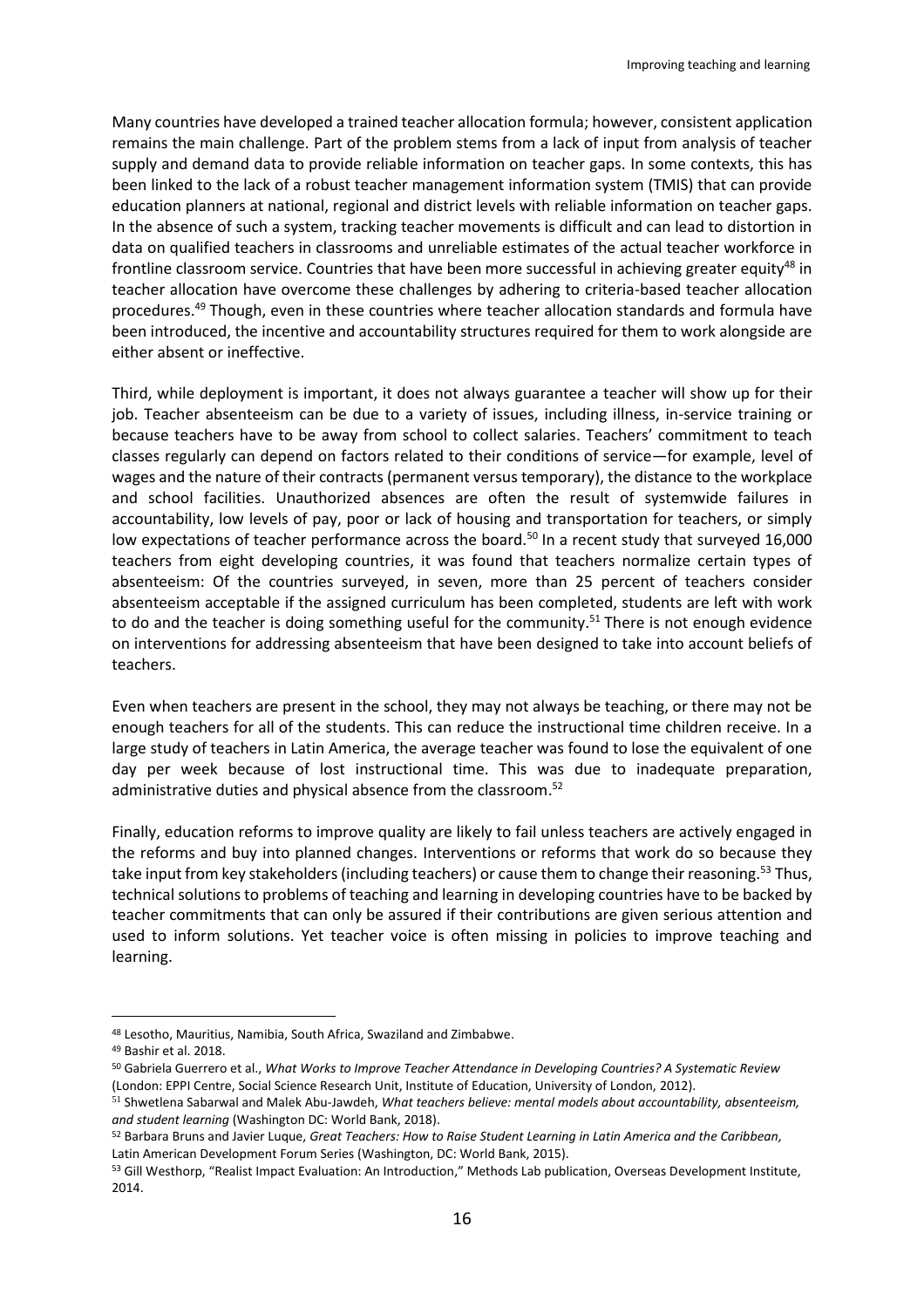Changing teachers' practice under a different framework of professional practice requires them to make different decisions. Through their active participation in policy dialogue we can also know which resources would enable them to implement policy reforms on the ground. DCPs and international experts consulted through the KIX teaching and learning survey felt that developing countries lack effective mechanisms and guidelines and require capacity building for engaging teachers and teachers unions effectively to impact teacher reforms.

## <span id="page-16-0"></span>**4. How the Global Partnership for Education supports teaching and learning**

GPE supports DCPs to address these challenges and has made the delivery of quality education one of the top priorities of the partnership. GPE 2020 names improved and more equitable learning outcomes as its first of three goals and highlights the critical role of teachers in building effective and efficient education systems. This commitment is further captured in its results framework, which outlines several indicators specific to improving teaching and learning (see Annex A for more information).

- **Indicator 1: Proportion of DCPs showing improvement on learning outcomes (basic education).** Using data from nationally representative school-based assessments of learning, this indicator describes how many countries have had a statistically significant increase in learning outcomes at the primary or lower secondary level.
- **Indicator 11: Equitable allocation of teachers, as measured by the relationship between the number of teachers and the number of pupils per school in each DCP.** This indicator uses the statistic R $^2$ to examine the consistency of the posting of teachers to determine whether all schools with approximately the same number of students have a comparable number of teachers.
- **Indicator 12: Proportion of DCPs with pupil–trained teacher ratio below threshold (<40) at the primary level.** This indicator refers to the number of pupils per trained teacher, as defined by national standards, at the primary level in a given school year.
- **Indicator 16b: Proportion of education sector plans (ESPs)/transitional education plans (TEPs) that have a teaching and learning strategy meeting quality standards.** Quality standards include whether the strategy is evidence-based, relevant, coherent, measurable and implementable.
- **Indicator 19: Proportion of DCPs with civil society and teacher representation on local education groups.** This indicator tracks the inclusion of teachers in local education groups for a more effective and inclusive policy dialogue at the country level, and affirms their important role in the planning, implementation and monitoring of the sector.

GPE's operational model supports DCPs to address issues of teaching and learning throughout the policy cycle. GPE invests in strengthened sector planning—helping countries diagnose challenges via an education sector analysis and adopt strategic lines of action in sector plans to improve the quality of teaching and learning. The GPE funding model enables DCPs to use results-based financing to focus attention on teachers, teaching and learning in the policy dialogue; and to identify transformative strategies with evidence-based results chain to improve learning. DCPs have selected a range of targets to access the results-based portion of the funding, including targeted improvements in pupilteacher ratios in the most disadvantaged regions, increasing the proportion of female teachers and delivering effective teacher development and training.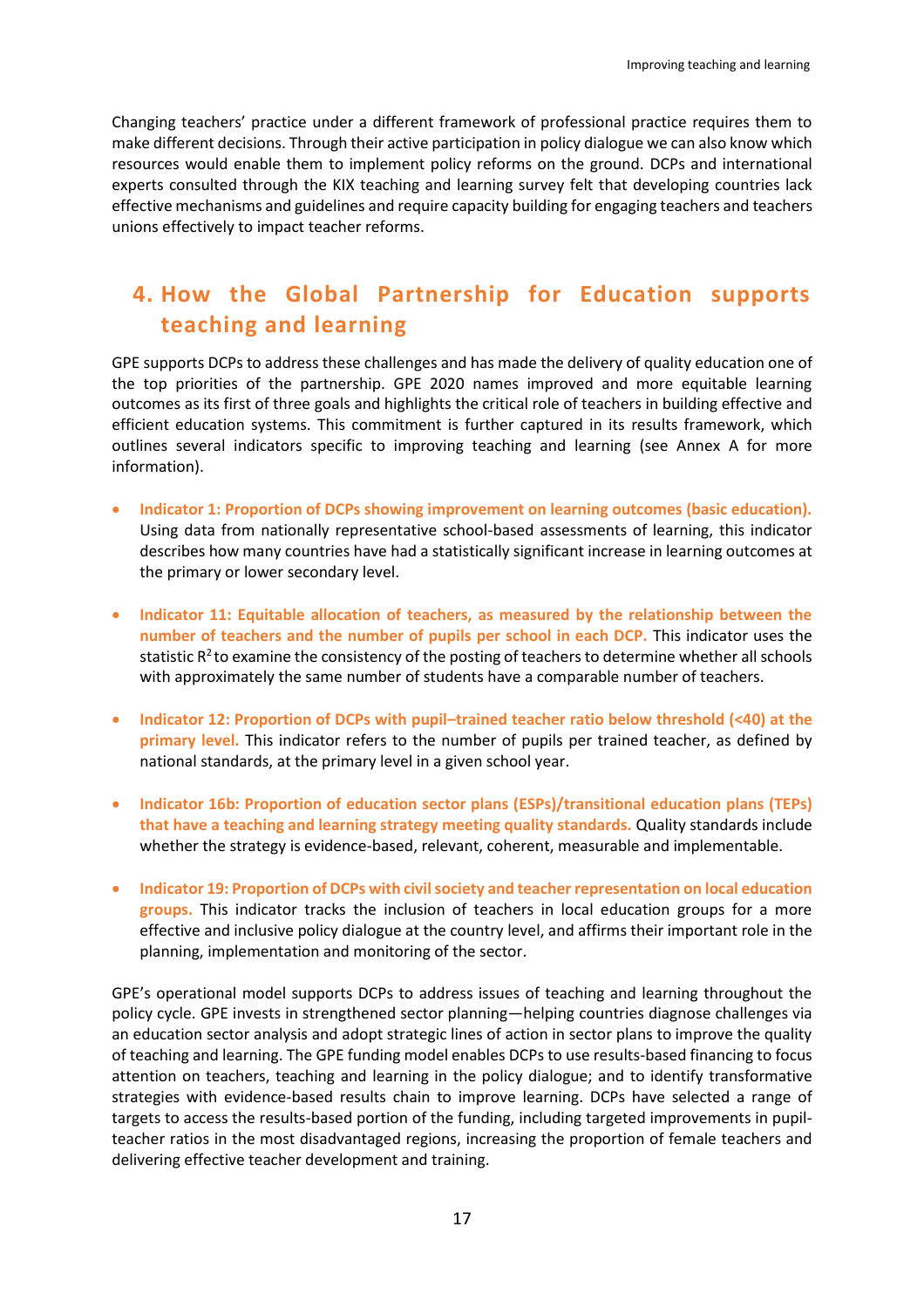GPE's implementation grants are a key mechanism through which the partnership supports improvements in teaching and learning, targeting a country's specific needs. As of June 2018, all 37 active implementation grants were investing in teacher development. This includes activities such as pre-service and in-service training; mentoring and pedagogical support for teachers; policies, standards and frameworks for professional development; and the infrastructure and systems necessary to prepare and support teachers. For example, in the Democratic Republic of Congo, a large component of the grant (US\$27.2 million) is dedicated to improving teacher effectiveness. This component finances activities related to in-service training, standardized tools for class observation and workshops to develop national and subnational in-service training plans. The project also finances a study to inform the organizational design of the Teacher Training Directorate.<sup>54</sup>

Teacher management, which includes activities that aim to recruit, deploy, manage and motivate teachers, is supported by half of the grants (19 out of 37). In Cameroon, GPE financing (US\$31.4 million) is being used to increase teacher availability in public primary schools through the conversion of community teachers into contract teacher status and the recruitment of new contract teachers in priority disadvantaged areas of the country.<sup>55</sup>

Nearly all of GPE's implementation grants (89 percent, or 33 out of 37) also invest in relevant and quality content for instruction through the development or revision of curriculum or learning materials, or both. In Kenya, as part of an early grade mathematics program, affordable and highquality textbooks, teacher guides, student workbooks and learning aids will be made available to about 23,000 primary schools to support the learning process.<sup>56</sup>

The partnership's GRA program, which formally closed in 2018, also provided regional grants to partner organizations to improve teaching and learning, with particular attention to the early grades. This included a project to improve early grade reading in Burkina Faso, Niger and Senegal through integration of the curriculum, teaching, learning materials and assessments (US\$2.9 million); a project piloting bilingual literacy programs in eight Sub-Saharan African countries (US\$1.4 million); a project to improve school readiness and early grade reading in Papua New Guinea and the Pacific islands (US\$8.5 million); and a project to improve teachers' professional practices in Burkina Faso and Initiative Francophone pour la Formation à Distance des Maîtres (IFADEM) African partner countries (US\$996,000).

In addition, GPE has supported improved engagement of teachers in sector planning and sector monitoring by strengthening the technical and organizational capacity of teacher organizations to engage in policy dialogue (US\$1.9 million). Partnering with Education International and UNESCO, national-level capacity development workshops for teacher organizations were conducted in 10 Sub-Saharan African countries. The aim was to encourage teachers to assess the current issues affecting teacher effectiveness in their respective education systems in conjunction with ministry officials and to support them to propose evidence-based policy interventions to the local education groups.

At the global level, the GPE Secretariat has also been working with key partners to strengthen planning, policies, data and knowledge sharing around teachers, including with the International Institute for Educational Planning (IIEP)-Pôle de Dakar, United Nations Children's Fund (UNICEF), the Teachers Task Force, the UIS, and the new Norwegian Teacher Initiative.

In short, GPE has a been a strong supporter of quality education in DCPs by making learning the number one priority in the GPE 2020 plan; supporting DCPs to improve the quality of teachers,

<sup>54</sup> GPE, *Portfolio Review 2018* (Washington, DC: Global Partnership for Education, 2018).

<sup>55</sup> Ibid.

<sup>56</sup> Ibid.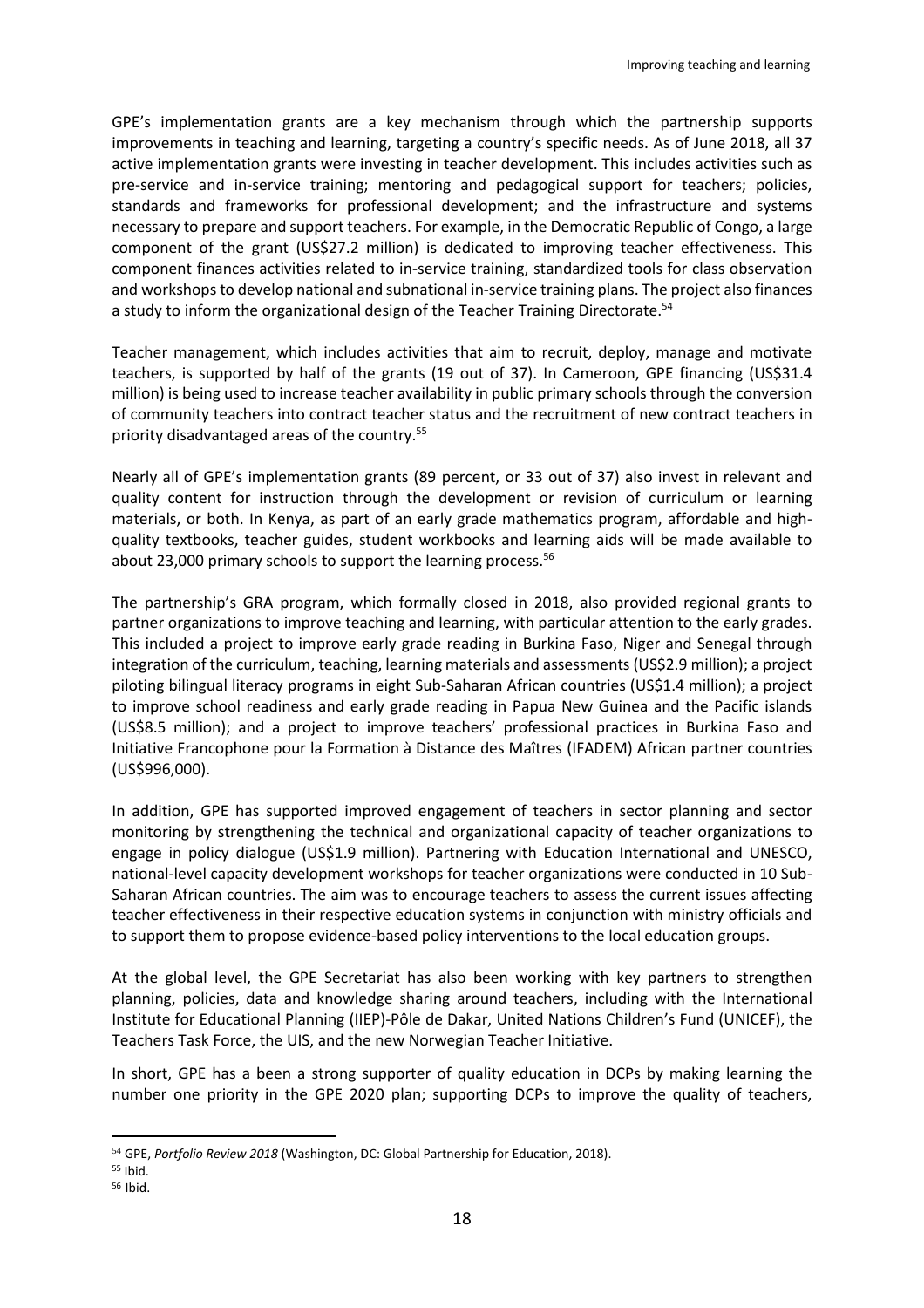teaching and learning; and supporting global and regional efforts together with partners. The KIX grants will build upon these efforts by further enabling knowledge exchange and supporting new global goods, filling any gaps and building on the existing ones outlined in the next section.

## <span id="page-18-0"></span>**5. Global goods, networks and innovations to improve teaching and learning**

Investments to improve teaching and learning in developing countries fall into three main categories: (1) global goods for tools, data and evidence; (2) networks; and (3) innovations.

#### <span id="page-18-1"></span>**Tools, data and evidence**

There are various global goods in this area, including tools for system- and classroom-level analysis, tools and guidelines for capacity building, data on teacher policies and their implementation and evidence from systematic review of teaching and learning interventions. Data on teachers are gathered through surveys and as part of regional learning assessments. Tools and studies that gather data on learning outcomes are covered extensively in the KIX discussion paper on strengthening learning assessment systems and are only briefly mentioned here.

#### *Tools*

 $\overline{a}$ 

GPE's *Methodological Guidelines for Education Sector Analysis,* Volume 1, is a comprehensive resource on carrying out an education sector analysis in developing countries.<sup>57</sup> Chapter 4 of this volume on quality, system capacity and management provides approaches for education sector analysis in the areas of (1) learning outcomes; (2) system capacity, institutional arrangements and monitoring tools; (3) management of teacher recruitment, training and posting; and (4) management of educational resources and teaching time. The guidelines offer methods and potential data sources for each of these areas.

It is important for countries to access data that provide in-depth understanding of the quality of classroom instruction based on a representative sample of schools. The World Bank has supported two tools to gather data on the quality of classrooms—the Stallings classroom snapshot and Teach. The Stallings snapshot entails timed observations that produce quantitative data about interactions of teachers and students in classrooms.<sup>58</sup> It focuses on teachers' instructional practice and students' engagement, including observations of teachers' use of time, use of different learning activities and ability to keep students engaged. It includes free, open-source software currently available in English, French, Spanish and Portuguese. Teach is a more recent tool that captures the time teachers spend on learning, the extent to which students are on task and the quality of teaching practices that help develop students' socioemotional and cognitive skills.<sup>59</sup> Similar to the Stallings method, Teach uses a series of timed observations to record teacher and student behaviors.

The Teacher Training Initiative for Sub-Saharan Africa (TTISSA) was a 10-year UNESCO initiative, responding to the request by African member states to address the acute shortage of qualified teachers, one of the biggest obstacles to the realization of the Education for All (EFA) goals in Sub-Saharan Africa. UNESCO's *Methodological Guide for the Analysis of Teacher Issues* was published in 2011 to help countries analyze how their national education system fares on teacher education,

[https://www.worldbank.org/en/programs/sief-trust-fund/brief/the-stallings-classroom-snapshot.](https://www.worldbank.org/en/programs/sief-trust-fund/brief/the-stallings-classroom-snapshot)

<sup>57</sup> See[: https://www.globalpartnership.org/content/methodological-guidelines-education-sector-analysis-volume-1.](https://www.globalpartnership.org/content/methodological-guidelines-education-sector-analysis-volume-1) <sup>58</sup> "The Stallings Classroom Observation System," World Bank, accessed January 11, 2019,

<sup>59</sup> See[: http://documents.worldbank.org/curated/en/949541542659103528/Teach-Observer-Manual,](http://documents.worldbank.org/curated/en/949541542659103528/Teach-Observer-Manual) accessed January 11, 2019.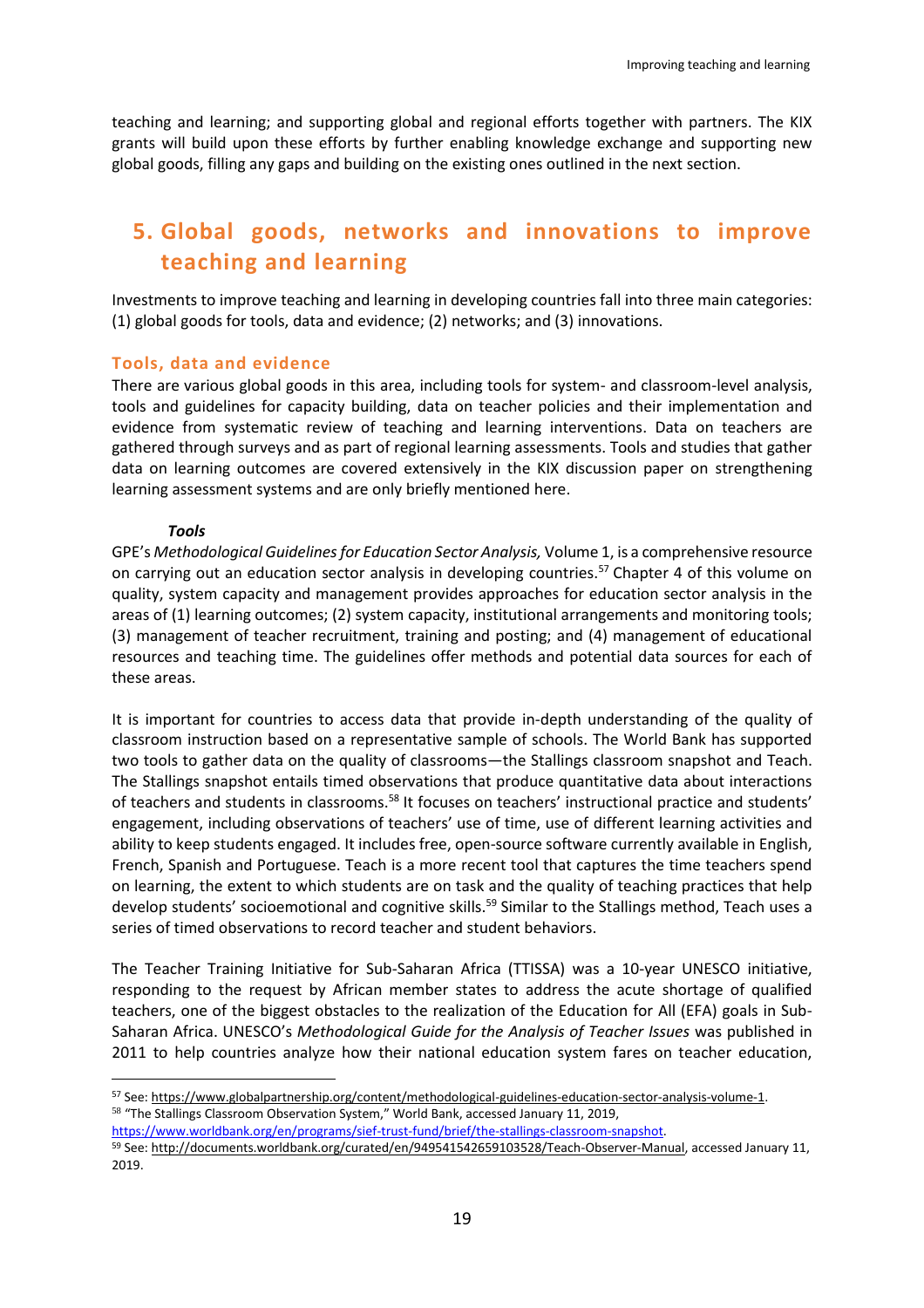working conditions, management and the social and professional context in which they work.<sup>60</sup> It also provides options for addressing identified challenges. The guide was developed through a participatory approach, field-tested in Benin and Uganda, and validated by an advisory group prior to publication.

The Breadth of Learning Opportunities (BOLO) tools developed by the Brookings Institution and Education International are free tools to compare the curriculum on paper with how it is implemented in schools.<sup>61</sup> The tools document  $(1)$  whether opportunities are provided for learning across a diverse group of domains, and (2) how key components of an education system (curriculum, assessments, teacher supports, monitoring and school resources) align across the different levels of the system to support delivery of breadth of learning opportunities. The tools were codeveloped with teachers, policymakers and researchers and piloted in Kenya and Mexico.

#### *Tools and guidelines for capacity building*

*Capacity building for teacher training.* The Inter-Agency Network for Education in Emergencies (INEE) produced the *Teachers in Crisis Contexts Training for Primary School Teachers* package*,* which provides foundational teacher training content on the following topics: teacher's role and well-being; child protection, well-being and inclusion; pedagogy; and curriculum and planning.  $62$  It consists of an introductory training pack and four core modules, developed around a set of 28 teacher competencies. The training pack includes a facilitator's guide, participant handbook and PowerPoint slides for each component of the training. The pack was developed by the inter-agency working group and underwent field-testing in Iraq and Kenya and an externally review by a range of specialists. INEE also produced *Where It's Needed Most: Quality Professional Development for All Teachers,* a set of good practices in high-quality professional development for teachers who work in crisis situations. 63

UNESCO developed the guide *A Guide for Gender Equality in Teacher Education Policy and Practices,* which has chapters dedicated to curriculum of teacher education, pedagogy and instructional materials for mainstreaming gender into educational institutes.<sup>64</sup> Similarly, the Forum for African Women Educationalists has developed a toolkit for Gender Responsive Pedagogy and Learning for Teachers for training pre-service and in-service teachers. It provides activities that can be applied in a classroom setting and guide self-reflection for teachers to be aware of their own gender biases.<sup>65</sup>

*Capacity building for teacher management.* UNESCO and the International Labour Organization (ILO) have been leading efforts for more than 50 years to establish norms and standards for the teaching profession, including the UNESCO-ILO Recommendation Concerning the Status of Teachers, adopted in 1966. 66

UNESCO supports several global and regional capacity-building initiatives. UNESCO-IIEP developed a series of training modules for education managers and planners on teacher management.<sup>67</sup> The seven

l

<sup>60</sup> Jean-Marc Bernard, Beïfith Kouak Tiyab, Gabrielle Bonnet and Ramya Vivekanandan, *Methodological Guide for the Analysis of Teacher Issues* (2011).

<sup>&</sup>lt;sup>61</sup> See[: https://www.brookings.edu/research/breadth-of-learning-opportunities/,](https://www.brookings.edu/research/breadth-of-learning-opportunities/) accessed January 11, 2019.

<sup>62</sup> See: https://inee.org/resources/teachers-crisis-contexts-training-primary-school-teachers, accessed June 17, 2019.

<sup>63</sup> See[: https://inee.org/resources/where-its-needed-most-quality-professional-development-all-teachers,](https://inee.org/resources/where-its-needed-most-quality-professional-development-all-teachers) accessed June 17, 2019.

<sup>64</sup> UNESCO, *A Guide for Gender Equality in Teacher Education Policy and Practices* (Paris: UNESCO, 2015).

<sup>65</sup> Penina Muhando Mlama, *Gender Responsive Pedagogy: A Teacher's Handbook* (Nairobi: Forum for African Women Educationalists, 2005).

<sup>66</sup> See: [https://www.ilo.org/wcmsp5/groups/public/---ed\\_dialogue/---](https://www.ilo.org/wcmsp5/groups/public/---ed_dialogue/---sector/documents/normativeinstrument/wcms_493315.pdf)

[sector/documents/normativeinstrument/wcms\\_493315.pdf,](https://www.ilo.org/wcmsp5/groups/public/---ed_dialogue/---sector/documents/normativeinstrument/wcms_493315.pdf) accessed January 11, 2019.

<sup>67</sup> See: [http://www.iiep.unesco.org/fr/modules-de-formation-axes-sur-la-gestion-des-enseignants-3336,](http://www.iiep.unesco.org/fr/modules-de-formation-axes-sur-la-gestion-des-enseignants-3336) accessed June 17, 2019.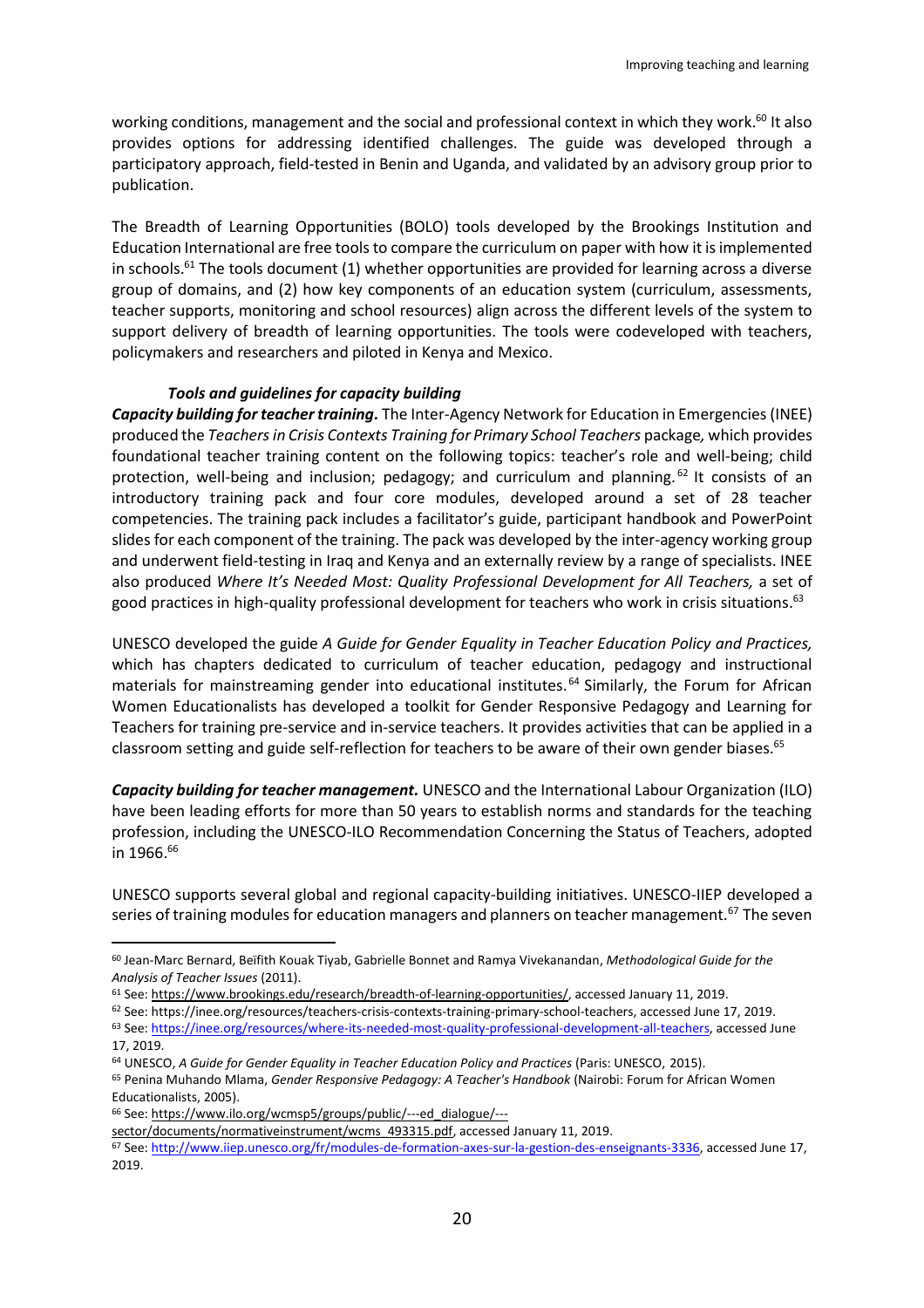modules, available online in French and eventually in English, are intended to be used for effective planning, monitoring and management of teaching staff:<sup>68</sup>

- Module 1: Teacher management: Current challenges
- Module 2: Concepts of human resource management and forward planning
- Module 3: Recruitment and teacher training: Issues and options
- Module 4: Teacher allocation and utilization
- Module 5: Monitoring tools and information systems for teacher management
- Module 6: Career and teacher assessment: Options and consequences
- Module 7: Institutional and organizational framework and mechanisms to regulate teacher management

UNESCO-IIEP has also produced books and research summaries on the topics of teacher motivation, teacher resource centers, and preparation, recruitment and retention of teachers.

Some global goods are designed specifically for teacher management in fragile and conflict-affected countries (FCAC). The INEE has developed Guidance Notes on Teacher Compensation in FCAC.<sup>69</sup> These provide a framework for guiding inter-agency discussion on compensation of teachers based on practices from around the world. There are also emerging efforts. The Education Financing Commission established an Education Workforce Initiative in 2017 to develop recommendations for policymakers on how to redesign, expand and strengthen the education workforce in light of the changing demands of the 21st century. The initiative has published a literature review and several short recommendation pieces, and is planning to publish a report of its findings in 2019.

To recruit female teachers, UNESCO Bangkok has published a policy brief. It provides guidance for recruiting more female teachers in schools based on country level examples. Some of the strategies listed include using specific quota targets for women, hiring committed local women without the necessary formal qualifications and working with local women's organizations to encourage them to support potential women teachers.<sup>70</sup>

*Capacity building for teacher policies***.** The Teachers Task Force drew upon member expertise to produce the *Teacher Policy Development Guide,* which assists countries in reviewing national teacher policies to support the achievement of the teacher targets in both the Sustainable Development Goals and Education 2030.<sup>71</sup> The guide is available in seven languages (Arabic, Chinese, English, French, Portuguese, Russian and Spanish). In 2017, Deutsche Gesellschaft für Internationale Zusammenarbeit (GIZ) produced the discussion paper "Teachers and Teacher Policy in Primary and Secondary Education," which provides an overview of the global teacher gap, its causes and consequences and how teacher policies can address the gap.<sup>72</sup>

A major concern of planners, managers and decision-makers is to establish a better understanding of teachers unions and to work with them as closely as possible. UNESCO-IIEP produced a booklet examining teacher engagement in policy dialogue in Latin America. *Education Reforms and Teachers' Unions: Avenues for Action* describes the situation of teachers unions in Latin America and their role

[primary-and-secondary-education,](http://www.teachersforefa.unesco.org/v2/index.php/en/ressources/file/390-teachers-and-teacher-policy-in-primary-and-secondary-education) accessed January 11, 2019.

<sup>68</sup> See: [http://www.unesco.org/education/pdf/412\\_36.pdf,](http://www.unesco.org/education/pdf/412_36.pdf) accessed January 11, 2019.

<sup>69</sup> See: [https://inee.org/resources/inee-guidance-notes-teacher-compensation-users-guide-and-feedback-form,](https://inee.org/resources/inee-guidance-notes-teacher-compensation-users-guide-and-feedback-form) accessed June 17, 2019.

<sup>70</sup> Jackie Kirk, "The Impact of Women Teachers on Girls' Education," policy brief, UNESCO Bangkok, 2006.

<sup>71</sup> Se[e https://unesdoc.unesco.org/ark:/48223/pf0000235272,](https://unesdoc.unesco.org/ark:/48223/pf0000235272) accessed June 17, 2019.

<sup>72</sup> See[: http://www.teachersforefa.unesco.org/v2/index.php/en/ressources/file/390-teachers-and-teacher-policy-in-](http://www.teachersforefa.unesco.org/v2/index.php/en/ressources/file/390-teachers-and-teacher-policy-in-primary-and-secondary-education)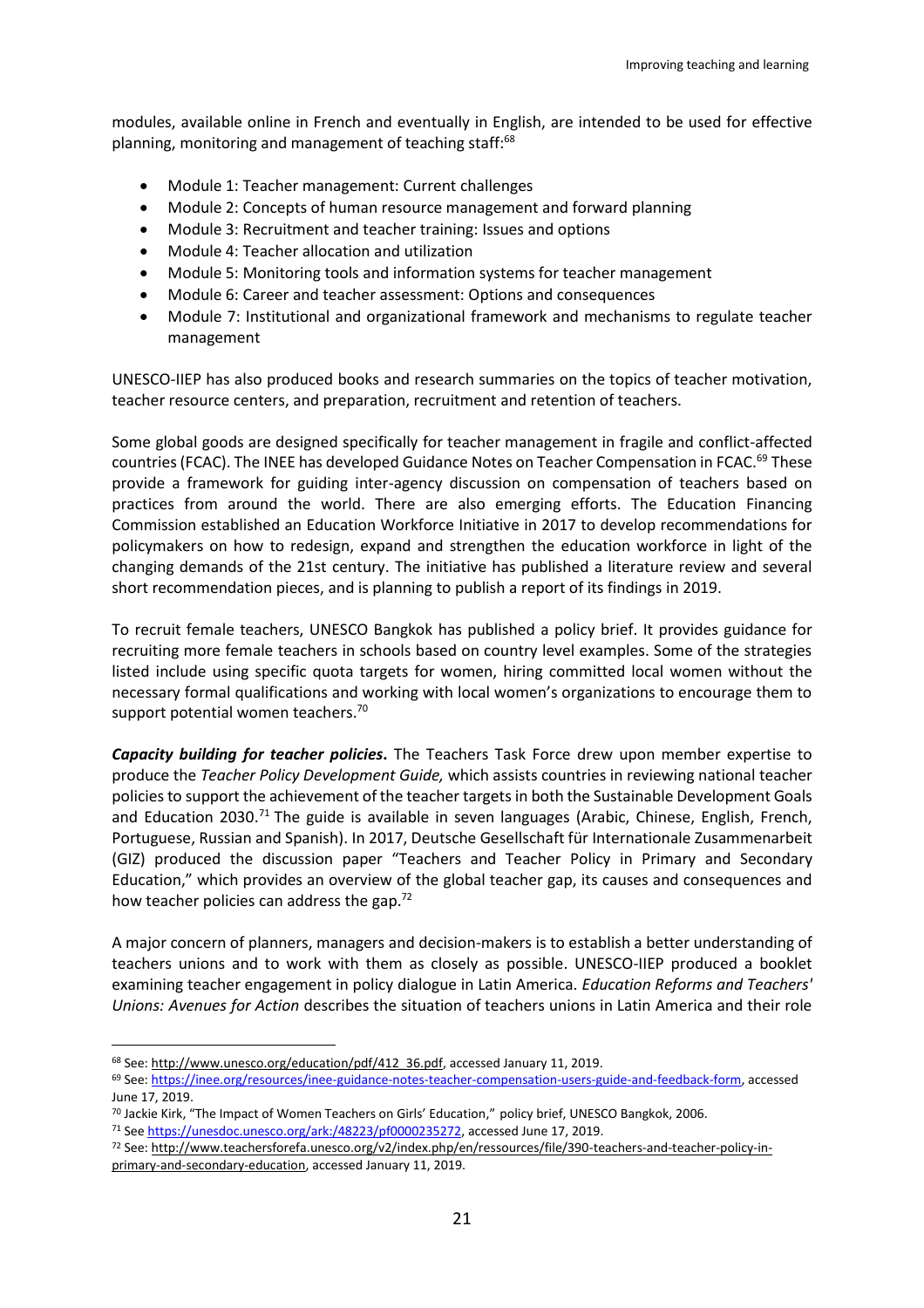in the implementation of recent education reforms.<sup>73</sup> It highlights the importance of collaboration between policymakers and unions and makes relevant recommendations for working together. The booklet summarizes how teachers unions in Latin America operate and discusses their foremost preoccupations; it also presents some strategies to appease conflicts and potential solutions to current problems.

To increase teacher involvement in policy dialogue, UNESCO and Education International developed the guide *Improving Teacher Support and Participation in Local Education Groups*. The guide was funded by GPE as part of the GRA program to enhance the capacity of teachers to be active and effective participants in social dialogue and policy processes, in particular through engaging with local education groups.

*Capacity building for improving curriculum and learning materials***.** Because of the vast differences in curricula around the world, many resources for improving learning are country-specific, or tied to a particular curriculum and cost money to use. These would not qualify as global goods. However, there are a few open-source tools for improving teaching and learning across borders.

The UNESCO International Bureau of Education (IBE-UNESCO) has produced a collection of resources on improving the quality and relevance of national curricula and offers supports for linking curricula to teaching, learning and assessment. It includes an international database of more than 1,600 curricular documents from 100 countries.<sup>74</sup>

UNICEF's *Child Friendly Schools Manual* includes practical guidance on classroom processes such as teacher-learner interaction, learning materials and pedagogic process.<sup>75</sup> Save the Children developed Literacy Boost and Numeracy Boost to combine assessment, teacher training and community involvement to improve learning in literacy and numeracy. Literacy Boost has been implemented in 30 countries.

For FCAC, the INEE's Guidance Notes on Teaching and Learning describe good practice on critical issues related to curricula adaptation and development; teacher training, professional development and support; instruction and learning processes; and the assessment of learning outcomes.  $76$ Accompanying the notes is a resource pack that includes sample tools, teaching materials and case studies. These can be used to adapt the good practices within the notes to specific contexts. The tools were developed through a consultative process and are used by government ministries, staff of NGOs, donors, teacher training institutions and the teaching community.

The Global Book Alliance is a consortium of governments, civil society organizations (CSOs), donors and the private sector working to get books to all children by 2030. The alliance launched a [Global](https://digitallibrary.io/)  [Digital Library](https://digitallibrary.io/) to provide online access to reading materials. Another online platform is [TeachPitch,](https://teachpitch.com/) which has both free and paid learning materials; it includes user-submitted materials and lessons.<sup>77</sup>

#### *Data*

 $\overline{a}$ 

The World Bank's Systems Approach for Better Education Results (SABER) is designed to provide comparative data and knowledge on education policies and institutions to help countries strengthen

<sup>73</sup> See[: https://publications.iiep.unesco.org/Education-reforms-teachers-unions-avenues-](https://publications.iiep.unesco.org/Education-reforms-teachers-unions-avenues-action?filter_tag=teacher%20effectiveness)

[action?filter\\_tag=teacher%20effectiveness,](https://publications.iiep.unesco.org/Education-reforms-teachers-unions-avenues-action?filter_tag=teacher%20effectiveness) accessed January 11, 2019.

<sup>74</sup> See[: http://www.ibe.unesco.org/en/ibedocs/curricular-resources,](http://www.ibe.unesco.org/en/ibedocs/curricular-resources) accessed January 11, 2019.

<sup>&</sup>lt;sup>75</sup> See: https://www.unicef.org/publications/files/Child Friendly Schools Manual EN 040809.pdf, accessed January 11, 2019.

<sup>76</sup> See[: https://inee.org/resources/inee-guidance-notes-teaching-and-learning,](https://inee.org/resources/inee-guidance-notes-teaching-and-learning) accessed June 17, 2019.

<sup>77</sup> See: [http://globalbookalliance.org,](http://globalbookalliance.org/) accessed January 11, 2019.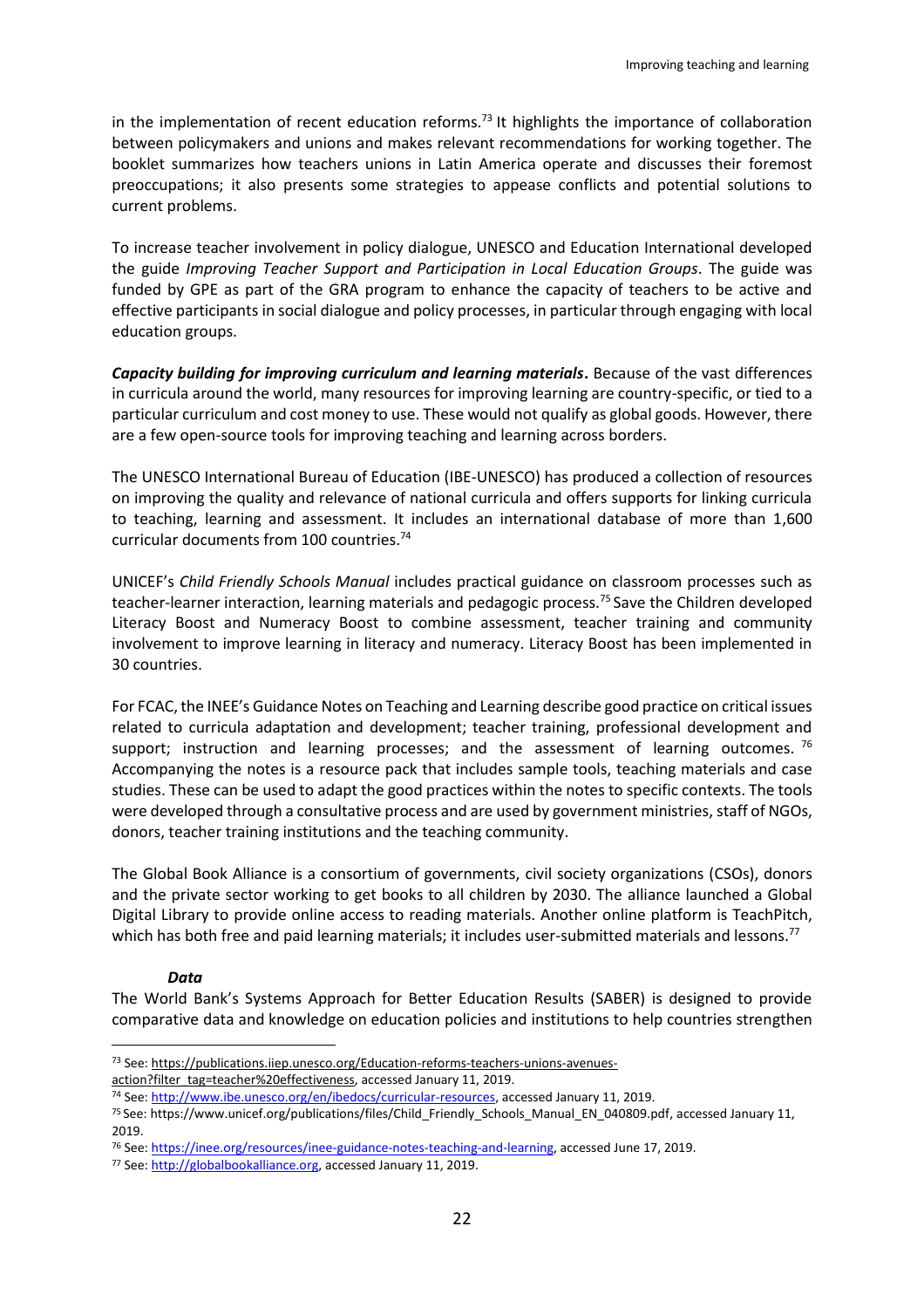their education systems. It offers tools to collect and analyze data on policies to identify common challenges and promising solutions that can then be used to inform decisions on where and how to invest to improve education quality.<sup>78</sup> The SABER Teachers module is a rubric used to inform eight teacher policy goals with direct implications for the development of effective teachers to improve teaching and learning: (1) setting clear expectations for teachers, (2) attracting the best into teaching, (3) preparing teachers with useful training and experience, (4) matching teachers' skills with students' needs, (5) leading teachers with strong principals, (6) monitoring teaching and learning, (7) supporting teachers to improve instruction, and (8) motivating teachers to perform. While the SABER Teacher policy tool comprehensively maps out teacher policies in different areas, gaps between policy and implementation mean the tool has limited efficacy.

In addition to SABER, which focuses on policies, the World Bank's Service Delivery Indicators (SDI) provide data on implementation of education and health services. The indicators on teacher quality include the share of teachers with minimum knowledge and capacity to transmit pedagogy. The SDI also draw on survey data from the Southern and Eastern Africa Consortium for Monitoring Educational Quality (SACMEQ), PASEC and SABER in the assessment of teacher subject knowledge and pedagogical knowledge. So far, data are available for eight countries—Kenya, Madagascar, Mozambique, Nigeria, Senegal, Tanzania, Togo and Uganda—and the methodology can be extended to other countries. SDI assessment on teacher quality links student achievement to teacher characteristics and observations. The indicator tool generates data for eight categories. Four focus on teachers: (1) school absence rate, (2) classroom absence rate, (3) time spent teaching per day, and (4) minimum knowledge; the four others capture data at the classroom level: (5) minimum infrastructure available, (6) minimum equipment and availability,  $(7)$  share of pupils and textbooks, and  $(8)$  observed pupil-teacher ratios.<sup>79</sup>

Another global good is the collection and data sharing on how countries are progressing toward achieving Sustainable Development Goal (SDG) 4c.<sup>80</sup> The UNESCO eAtlas for Education 2030 provides a series of interactive maps organized by SDG 4 target for every country with available data.<sup>81</sup> The main data source is statutory teacher data showing trends in teacher quantity and quality and the policy implications for bridging the gap between the two. The data allows answers to questions such as the following: Precisely how many new teachers are needed to respond to the rising demand for primary education? How do working conditions for teachers compare across countries and regions? To what extent are women represented in the teaching workforce? The UIS updates this data whenever new figures become available and uses this to produce reports comparing the state of teachers and education quality in different countries. The UIS, in cooperation with GPE, Education International, and the Teachers Task Force, is planning to launch a new initiative to develop a classification framework to develop robust definitions and classifications of qualified and trained teachers comparable at the global level. GPE supports this initiative because there is wide variation in national definition and standards for trained and qualified teachers across countries, which makes it challenging to compare this data across countries and presents a major roadblock to accurately monitor progress toward SDG 4 goals and targets.

Finally, several international studies provide data on the state of teaching and learning worldwide. The Organisation for Economic Co-operation and Development (OECD) developed the Teaching and Learning International Survey (TALIS), which includes a focus on the learning environment and working conditions of teachers in lower secondary schools. The survey was conducted in 2008, 2013 and 2018.

<sup>78</sup> See[: http://saber.worldbank.org/index.cfm,](http://saber.worldbank.org/index.cfm) accessed January 11, 2019.

<sup>&</sup>lt;sup>79</sup> "Indicators," Service Delivery Indicators, accessed January 11, 2019[, https://www.sdindicators.org/indicators.](https://www.sdindicators.org/indicators)

<sup>80</sup> SDG 4c: By 2030, substantially increase the supply of qualified teachers, including through international cooperation for teacher training in developing countries, especially least developed countries and Small Island Developing States. 81 See[: https://www.tellmaps.com/sdg4/,](https://www.tellmaps.com/sdg4/) accessed June 17, 2019.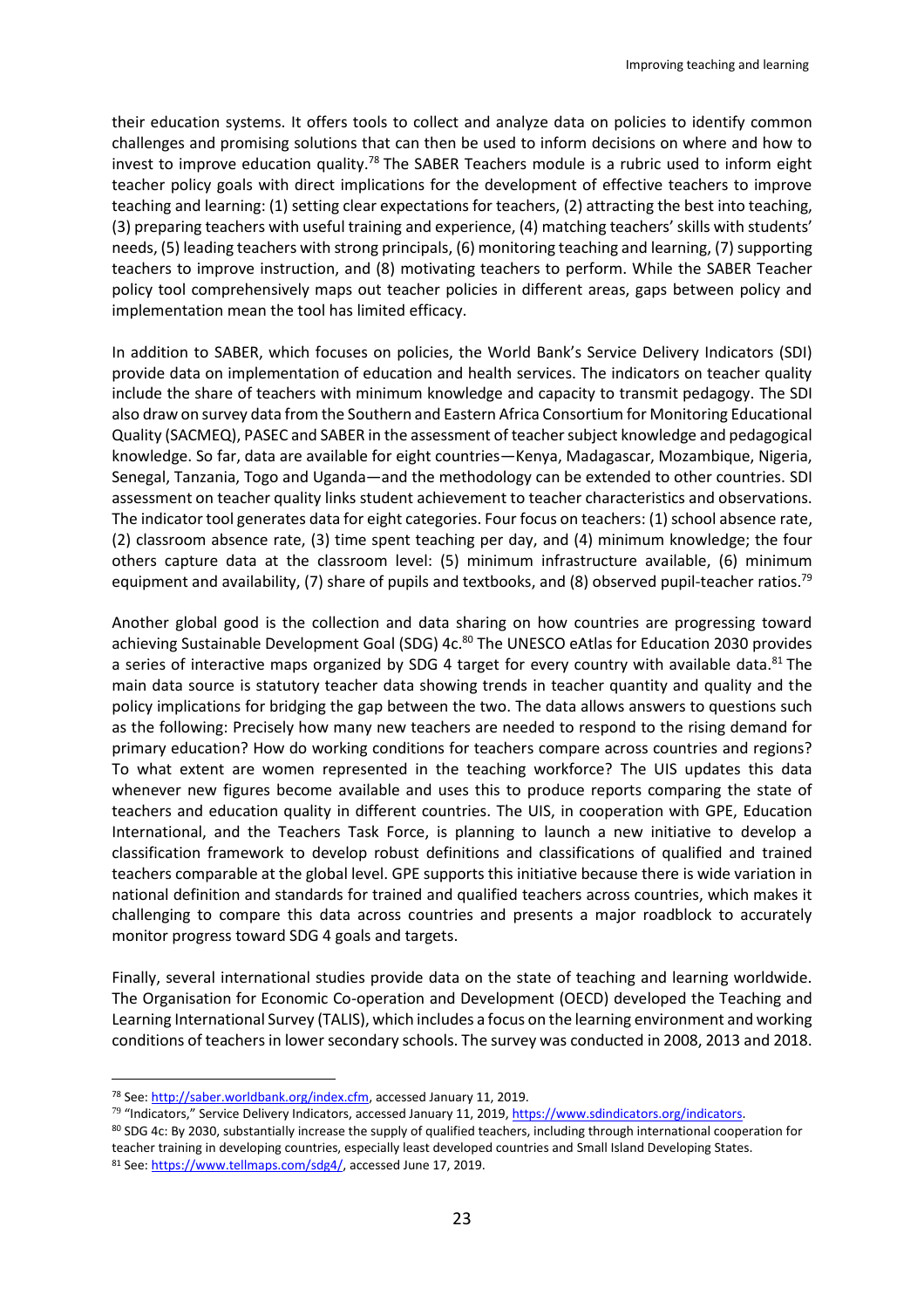Of the 46 participating countries in 2018, two were DCPs (Vietnam and Georgia). Cross-national assessments provide data on learning and contextual factors that can be used for secondary analysis.<sup>82</sup> Some of these assessments collect data on some pedagogical practices and teaching and learning resources.

#### *Evidence*

A detailed literature review has been funded by the U.K. Department for International Development (DFID) in the area of teaching and learning. Titled *Pedagogy, Curriculum, Teaching Practices and Teacher Education in Developing Countries,* the review covers three critical questions: (1) What pedagogical practices are being used by teachers in formal and informal classrooms in developing countries? (2) What is the evidence on the effectiveness of these pedagogical practices, in what conditions, and with what population of learners? (3) How can teacher education (curriculum and practicum) and the school curriculum and guidance materials best support effective pedagogy?<sup>83</sup> The review also highlights gaps in evidence in this area and suggests direction for further reviews on the subject.

Through a partnership between DFID and the Economic and Social Research Council, the Raising Learning Outcomes in Education Systems Research Programme (RLO) was launched to commission research to explore questions on learning outcomes within education systems in developing countries.<sup>84</sup> Some of the research topics related to teachers and teaching include engaging teachers in peacebuilding in postconflict contexts, [evaluating education interventions in Rwanda and South](https://esrc.ukri.org/research/international-research/international-development/international-development-research-projects/engaging-teachers-in-peacebuilding-in-postconflict-contexts-evaluating-education-interventions-in-rwanda-and-south-africa/)  [Africa,](https://esrc.ukri.org/research/international-research/international-development/international-development-research-projects/engaging-teachers-in-peacebuilding-in-postconflict-contexts-evaluating-education-interventions-in-rwanda-and-south-africa/) [examining effective teaching in rural Honduran secondary schools,](https://esrc.ukri.org/research/international-research/international-development/international-development-research-projects/examining-effective-teaching-in-rural-honduran-secondary-schools/) [improving curriculum and](https://esrc.ukri.org/research/international-research/international-development/international-development-research-projects/improving-curriculum-and-teaching-methods-to-influence-policy-and-increase-the-quality-of-ecde-provision-for-children-with-disabilities-in-malawi/)  [teaching methods to influence policy and increase the quality of ECDE provision for children with](https://esrc.ukri.org/research/international-research/international-development/international-development-research-projects/improving-curriculum-and-teaching-methods-to-influence-policy-and-increase-the-quality-of-ecde-provision-for-children-with-disabilities-in-malawi/)  [disabilities in Malawi,](https://esrc.ukri.org/research/international-research/international-development/international-development-research-projects/improving-curriculum-and-teaching-methods-to-influence-policy-and-increase-the-quality-of-ecde-provision-for-children-with-disabilities-in-malawi/) [learning outcomes and teacher effectiveness for children](https://esrc.ukri.org/research/international-research/international-development/international-development-research-projects/learning-outcomes-and-teacher-effectiveness-for-children-facing-multiple-disadvantages/) facing multiple [disadvantages, including those with disabilities,](https://esrc.ukri.org/research/international-research/international-development/international-development-research-projects/learning-outcomes-and-teacher-effectiveness-for-children-facing-multiple-disadvantages/) in India and Pakistan.

The International Initiative for Impact Evaluation (3ie) also conducted a review of evidence, resulting in the report *The Impact of Education Programmes on Learning and School Participation in Low- and Middle-Income Countries*. The chapter "Schools and Teachers" looks at impact of investments in pedagogy, curriculum development and teacher training.<sup>85</sup>

The World Bank published a study in 2018 that proposes an instrument comprising 70 indicators for reporting on professional development programs. This instrument is applied to 33 rigorously evaluated professional development programs in low- and middle-income countries and finds that programs that link participation to career incentives, have a specific subject focus, incorporate lesson enactment in the training and include initial face-to-face training tend to show higher student learning gains. The authors then apply this instrument to a sample of 139 government-funded, at-scale professional development programs across 14 countries. This analysis uncovers a gap between the characteristics of teacher professional development programs that evidence suggests are effective and at-scale teacher professional development programs.<sup>86</sup>

<sup>84</sup> See[: https://esrc.ukri.org/research/international-research/international-development/esrc-dfid-raising-learning](https://esrc.ukri.org/research/international-research/international-development/esrc-dfid-raising-learning-outcomes-in-education-systems-research-programme/)[outcomes-in-education-systems-research-programme/,](https://esrc.ukri.org/research/international-research/international-development/esrc-dfid-raising-learning-outcomes-in-education-systems-research-programme/) accessed April 10, 2019.

l

<sup>82</sup> Cross-national assessments include Programme d'Analyse des Systèmes Educatifs de la CONFEMEN (PASEC), Pacific Islands Literacy and Numeracy Assessment (PILNA), Progress in International Reading Literacy Study (PIRLS), Programme for International Student Assessment (PISA) and PISA for Development, Southern and Eastern Africa Consortium for Monitoring Educational Quality (SACMEQ), Tercer Estudio Regional Comparativo y Explicativo (TERCE) and Trends in International Mathematics and Science Study (TIMSS).

<sup>83</sup> Jo Westbrook et al., *Pedagogy, Curriculum, Teaching Practices and Teacher Education in Developing Countries,* Education Rigorous Literature Review (London: Department for International Development, 2013).

<sup>85</sup> Snilstveit et al. 2016.

<sup>86</sup> Anna Popova, David K. Evans, Mary E. Breeding and Violeta Arancibia, *Teacher Professional Development around the World: The Gap between Evidence and Practice* (Washington DC: World Bank, 2018).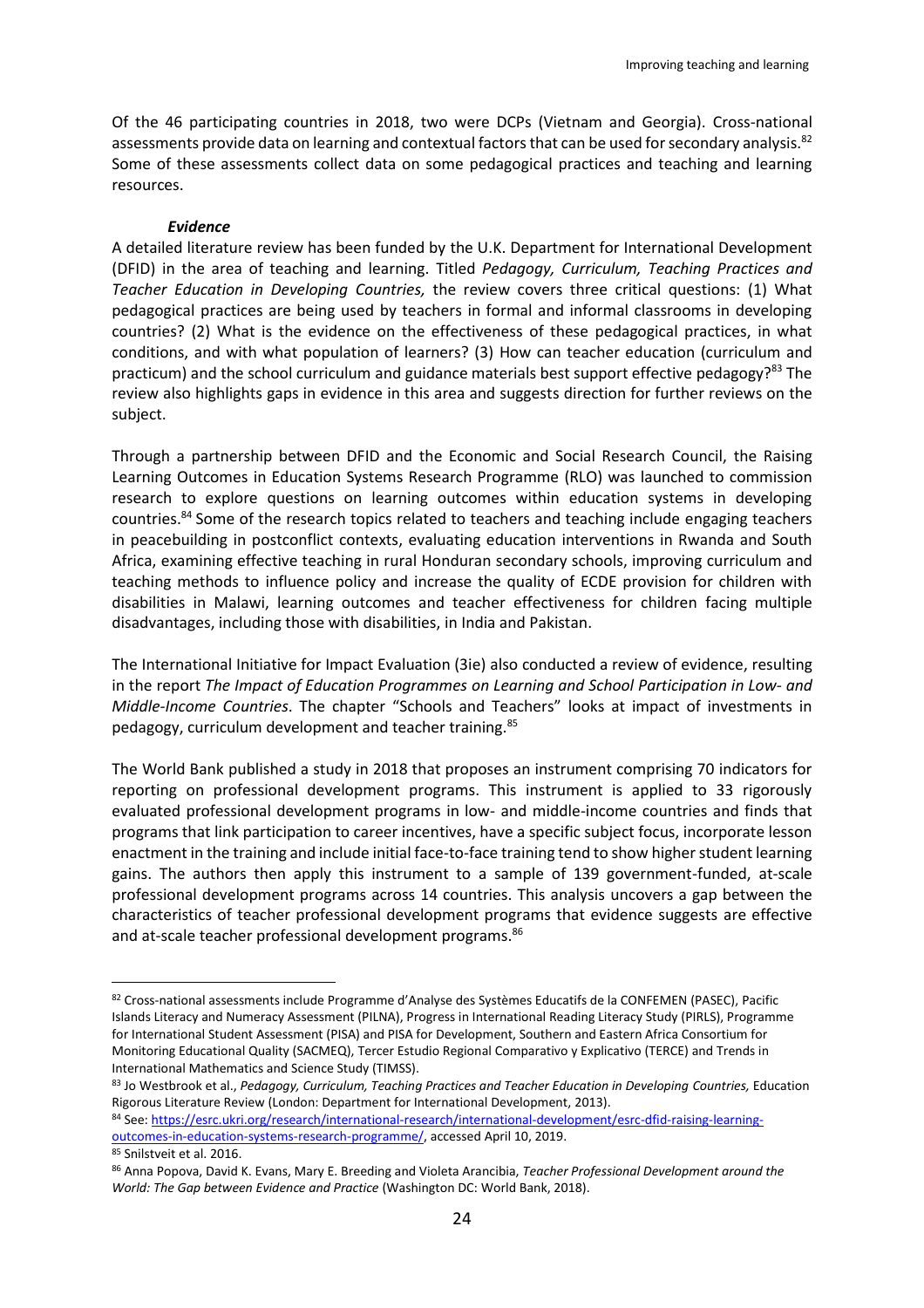#### <span id="page-24-0"></span>**Networks**

 $\overline{a}$ 

At least five networks focus on building capacity for improving teaching and learning. Some focus on convening teachers and other practitioners; others focus on policymakers and global actors.

#### *Teacher and practitioner networks*

The International Task Force on Teachers for Education 2030 is a global initiative to improve teacher quality by working closely with local teacher networks and policymakers. The Teachers Task Force activities link up with networks and groups of practitioners of international reach. At the regional level, the task force is working with SDG 4–Education 2030 and aims to trigger change at the national level using task force focal points in each member country or organization as the main agents of change. The Teachers Task Force lines of action are through three main channels: (a) advocacy, through a policy dialogue forum; (b) knowledge creation and sharing, through the task force's knowledge platform; and (c) country support and engagement, through teacher policy development guidelines.

The Teacher and Educator Network Global (TEN Global), under development by Education International, is planned as a virtual professional network of teachers and educators. It will provide a multilingual platform to enable individual teachers to connect internationally on aspects of professionalization, including professional development, innovative pedagogies and advocacy on local, national and global education policy and issues. It will also connect teachers and their classrooms to global frameworks like the SDGs.

#### *Policy and implementation networks*

The Teaching and Learning Educators' Network for Transformation (TALENT) based at UNESCO Dakar is a task team of the Regional Coordination Group on SDG 4 (RCG-4). TALENT serves as a coordination platform to support knowledge sharing, capacity building and technical support on teaching and learning issues in Africa. The network holds workshops on a variety of topics, including one on teacher professionalization in 2016.

The Teachers in Crisis Contexts Working Group and the INEE subgroup on teachers bring together individuals and organizations working on education in crisis and emergencies. The goal is to strengthen teacher professional development and the groups have produced several global goods, including the *Teachers in Crisis Contexts Training for Primary School Teachers* training package. 87

The African Union Teacher Development Cluster, led by the UNESCO International Institute for Capacity Building in Africa, African Union, and Education International, was launched at the Pan-African Conference on Education in Kenya in April 2018 to support the implementation of the CESA 2016-2025. It adopted a teacher development work plan.

#### <span id="page-24-1"></span>**Innovations to improve teaching and learning**

This category includes innovations focused on motivating teachers, adjusting teaching practices to learners' abilities and developing new ways of improving learning outcomes.

#### *Innovations to improve teaching and learning*

UNESCO, with funding from the OPEC Fund for International Development (OFID) is supporting "Strengthening Quality Teaching and Learning for Education for All in Eastern Africa," a program to improve the skills of teachers and increase the supply of quality teaching tools.<sup>88</sup> UNESCO and the Rwanda Education Board are together modeling inclusive and innovative teaching and learning

<sup>87</sup> See: https://inee.org/resources/teachers-crisis-contexts-training-primary-school-teachers, accessed June 18, 2019.

<sup>88 &</sup>quot;Teacher Development for Quality and Inclusive Education," UNESCO Regional Office for Eastern Africa, accessed January 11, 2019, [http://www.unesco.org/new/en/nairobi/education/teacher-development-for-quality-and-inclusive-education.](http://www.unesco.org/new/en/nairobi/education/teacher-development-for-quality-and-inclusive-education)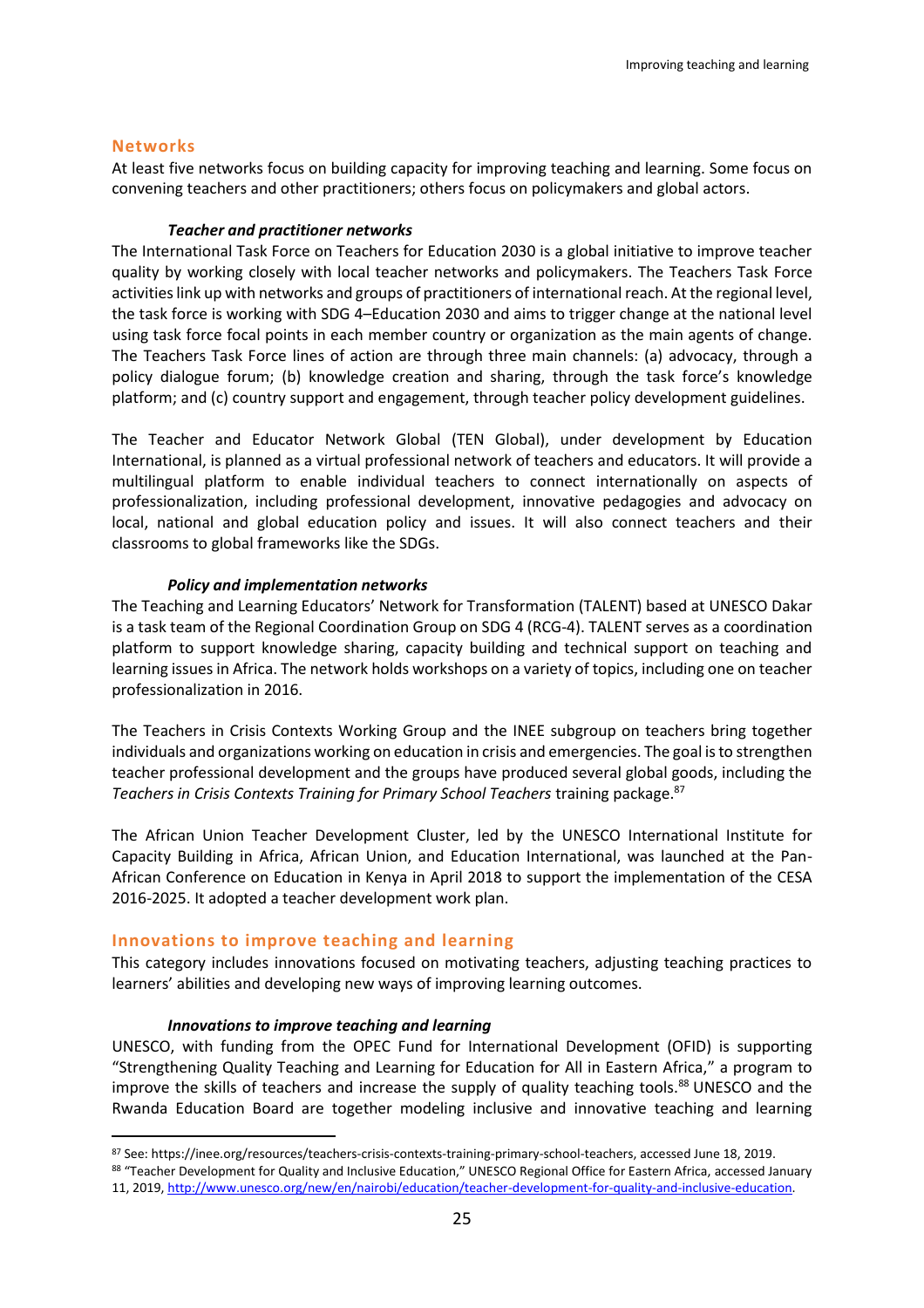methodologies in Rwanda's primary and secondary schools. In consultation with key stakeholders, Rwanda and UNESCO have developed a teacher's manual of practical activities to support the mainstreaming of inclusive education. In Uganda, UNESCO is helping promote the harmonization of teacher training programs and the development of the continuous professional development framework for effective delivery of quality education.

STiR Education is working across India and Uganda to build teacher networks to increase teacher motivation and professionalism. STiR partners with governments to run and sustain these networks. Since 2012, STiR has reached more than 200,000 teachers and an independent evaluation shows positive effects on teacher motivation and effort and student engagement and learning.<sup>89</sup>

In a direct response to teacher motivation challenges in Africa, the International Institute for Capacity Building in Africa (IICBA) in collaboration with the African Union, Association for the Development of Education in Africa (ADEA), Education International and the ILO launched the development of the "Teacher Support and Motivation Framework for Africa." It includes a policy and planning tool that will provide member states with policy options, strategies and practical interventions to address teacher motivation concerns in African education systems. The tool is intended to be used to catalyze teacher development activities and, ultimately, foster teachers' performance. It is too early to know what the impact of this policy and planning tool will be. It is fair to say, however, that its impact will depend on how effectively the strategies are adapted to the national context. The value of this framework is that it provides a useful tool to analyze gaps in teacher incentive structures at the national level to ensure that policy responses are evidenced-based.

In Zambia, the Ministry of General Education in partnership with the Japan International Cooperation Agency (JICA) implemented Lesson Study, a peer-to-peer collaborative learning practice, from 2005 to 2015.<sup>90</sup> Primary and secondary teachers share knowledge and skills to continuously improve teaching through a monthly cycle of "Plan-Do-See" activities. Participation in this program has been associated with higher pass rates on the national examinations.

Teach for All is a CSO network of 48 local organizations on six continents that recruit and support leaders of all academic fields to commit two years to teach in high-need classrooms. Teach for All partner organizations have demonstrated successes in raising student achievement and retaining teachers beyond their two-year appointments.<sup>91</sup>

Since 2015, the Varkey Foundation has awarded the annual US\$1million Global Teacher Prize to an exceptional teacher who has made an outstanding contribution to their profession.<sup>92</sup> This initiative was launched to elevate the status of teaching profession.

#### *Innovations in improving learning*

 $\overline{a}$ 

Teaching at the Right Level (TaRL) approach has resulted in sustainably improved outcomes for some children and involves teaching foundational skills to children by assessing students, grouping children

[content/uploads/2016/07/FINAL-Teach-For-All-Case-Study.pdf.](https://www.brookings.edu/wp-content/uploads/2016/07/FINAL-Teach-For-All-Case-Study.pdf)

<sup>89 &</sup>quot;What We Do," STiR Education, accessed January 11, 2019, [https://stireducation.org/what-we-do/scale-and](https://stireducation.org/what-we-do/scale-and-impact.html)[impact.html.](https://stireducation.org/what-we-do/scale-and-impact.html)

<sup>90</sup> See[: https://www.brookings.edu/wp-content/uploads/2016/07/FINAL-Lesson-Study-Case-Study.pdf,](https://www.brookings.edu/wp-content/uploads/2016/07/FINAL-Lesson-Study-Case-Study.pdf) accessed January 11, 2019.

<sup>91</sup> Christina Kwauk, Jenny P. Robinson and Samantha Spilka, "Teach for All: Building a Pipeline of Future Education Leaders Around the World," Brookings Institution, Washington, DC, 2016, [https://www.brookings.edu/wp-](https://www.brookings.edu/wp-content/uploads/2016/07/FINAL-Teach-For-All-Case-Study.pdf)

<sup>92</sup> See: [https://www.globalteacherprize.org,](https://www.globalteacherprize.org/) accessed January 11, 2019.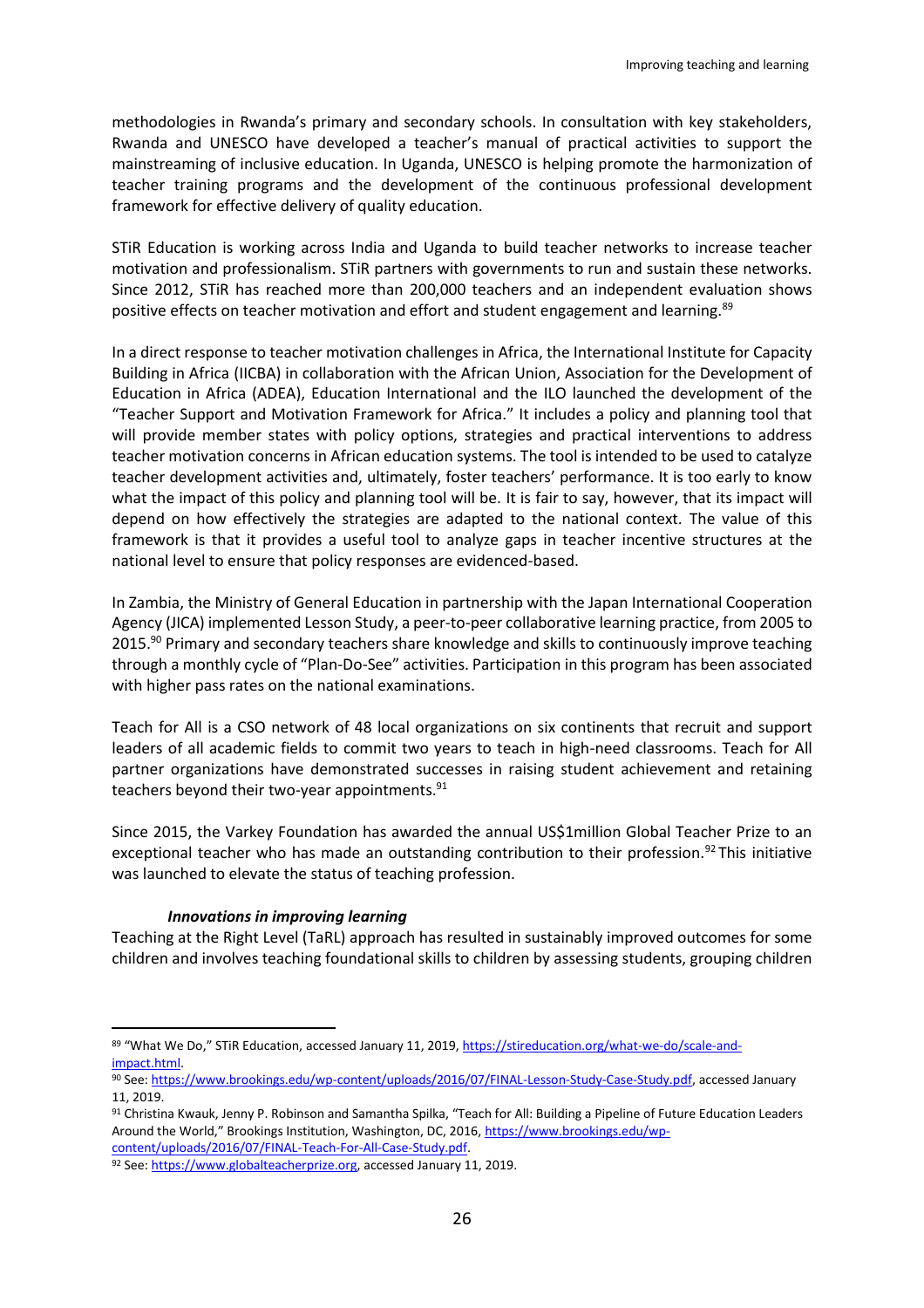by learning level and teaching to their level.<sup>93</sup> It has been implemented in multiple forms: (a) Balsakhi program – recruiting young women to lead remedial education classes for two hours during the school day; (b) Reading camps – training community volunteers to teach reading skills for two to three months over the summer, (c) Read India – which implemented a combination of approaches that included training government school teachers, community volunteers and providing teaching and learning materials, (d) Learning Enhancement Program – entailed training of government teachers to teach literacy during school hours, and (v) Learning Camps – organized 40-day camps for teaching basic math and reading during school hours. Results from evaluations of these approaches show that programs that reorient classroom instruction to teach at the level of the student are consistently effective, raising test scores by between 0.07 and 0.70 standard deviations.<sup>94</sup>

Escuela Nueva is a pedagogical model initiated in Colombia in the 1970s. It centers on the needs of the student through the use of a flexible, participatory curriculum; community outreach; training teachers as advisers of children's learning; and engagement with local and regional administrators. Schools using this model have demonstrated higher academic achievement and lower dropout rates.<sup>95</sup> The Escuela Nueva model was adopted by the Colombian government as a national education policy and has been replicated in 16 countries around the world.

Several innovation grants and prizes support improving learning. Through All Children Reading, the Australian Department for Foreign Affairs and Trade (DFAT), the United States Agency for International Development (USAID) and World Vision have supported 44 innovations since 2011. The initiative funds grant and prize competitions for innovative applications of technology to improve reading. An [innovators catalog](https://allchildrenreading.org/innovators/) describes the work of the funding recipients.<sup>96</sup> The Global Book Alliance/REACH for Reading initiative, in partnership with the World Bank, supports innovations of up to US\$500,000 that get the right books to learners at the right time through results-based financing.

## <span id="page-26-0"></span>**6. Gaps in available global goods**

The global goods, networks and innovations described in the previous section tend to focus on developing and analyzing policies for teaching and learning, with a few examples of implementation approaches. Several tools and data sources are available, but they are mostly accessible to policymakers and international actors. There is a growing international research base on effective interventions to improve teaching and learning and models for effective classroom practices. But practitioners within specific countries do not necessarily have the capacity to access this research and combine it with local evidence and adaptation to develop appropriate models. Using such models ones both informed by the international evidence and adapted to the local context—to inform national curricula, teaching materials and training systems is also likely to be difficult in many countries. International guidance and support could play a stronger role in enabling this process.

There are several international policy guides on teacher training and teacher management, including some specific to FCAC, but few resources to support their implementation. A number of networks could be leveraged for this purpose. Some interesting innovations support teachers and have been shown to accelerate improvements in learning, but few are scaled up to the national government level.

95 "Escuela Nueva," Center for Education Innovations, accessed January 11, 2019, [https://educationinnovations.org/program/escuela-nueva.](https://educationinnovations.org/program/escuela-nueva)

<sup>93</sup> Rukmini Banerji and Michael Walton, "What Helps Children to Learn? Evaluation of Pratham's Read India Program in Bihar and Uttarakhand." (2011).

<sup>94 &</sup>quot;Teaching at the Right Level to Improve Learning," Abdul Latif Jameel Poverty Action Lab, accessed April 10, 2019, [https://www.povertyactionlab.org/case-study/teaching-right-level-improve-learning.](https://www.povertyactionlab.org/case-study/teaching-right-level-improve-learning)

<sup>96</sup> See[: https://allchildrenreading.org/innovators,](https://allchildrenreading.org/innovators) accessed January 11, 2019.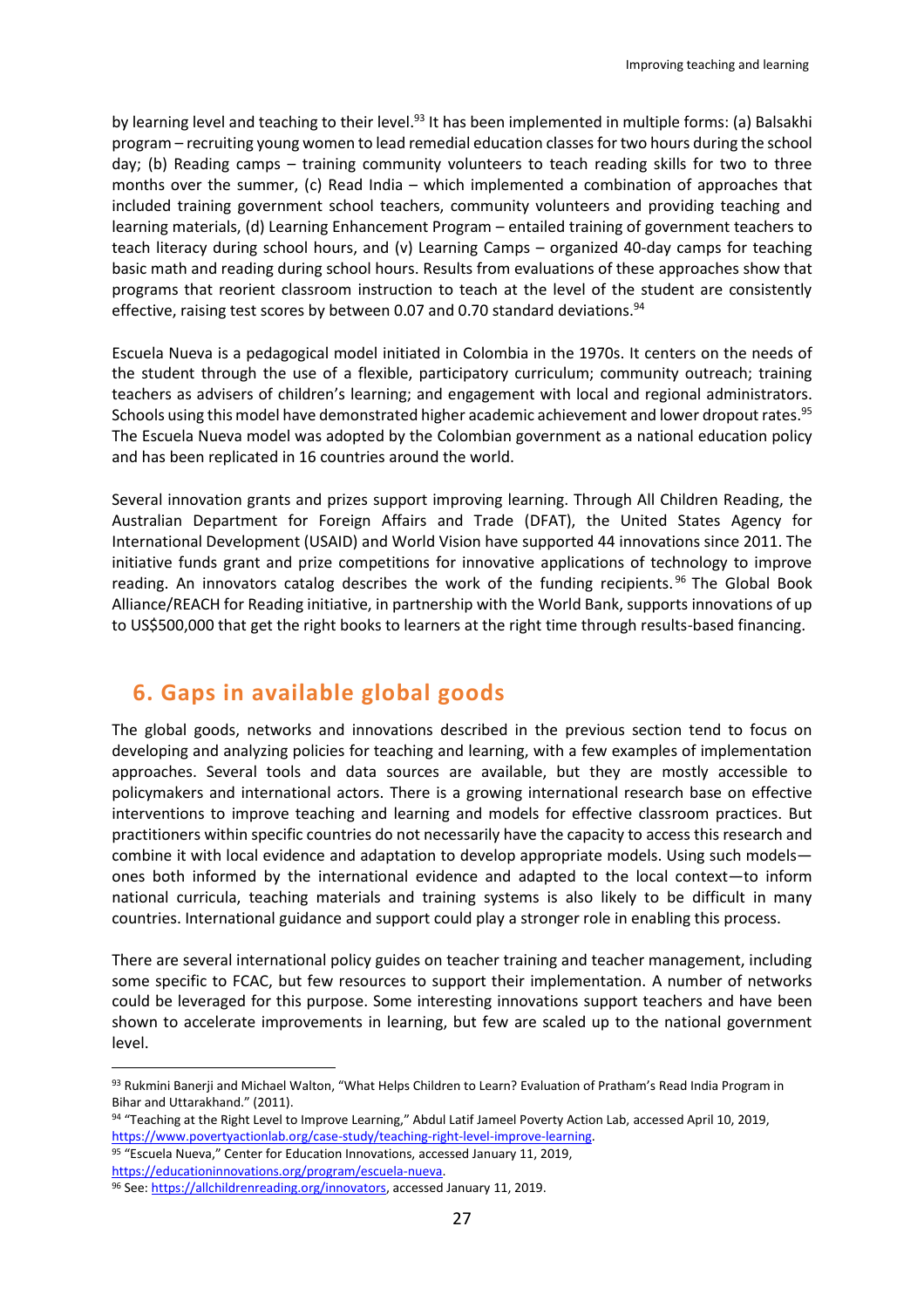In a survey of 11 DCPs and international experts, tools and guidelines for capacity building emerged as a necessary global good across a variety of dimensions of teaching and learning presented to them in the survey. DCPs also noted the need for tools, ranked second across dimensions of teaching and learning development. The following trends emerged from the survey and global goods review on gaps that need attention:

- More effective sharing of evidence and good practices related to implementing teacher standards and professional development policies
- System-level approaches to aligning teaching, curriculum and learning materials
- Support for effective teacher management and engagement

Within each of these areas, gaps are discussed in relation to tools, data, evidence, capacity development and innovations.

#### <span id="page-27-0"></span>**Global good gap 1: Sharing evidence and good practices in implanting teacher standards and professional development**

#### *Standards for professional development of teachers to improve learning experience and achievement for all students*

Teacher quality indicators often focus on the qualification profiles of teachers and little on the certification standards that can be used to provide evidence of whether new teachers have acquired prerequisite professional knowledge and skills for teaching. Teaching standards refer to acceptable evidence of teacher actions/behaviors that demonstrate practical abilities to improve learning in real classroom context—for example, standards that require teachers to demonstrate knowledge and understanding of how students learn and the ability to use this to improve learning for all students. Not many countries have developed professional standards that make a meaningful distinction between teacher quality and teaching quality standards, and also ensure that both are used in the production of quality teachers.

Many countries also lack an effective accreditation system for initial teacher education (ITE) institutions and providers that utilize data for quality assurance purposes. For example, data on time allocations for different aspects of the teacher training curriculum—the amount of time spent on developing pedagogical knowledge of teaching, practical skills for teaching in real and diverse classroom learning environments, and subject content knowledge enhancement.

As noted earlier, many primary and secondary school teachers in low-income countries lack adequate subject content knowledge, yet many teacher certification standards do not include minimum standards for subject content knowledge. This would also ensure that ITE programs provide remedial instruction to raise teachers' subject content knowledge to the expected minimum standards. Also, standards for training teacher educators are lacking in most developing countries.

Regional/subregional standards that can be used to frame or inform national-level standards and allow easy comparisons between countries on the quality of teachers are lacking. Such standards will serve the useful purpose of accrediting teachers who migrate to neighboring countries or are displaced because of conflict. Although tools for teacher development in conflict and emergency settings are being produced, there needs to be alignment of standards in ITE at the subregional level so that teachers can be recruited from different countries to fill gaps that arise because of conflict or emergencies. Teachers who have been displaced by conflict can still teach if their teacher qualification meets regional or subregional standards.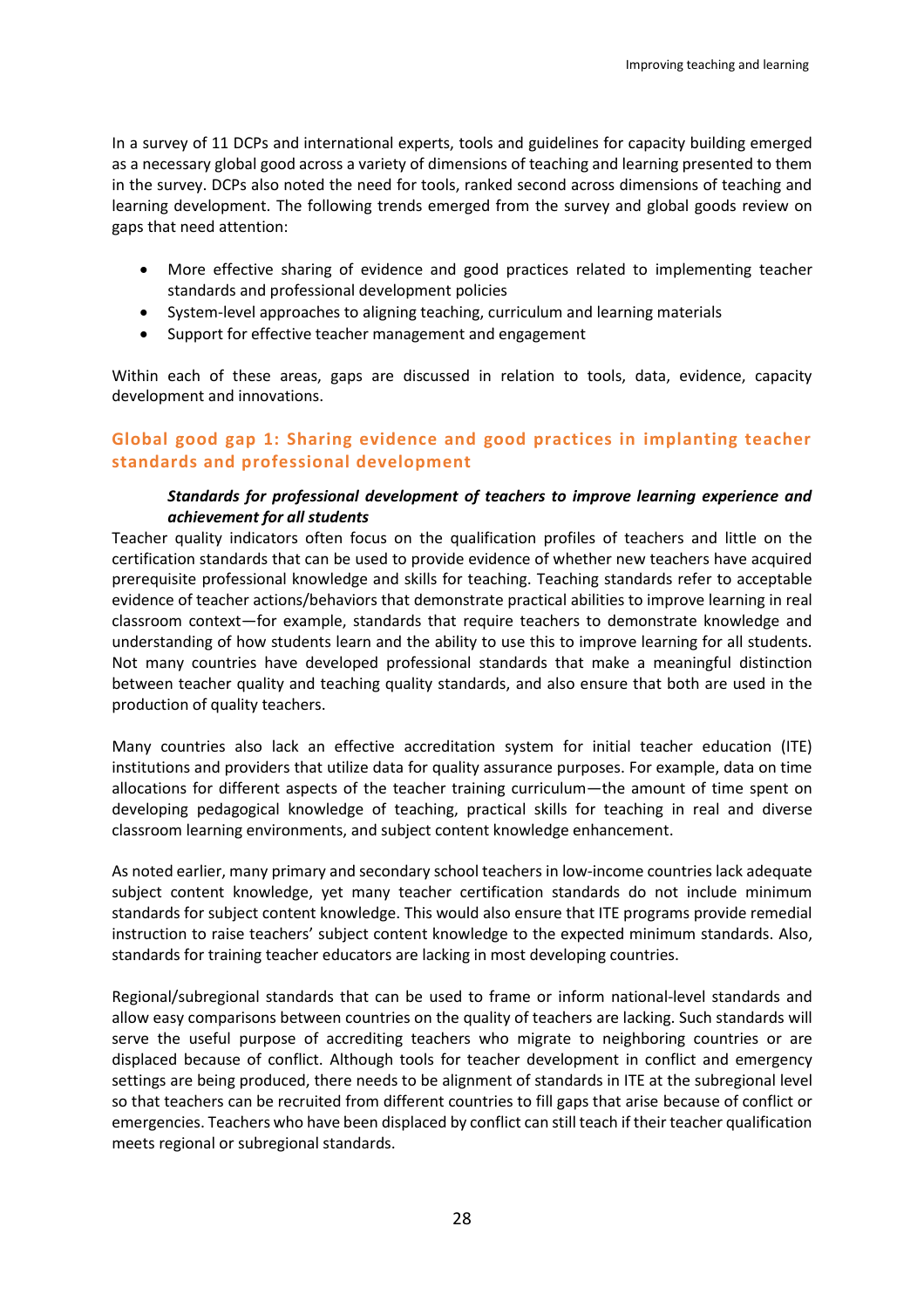DCPs and international experts emphasized the need for greater evidence on good practices and sharing documents and resources, as well as capacity building. They also noted that standards for the professional development of teachers are necessary in the basic education subsector as well as in other subsectors, including early childhood education and technical and vocational education, and that these standards need to be realistic, feasible and enforceable.

#### *Tools and approaches to meet country needs to provide teacher professional development at scale, leveraging technology*

Many developing countries struggle to provide professional development for all teachers, especially those in geographically difficult locations often in rural areas. This contributes to the widening gap in quality education between urban and rural schools. Evidence shows that technology can be used to provide quality professional development, <sup>97</sup> but this potential has not been adequately leveraged. More information is needed on how technology can be used to improve teachers' pedagogy and subject content mastery and to create a community of practitioners who share their knowledge and expertise.

Interest in technologies to provide online distance learning for teachers is growing but not at scale to reach all teachers, particularly those working in remote communities. While mobile technologies and ICTs, for example, can be used for professional development, DCPs and international experts noted that problems of connectivity and infrastructure make scaling up for the benefit of all teachers a significant challenge.

#### *Support mechanisms for teachers and to produce schools focused on learning*

In many developing countries, teacher development is front-loaded. States spend much more on ITE, leaving little to be spent on services to support early career teachers to improve their practices. Support for teachers, either from head teachers or district school supervisors, can be based on favoritism or chance instead of need. In particular, many countries have not evolved sustainable teacher support mechanisms to ensure that all teachers receive a basic minimum of professional support.

Some surveyed DCPs and international experts noted the need to develop communities of practice for teachers to learn from each other; others raised the issue of lack of continuous monitoring support, and incentives for teachers to engage in professional development throughout their career. But they all considered capacity building the most needed type of global good, followed by the need for tools and innovations. They also noted the need for better sharing of well-documented good practices and innovations that are already being used in the education sector.

Teachers should be able to use classroom-based assessments to assess students' progress in learning and diagnose learning difficulties for remediation. However, there is a paucity of standardized tools that teachers can adopt/adapt to track students' mastery of learning goals and assess the quality of their own instruction. Such data can help surface learning patterns and gaps that might otherwise remain unnoticed. This topic is also covered in detail in the KIX discussion paper on strengthening learning assessment systems. Programs and mechanisms to effectively implement remedial learning activities for children lagging behind is an area that most DCPs and international experts believed needs to be addressed—as one respondent noted, "there is a dire need as it would help reduce the high dropouts and repetition rate." Tools and teaching practices that enable teachers to administer

l

<sup>97</sup> Edmond Gaible and Mary Burns, *Using Technology to Train Teachers: Appropriate Uses of ICT for Teacher Professional Development in Developing Countries* (Washington, DC: infoDev/World Bank, 2005), [https://files.eric.ed.gov/fulltext/ED496514.pdf.](https://files.eric.ed.gov/fulltext/ED496514.pdf)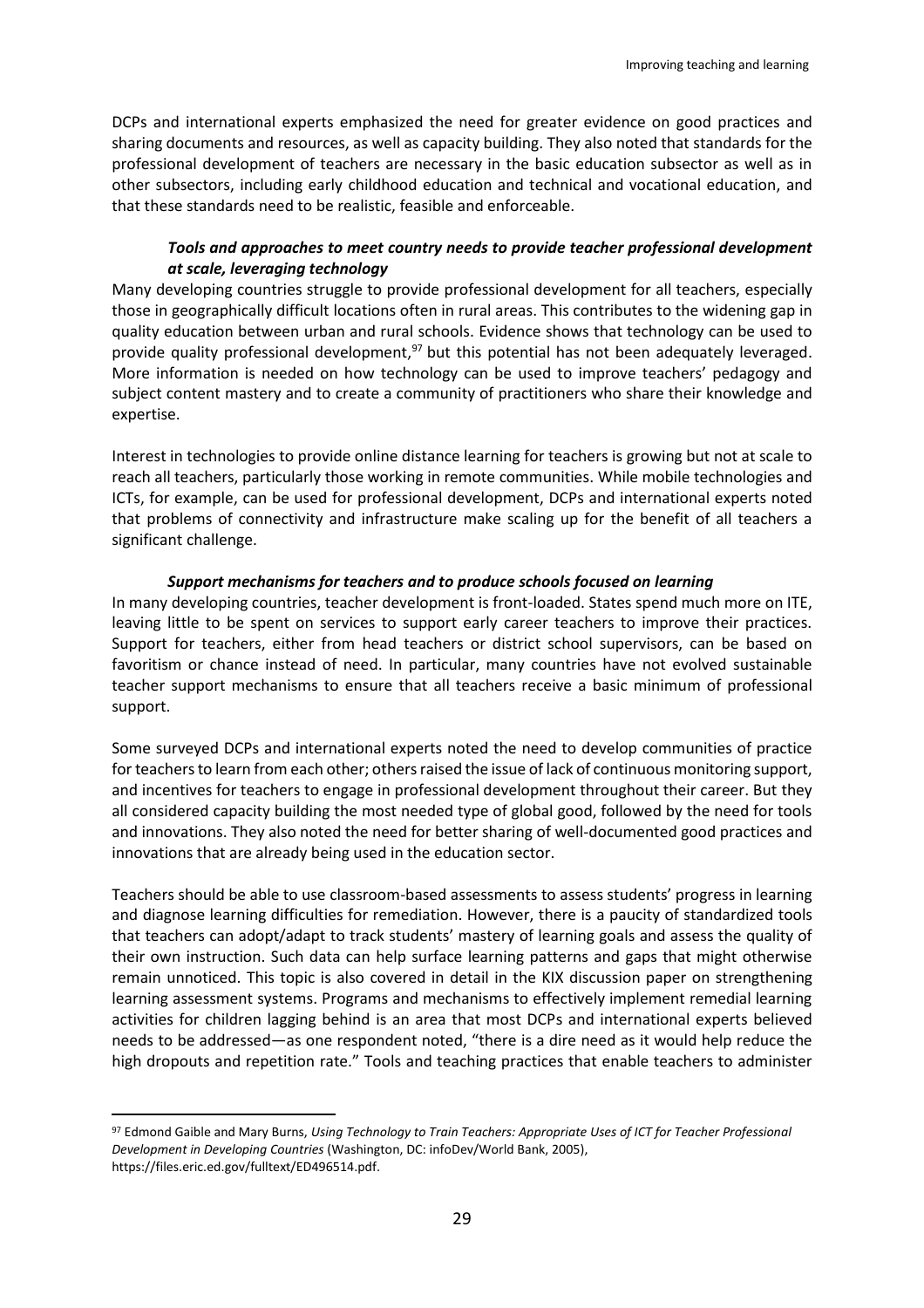light-touch assessments of students' learning are key for teachers to teach to the learning level of children and identify those that require remediation.

Although each year countries generate primary and secondary school examinations data, their use is limited to certification and selection. Rarely is data from examinations or other system-level assessments analyzed to provide information that can be accessed by schools and teachers to improve teaching and learning. The need for more and better data was raised by three participants in the KIX teaching and learning survey—specifically, better assessment data to identify and support struggling students. Respondents to the survey also mentioned the need for capacity building (for school inspectors and district administrators), guidelines and data to deliver pedagogical leadership, coaching and ensuring sufficient instructional time.

#### <span id="page-29-0"></span>**Global good gap 2: System-level approaches to aligning teaching, curriculum, teaching materials and learning context**

#### *Toolkits and support to ensure alignment within inputs*

Tools and toolkits are needed to guide policymakers at the national level on how to achieve stronger alignment and coherency between inputs like ITE, in-service teacher training, teaching materials and school curriculum requirements to improve learning for every child. Currently, there are hardly any tools/toolkits appropriate for developing country systems to apply to achieve stronger alignment.

DCPs and international experts expressed mixed views on the need for tools/toolkits for ensuring system alignment and coherence in teacher development, curriculum and learning materials, classroom practices and assessments in their contexts. While DCPs saw this need as very important, the international experts' views were more mixed. This is likely because of the lack of implementation of other tools and toolkits discussed in this paper. Toolkits paired with support for implementation, including cross-country knowledge sharing, could help address this gap. Stakeholders also noted the need for guidance to engage key stakeholders, particularly teachers unions, in this exercise.

#### *Toolkits and good practices to ensure alignment of inputs with learning context*

Alignment of inputs (training, teaching materials and curriculum) with learning context is also an area that requires attention. For instance, while evidence exists on the effectiveness of mother-tongue instruction, a lot of countries struggle with implementation. Good practices are therefore needed from developing countries that have effectively transitioned to mother-tongue instruction to inform this area of improvement. Another high-need area that is affected by misalignment between inputs and learning context is multigrade teaching. Teachers assigned to multigrade classrooms already have a demanding role to manage the different academic and social needs of children in the classroom. To help teachers teach to the level of children, there is a need for tools and mechanisms to reorganize the pre-existing curriculum and standards and teaching materials and provide requisite training to teachers to address the learning needs of a multigrade classroom.

#### <span id="page-29-1"></span>**Global good gap 3: Teacher management and engagement to improve quality of teaching and learning**

The quality of teachers is as good as the quality of teacher management and engagement. The following are global good gaps identified for improving teaching and learning quality.

#### *Support to develop a teacher management information system for policy planning and reforms, integrating all sources, coordinated across all levels—national and district—and used for effective management of teachers*

DCPs and international experts agreed that this is a global gap that needs attention. International experts in particular considered support to develop teacher management information system (TMIS)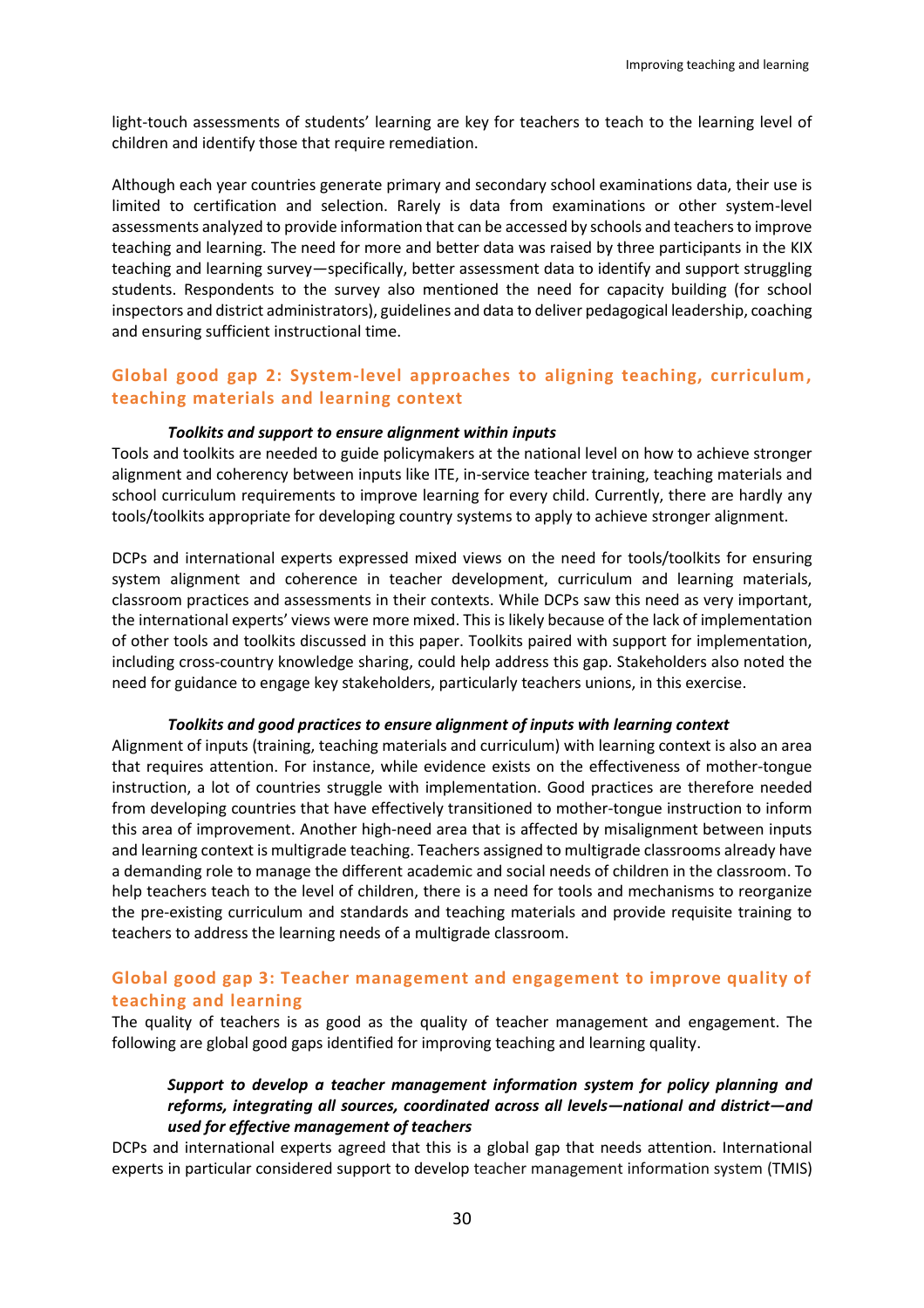for *policy planning* and *reforms* as more crucial. DCPs, on the other hand, perceived reliable data and strong management tools as global goods needed to support the development of teacher management information systems. Capacity building to develop support for teacher management information systems is seen as lacking in many countries.

In Uganda, for example, a TMIS collects teacher data electronically to harmonize teacher records management for accurate and timely registration and entrance into the teaching service. The system is able to automatically delete a teacher from the payroll as soon as they reach retirement age, helping eliminate ghost teachers. Ghana and Rwanda are two other countries exploring a systemwide TMIS. However, one gap is how the TMIS can be designed for easy access at all levels of the education system so that teacher data can be used for policy planning, reforms and teacher management decisions.

Technology offers the possibility of bringing together teacher data across all levels to ensure a more robust and effective management of teachers. However, DCPs pointed out that unless connectivity barriers and challenges related to lack of infrastructure are overcome, creating a reliable and effective TMIS will be hard to achieve.

#### *Equitable allocation of trained teachers*

Although there have been interventions offering equitable allocation of trained teachers in some developing countries, challenges still remain.

UNESCO in collaboration with IIEP Pôle de Dakar organized a Regional Workshop on Teacher Management in May 2017, to discuss challenges and gaps in effective teacher allocation in basic education in Africa.<sup>98</sup> Although the key gaps identified are based on the Sub-Saharan Africa context, they are still relevant to other developing countries outside this context because the technical, institutional and political challenges are similar. The gaps identified mainly relate to tools:

- Tools for harmonizing teacher requirements at local and central level (ministry or regional education directorate) to ensure alignment with teacher demand.
- Statistical tools for analyzing teacher recruitment and deployment to achieve coherent and efficient teacher allocations, and ensure that schools in rural areas receive their fair share of trained teachers. Such tools should enable coherency and transparency of teacher recruitment systems to counteract the political or social pressures that undermine equitable teacher deployment.
- Tools and guidelines to strengthen the enforcement of norms to counteract the influence of political and social pressures.
- Integrated database (from school statistics, human resources directorates, payroll and so on) that would enable cross-referencing of information on teachers that is currently available in different areas to provide a comprehensive view of the teacher supply-demand situation, and the location of each teacher.

#### *Tools for reducing unauthorized teacher absenteeism and loss of instructional time*

Collectively, from a global perspective, strong evidence suggests that the use of multiple tools can improve unauthorized teacher absenteeism, <sup>99</sup> but sustainable implementation at the systemwide level remains a big challenge for many countries. Monitoring tools to collect attendance data, making

<sup>98</sup> More than 90 participants from education ministries and their representatives, education specialists, and teacher training colleges' instructors from eastern, central and southern African countries discussed the challenges they still face in teacher allocation systems.

<sup>99</sup> Serena Masimo and Miguel Niño-Zarazúa, 2015.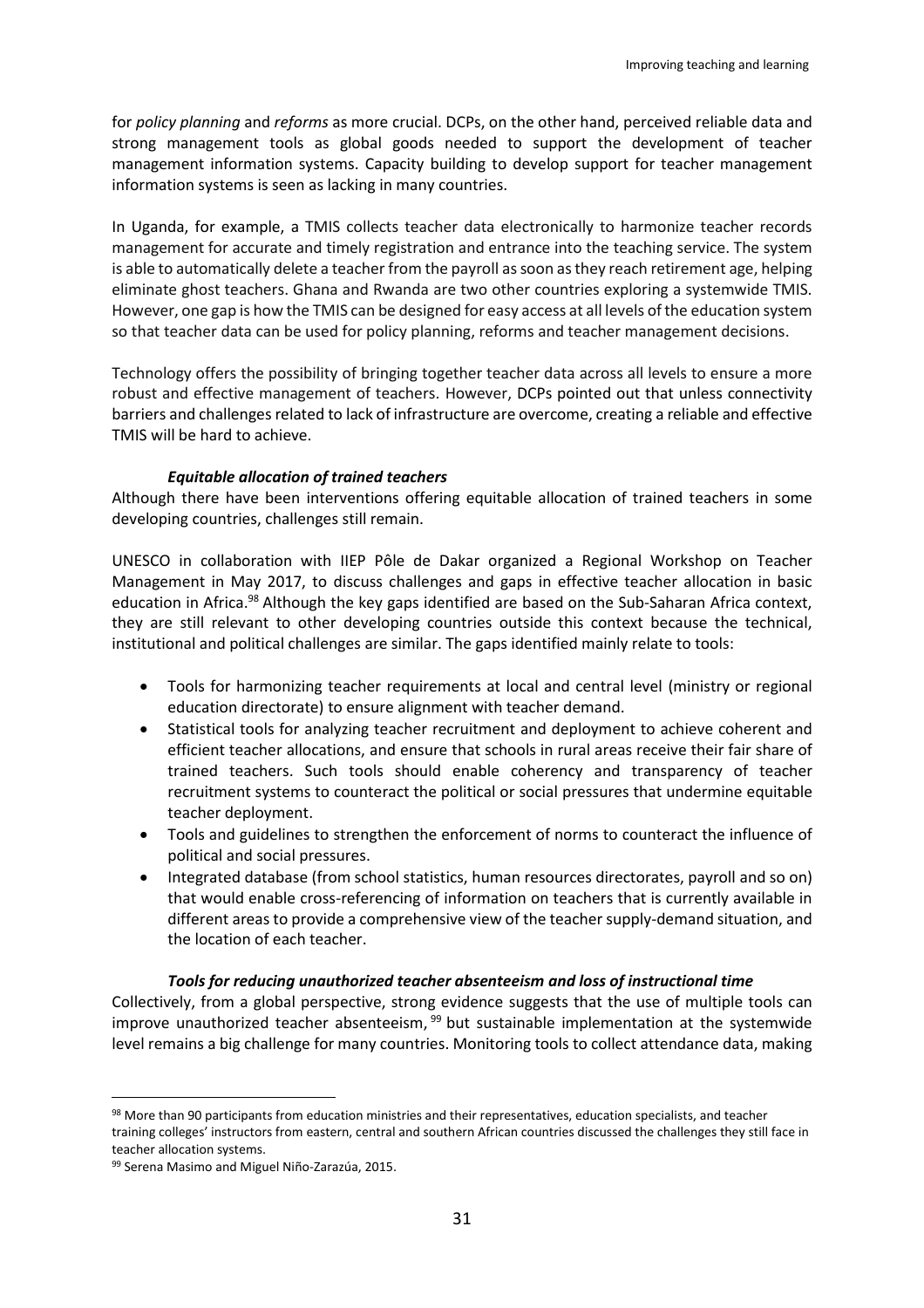the data visible and available to schools, districts and the national level for the appropriate decisionmaking, is lacking in many developing countries grappling with unauthorized teacher absences.

Although research evidence suggests that technology can be used to monitor unauthorized teacher absences, it has the potential to create a surveillance culture that communicates general mistrust of the profession, affecting all teachers irrespective of whether they are regular attenders. Research is needed to identify effective approaches that can target and de-incentivize unauthorized teacher absences.

Relatedly, loss of instructional time when teachers are in the school or class but not teaching is also an issue and more difficult to track than absenteeism. While tools like the Stallings classroom snapshot and the component on "time teachers spend on learning activities" in TEACH (classroom observation tool) have been developed to track instructional time, research and knowledge sharing is needed on ways to encourage increased time on task, including examining how to reduce teachers' administrative duties, ensure schools are adequately staffed and increase teacher motivation.

#### *Guidelines, data and tools for improved career pathways and progression linked to professional development, particularly for contract/community teachers*

Both DCPs and international experts pointed out that in many countries there is generally no clear career path for contract and community teachers even though they fill an important gap in countries struggling to recruit, train and deploy trained teachers to disadvantaged areas. DCPs perceived lack of data as a problem, while international experts saw a gap in capacity building of contract teachers and innovation to address their professional learning needs. In addition, international experts were of the view that guidelines for developing effective teacher career pathways and progression and sharing of good practices and innovation across the sector are lacking. Teacher career progression that is driven more by evidence of accomplishment at the school/classroom level is recognized as a gap that needs attention through the sharing of good practices and successful models in developing country contexts.

#### *Improved capacity and systems for effectively engaging teachers and teacher organizations in policy dialogue*

Improving the channels for teachers to actively engage in policies that shape their profession will increase the chances of successful uptake of these policies. Often teachers are represented by teacher organizations in policy dialogue, but improving the capacity of teacher organizations to contribute to key decisions on reforms to improve teacher and teaching quality is needed. Research, case studies and tools are needed on how teacher organizations can engage effectively with their teachers so their views about can be adequately represented in policy dialogue to improve teaching and learning. The use of technology (for example, mobile technology) to gather teachers' views can increase their voice in policy dialogue. Case studies and research are needed to demonstrate the effectiveness of teacher engagement in policy dialogue.

The DCPs and international experts pointed to guidelines (international experts more frequently) and capacity building (even frequency in both groups) as missing gaps in this area. Tools are also perceived as need; however, this global good is more relevant from the perspective of DCPs.

## <span id="page-31-0"></span>**7. Potential investment areas**

Many of the challenges and gaps identified by DCPs and international experts suggest that capacity building is perceived as a global good needed overall across the three wheels for improving teaching and learning. Without building the capacity of institutions, teachers and stakeholders, they will not be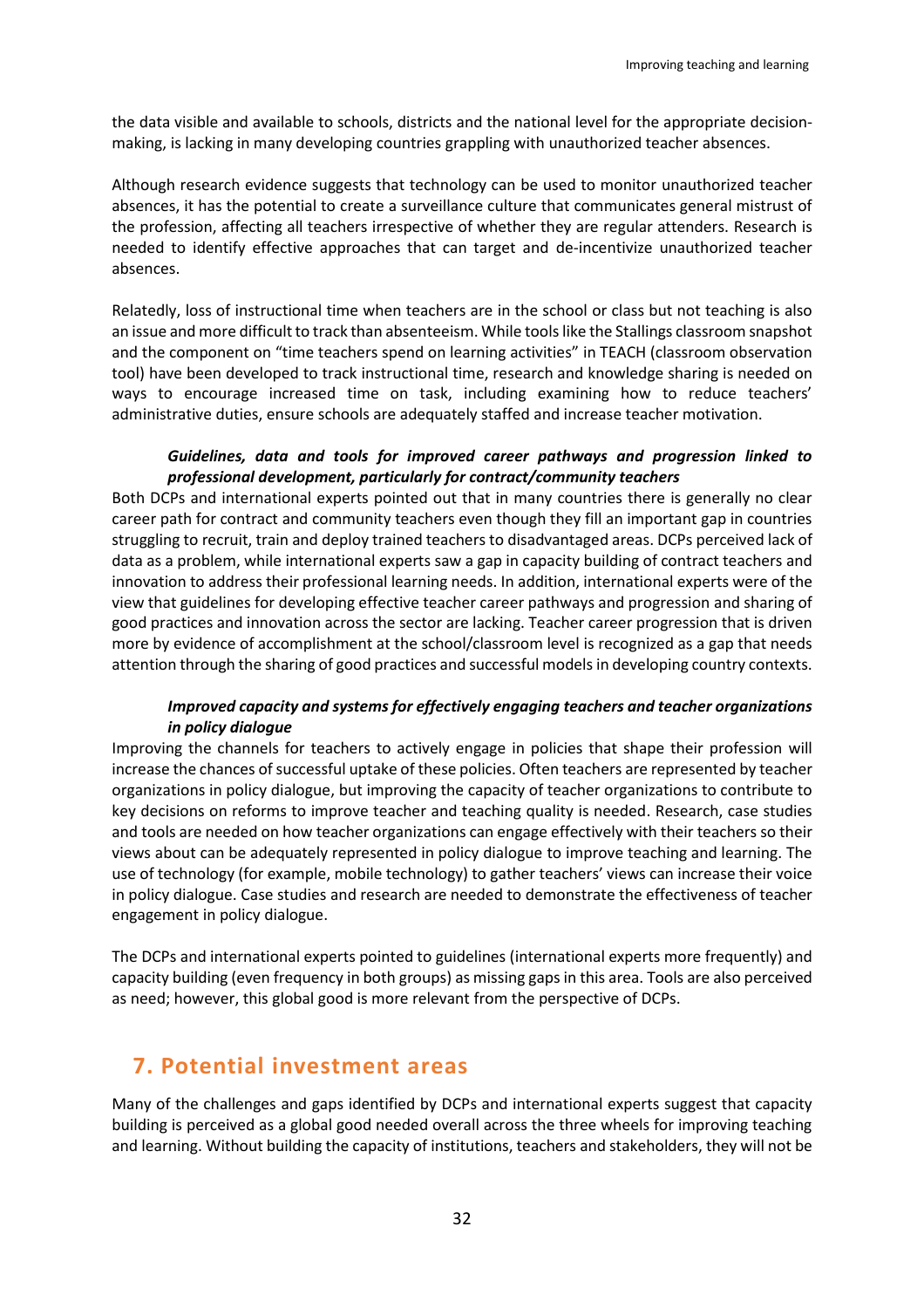able to respond to the scale of need that has been identified. Tools come next, followed by guidelines, research and innovation, and finally data.

There is equally a sense that more needs to be done to make available tools and guidelines more accessible for countries to use to improve teaching and learning in their systems. One respondent in the survey stressed the importance of global actors working together so that "instead of several flagship projects [to improve teaching and learning] they support national education sector plans."

Although data is often ranked last overall, when mentioned, the emphasis is for *more* and *better* data to develop new understandings and solutions to the problems of teaching and learning. But also, data that can be used to leverage the appropriate responses to improve the quality of teaching and learning in all school classroom environments.

To ensure KIX investments in these opportunities respond to the needs and landscape, several areas of investment are required:

- Building capacity through knowledge transfer, capacity development and learning exchange on issues where there is a sufficient evidence base
- Building evidence and evaluation of what works on topics where there are some solutions, but where more synthesis is needed to develop a solid evidence base
- Innovation in teaching and learning approaches on topics where new thinking and solutions are needed

Table 1 presents potential global goods and is intended as a starting point for discussion among stakeholders. The dotted lines between the activities indicate that a recipient of KIX funding could potentially propose a project that covers multiple investment areas or system elements.

| <b>System</b><br>element                                     | Knowledge transfer,<br>capacity development<br>and learning exchange                                                                                                             | <b>Evidence and evaluation</b>                                                                                                                                                                | <b>Innovation</b>                                                                                                                                                                                                        |
|--------------------------------------------------------------|----------------------------------------------------------------------------------------------------------------------------------------------------------------------------------|-----------------------------------------------------------------------------------------------------------------------------------------------------------------------------------------------|--------------------------------------------------------------------------------------------------------------------------------------------------------------------------------------------------------------------------|
| Data on<br>teachers and<br>teaching                          | Sharing good practices on<br>what data are needed,<br>generating demand for<br>data and supporting how<br>to use it more effectively<br>for<br>planning<br>and<br>implementation | Assessment and collation<br>of<br>existing<br>data<br>on<br>teachers and teaching,<br>particularly from learning<br>contextual<br>assessment<br>questionnaires                                | <b>Methodologies</b><br>for<br>collecting new data that<br>provide qualitative and<br>quantitative<br>information<br>on<br>effective teachers and<br>teaching that can be<br>linked to impact<br>on<br>learning outcomes |
| <b>Teacher</b><br>recruitment,<br>selection and<br>retention | Sharing what works to<br>recruit and retain the<br>best in teaching<br>and<br>leadership in developing<br>countries and to make<br>recruitment accountable<br>and transparent    | Operationalizing<br>and<br>contextualizing<br>the<br>evidence of what works-<br>design<br>to<br>how<br>and<br>implement policies that<br>are based on the evidence<br>of what works-processes | Innovative solutions to<br>addressing teacher and<br>leadership<br>shortages<br>that accelerate learning<br>outcomes with high-<br>quality<br>recruits.<br>Innovation<br>solve<br>to                                     |

#### **Table 1. Areas for investment and potential global goods**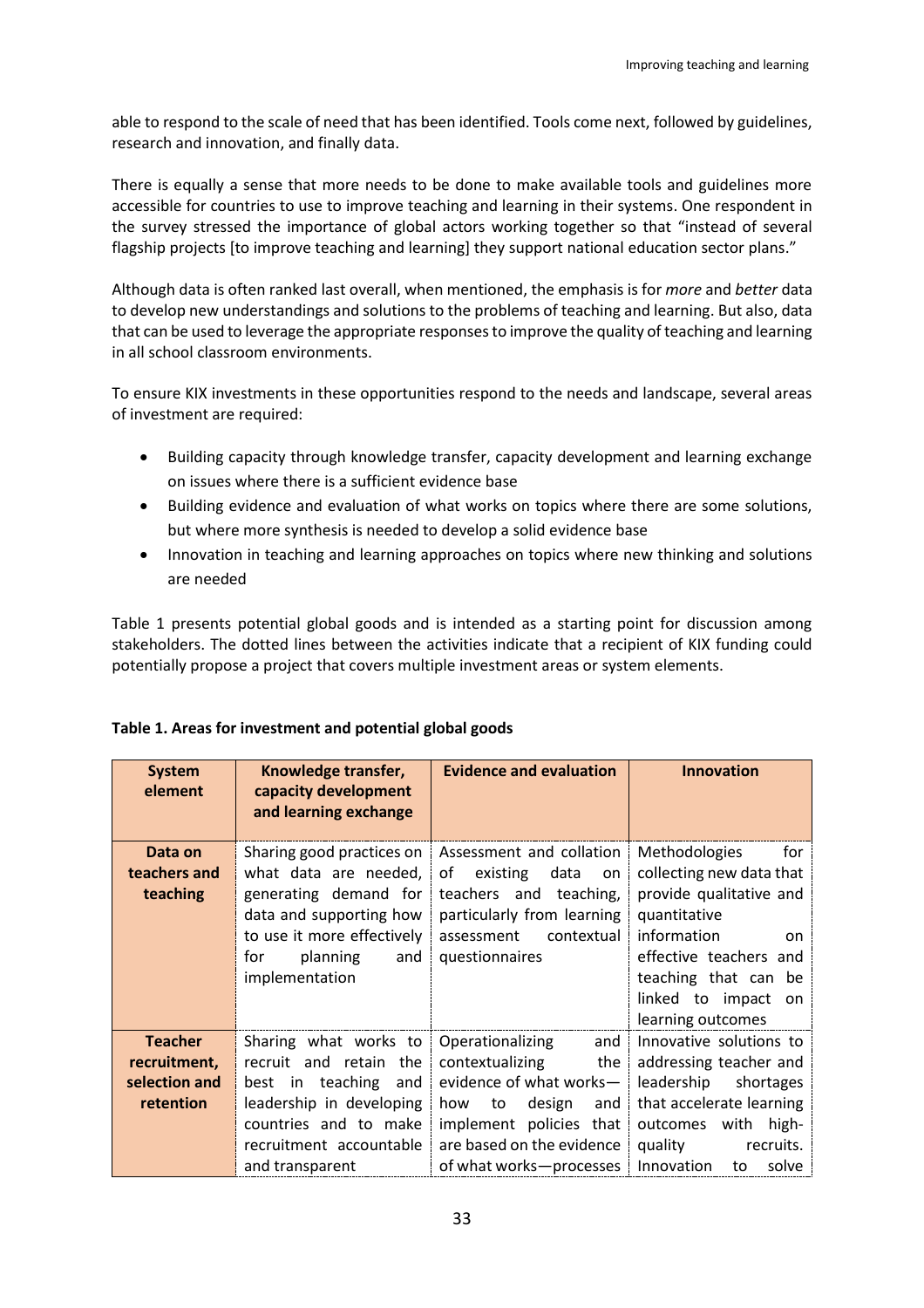|                 |                           | to delivery approaches for<br>recruitment interventions | teacher shortages in<br>FCAC and emergencies |
|-----------------|---------------------------|---------------------------------------------------------|----------------------------------------------|
|                 |                           |                                                         |                                              |
| Accountability, | Sharing what works at     | Systematic review of the                                | that<br>Innovation                           |
| incentives and  | scale<br>to<br>expand     | current evidence base on                                | improves<br>equity<br>οf                     |
| rewards         | professionalism<br>and    | accountability, incentives                              | education<br>outcomes                        |
|                 | effective<br>motivate     | and rewards that result in                              | through<br>restructuring                     |
|                 | teachers                  | improved<br>learning                                    | and<br>incentivizing                         |
|                 |                           | outcomes-how<br>to                                      | distribution of teachers                     |
|                 |                           | operationalize<br>the                                   |                                              |
|                 |                           | evidence and design and                                 |                                              |
|                 |                           | deliver<br>successful                                   |                                              |
|                 |                           | interventions                                           |                                              |
| <b>Teacher</b>  | Sharing what works to     | How to realign teacher                                  | Innovation to realign                        |
| preparation     | improve<br>teaching       | preparation<br>and                                      | professional<br>teacher                      |
| and             | practice at scale in pre- | professional learning to                                | learning at scale so it                      |
| professional    | primary and early grades  | the evidence of what                                    | classroom<br>improves                        |
| learning        |                           | works. Methodologies to                                 | practice and learning                        |
|                 |                           | the<br>cost<br>assess                                   | for<br>outcomes<br>pre-                      |
|                 |                           | effectiveness of teacher                                | primary and early grade                      |
|                 |                           | classroom<br>training<br>on                             | students                                     |
|                 |                           | practice<br>and<br>students'                            |                                              |
|                 |                           | learning                                                |                                              |
| <b>Enabling</b> | Sharing what works to     | Systematic review of the                                | School-level innovation                      |
| school and      | make sure that schools    | evidence on the impact of                               | that<br>improves                             |
| system factors  | effective<br>facilitate   | leadership at school and                                | classroom practice                           |
|                 | teaching                  | other levels on effective                               |                                              |
|                 |                           | teaching and learning                                   |                                              |
|                 |                           | outcomes                                                |                                              |
| Finance,        | Sharing what works to     | What are the barriers in                                | Innovation<br>in                             |
| planning and    | align budgets, planning   | aligning<br>financial<br>and                            | sustainably<br>attracting                    |
| deployment      | and the workforce with    | human<br>resources<br>to                                | and incentivizing the                        |
|                 | effective teaching and    | increase the number of                                  | best teachers to the                         |
|                 | increasing the number of  | effective teachers<br>and                               | locations and grades                         |
|                 | effective teachers. What  | improve<br>teaching                                     | where they are needed                        |
|                 | works<br>to<br>increase   | effectiveness-                                          | the most                                     |
|                 | accountability<br>and     | operationalizing<br>and                                 |                                              |
|                 | transparency in budgets   | delivering interventions                                |                                              |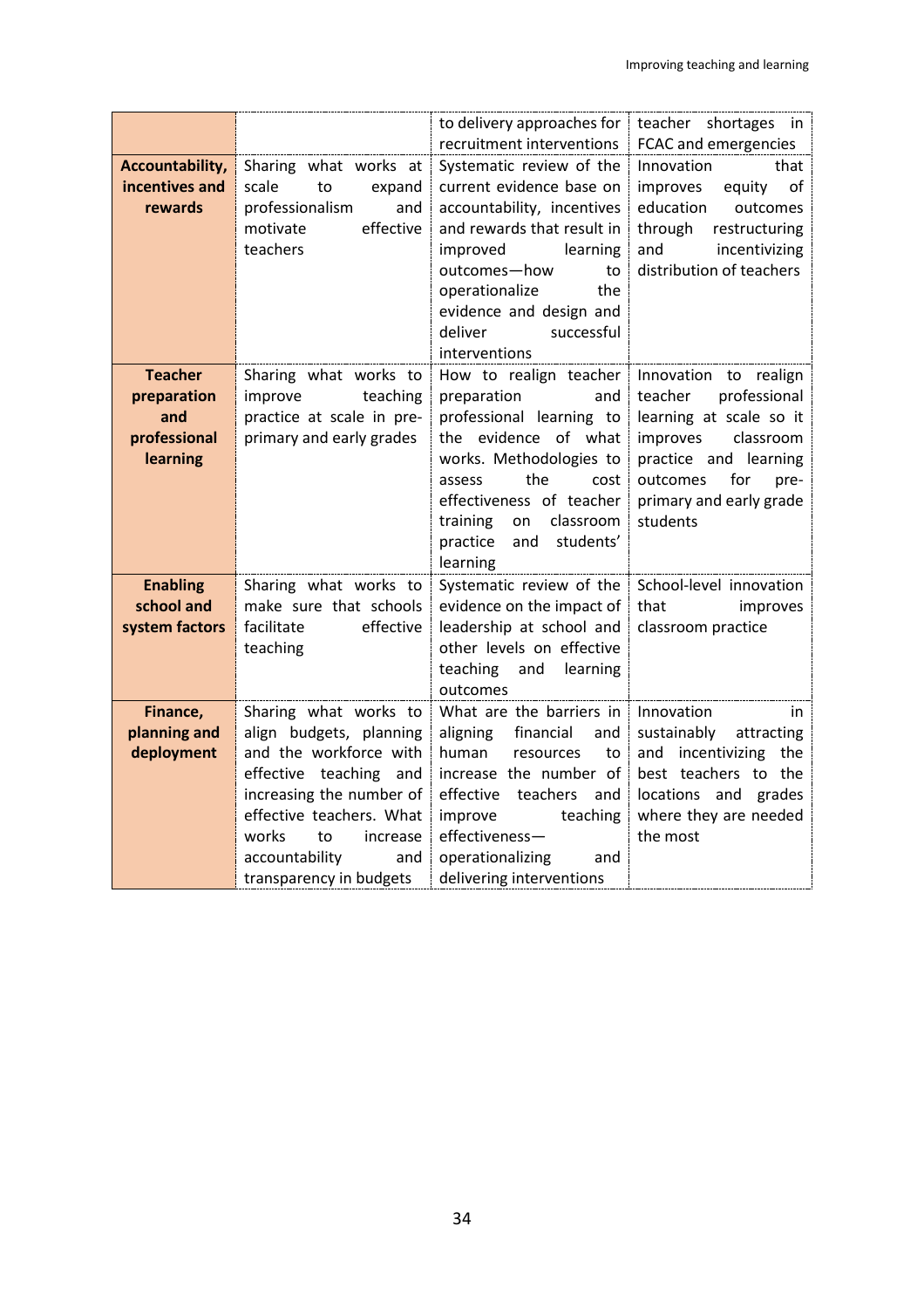## **Bibliography**

- Altinok, Nadir. "The Impact of Teacher Knowledge on Student Achievement in 14 Sub-Saharan African Countries." Background paper for EFA Global Monitoring Report 2013/14, *Teaching and Learning: Achieving Quality for All,* UNESCO, Paris, 2013.
- Banerji, Rukmini and Madhav Chavan. "Improving literacy and math instruction at scale in India's primary schools: The case of Pratham's Read India program." *Journal of Educational Change* 17, no. 4 (2016): 453-475.
- Banerji, Rukmini and Michael Walton. "What Helps Children to Learn? Evaluation of Pratham's Read India Program in Bihar and Uttarakhand." (2011).
- Bashir, Sajitha, Marlaine Lockheed, Elizabeth Nihan and Jee-Peng Tan. *Facing Forward: Schooling for Learning in Africa*. Washington, DC: World Bank, 2018.
- Bernard, Jean-Marc, Beïfith Kouak Tiyab, Gabrielle Bonnet, and Ramya Vivekanandan. *Methodological Guide for the Analysis of Teacher Issues*. 2011.
- Bietenbeck, Jan, Marc Piopiunik and Simon Wiederhold. "Africa's Skill Tragedy: Does Teachers' Lack of Knowledge Lead to Low Student Performance?" *Journal of Human Resources*. 2017. doi: 10.3368/jhr.53.3.0616-8002R1.
- Bruns, Barbara, and Javier Luque. *Great Teachers: How to Raise Student Learning in Latin America and the Caribbean*. Latin American Development Forum Series. Washington, DC: World Bank, 2015.
- Carnoy, Martin, Moses Ngware and Moses Oketch, "The Role of Classroom Resources and National Educational Context in Student Learning Gains: Comparing Botswana, Kenya, and South Africa," *Comparative Education Review* 59, no. 2 (May 2015): 199-233.
- Chetty, Raj, John N. Friedman and Jonah E. Rockoff. "Measuring the Impacts of Teachers, I: Evaluating Bias in Teacher Value-Added Estimates." *American Economic Review* 104, no. 9 (2014): 2593-632.
- Chudgar, Amita. "Association Between Contract Teachers and Student Learning in Five Francophone African Countries." *Comparative Education Review* 59, no. 2 (2015): 261-88.
- Dembélé, Martial, Amita Chudgar and Isatou Ndow. "The Use of Contract Teachers in Sub-Saharan Africa: A Review of the Situation in 24 Countries." 9th International Policy Dialogue Forum, Secretariat of the International Task Force on Teachers for Education 2030, Siem Reap, Cambodia, December 3-7, 2016.
- Education Commission. *The Learning Generation: Investing in Education for a Changing World.*  Washington, DC: International Commission on Financing Global Education Opportunity, 2016.
- Filmer, Deon, Ezequiel Molina and Brian Stacy. "What Goes on Inside the Classroom in Africa? Assessing the Relationship Between What Teachers Know, What Happened in the Classroom, and Student Performance." Paper for the Service Delivery Indicators initiative, World Bank, Washington, DC, 2015.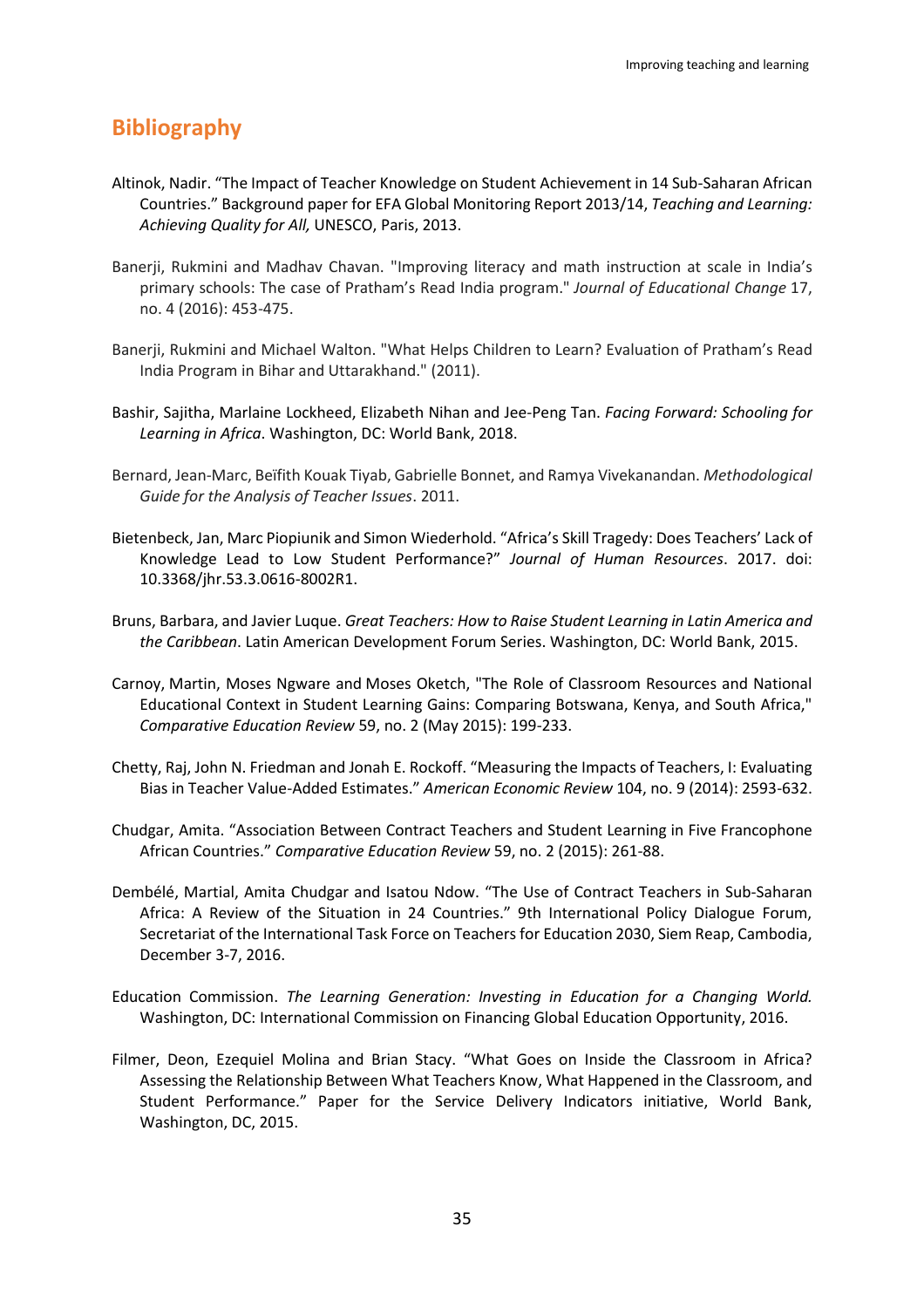- Gaible, Edmond, and Mary Burns. *Using Technology to Train Teachers: Appropriate Uses of ICT for Teacher Professional Development in Developing Countries.* Washington, DC: infoDev/World Bank, 2005. [https://files.eric.ed.gov/fulltext/ED496514.pdf.](https://files.eric.ed.gov/fulltext/ED496514.pdf)
- Glewwe, Paul, Michael Kremer and Sylvie Moulin. "Many Children Left Behind? Textbooks and Test Scores in Kenya." *American Economic Journal: Applied Economics* 1, no. 1 (2009): 112-35.
- Glewwe, Paul, Michael Kremer, Sylvie Moulin and Eric Zitzewitz. "Retrospective vs. Prospective Analyses of School Inputs: The Case of Flip Charts in Kenya." *Journal of Development Economics* 74, no. 1 (2004): 251-68.
- GPE (Global Partnership for Education). *Portfolio Review 2018.* Washington, DC: Global Partnership for Education, 2018.
- Guerrero, Gabriela, Juan Leon, Mayli Zapata, Claudia Sugimaru and Santiago Cueto. *What Works to Improve Teacher Attendance in Developing Countries? A Systematic Review*. London: EPPI Centre, Social Science Research Unit, Institute of Education, University of London, 2012.
- Hungi, Njora. "Accounting for Variations in the Quality of Primary School Education." Working Paper 7, SACMEQ (Southern and Eastern Africa Consortium for Monitoring Educational Quality), Gaborone, Botswana, 2011.
- Kirk, Jackie. "The Impact of Women Teachers on Girls' Education." Policy brief, UNESCO Bangkok, 2006.
- Kwauk, Christina, Jenny P. Robinson and Samantha Spilka. "Teach for All: Building a Pipeline of Future Education Leaders Around the World." Brookings Institution, Washington, DC, 2016. [https://www.brookings.edu/wp-content/uploads/2016/07/FINAL-Teach-For-All-Case-Study.pdf.](https://www.brookings.edu/wp-content/uploads/2016/07/FINAL-Teach-For-All-Case-Study.pdf)
- Little, Angela W., ed. *Education for All and Multigrade Teaching: Challenges and Opportunities*. Berlin: Springer Science & Business Media, 2006.
- McEwan, Patrick J. "Improving Learning in Primary Schools of Developing Countries: A Meta-Analysis of Randomized Experiments." *Review of Educational Research* 85, no. 3 (2015): 353-94.
- Masino, Serena, and Miguel Niño-Zarazúa. "What Works to Improve the Quality of Student Learning in Developing Countries?" WIDER Working Paper 2015/033, World Institute for Development Economics Research, Helsinki, 2015.
- Mlama, Penina Muhando. *Gender Responsive Pedagogy. A Teacher's Handbook.* Nairobi: Forum for African Women Educationalists, 2005*.*
- Piper, Benjamin, Leila Schroeder and Barbara Trudell. "Oral Reading Fluency and Comprehension in Kenya: Reading Acquisition in a Multilingual Environment." *Journal of Research in Reading* 39, no. 2 (2016): 133-52.
- Piper, Benjamin, and Medina Korda. "Early Grade Reading Assessment (EGRA) Plus: Liberia." Program evaluation report, RTI International, Research Triangle Park, NC, 2011.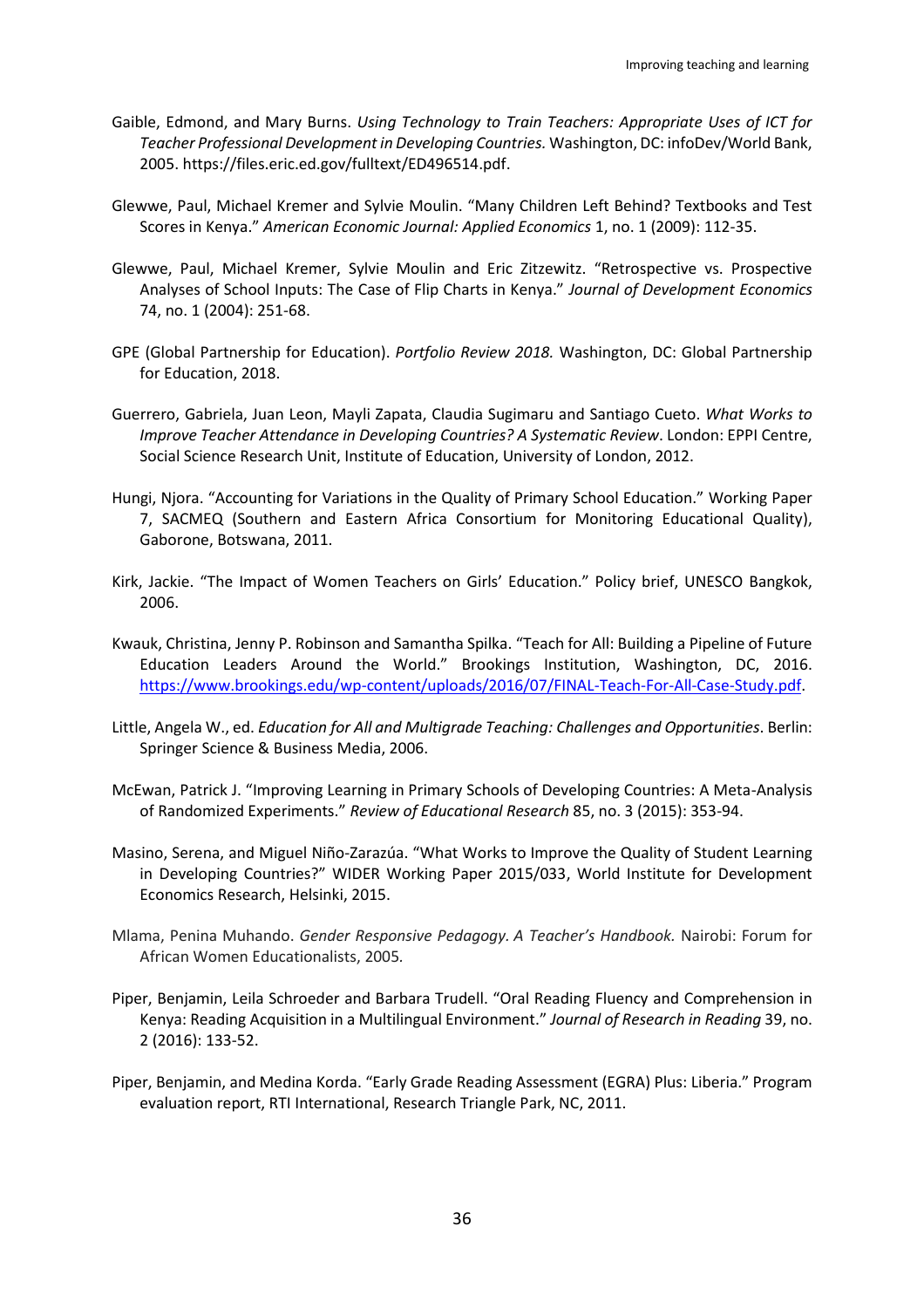- Piper, Benjamin, Yasmin Sitabkhan, Jessica Mejia and Kellie Betts. *Effectiveness of Teachers' Guides in the Global South: Scripting, Learning Outcomes, and Classroom Utilization*. (RTI Press Publication No. OP-0053-1805). Research Triangle Park, NC: RTI Press, 2018.
- Popova, Anna, David K. Evans, Mary E. Breeding and Violeta Arancibia. *Teacher Professional Development around the World: The Gap between Evidence and Practice*. Washington DC: World Bank, 2018.
- Sabarwal, Shwetlena and Malek Abu-Jawdeh. *What teachers believe: mental models about accountability, absenteeism, and student learning*. Washington DC: World Bank, 2018.
- Snilstveit, Birte, Jennifer Stevenson, Radhika Menon, Daniel Phillips, Emma Gallagher, Maisie Geleen, Hannah Jobse, Tanja Schmidt and Emmanuel Jimenez. *The Impact of Education Programmes on Learning and School Participation in Low- and Middle-Income Countries*. Systematic Review Summary 7. London: International Initiative for Impact Evaluation, 2016.
- UIS (UNESCO Institute for Statistics). *More Than One-Half of Children and Adolescents Are Not Learning Worldwide.* Fact sheet 46. Paris: UNESCO Institute for Statistics, 2017.
- ———. *The World Needs Almost 69 Million New Teachers to Reach the 2030 Education Goals.* Fact sheet 39. Paris: UNESCO Institute for Statistics, 2016.
- UNESCO (United Nations Educational, Scientific and Cultural Organization). *A Guide for Gender Equality in Teacher Education Policy and Practices*. Paris: UNESCO, 2015.
- ———. *Accountability in Education: Meeting Our Commitments.* Global Education Monitoring Report 2017/18. Paris: UNESCO, 2017.
- ———. "Fulfilling Our Collective Responsibility: Financing Global Public Goods in Education." Policy Paper 34, UNESCO, Paris, 2018.
- ———. *Strong Foundations: Early Childhood Care and Education*. EFA Global Monitoring Report 2007. Paris: UNESCO, 2007.
- ———. *Teaching and Learning: Achieving Quality for All.* EFA Global Monitoring Report 2013/14. Paris: UNESCO, 2014.
- Westbrook, Jo, Naureen Durrani, Rhona Brown, David Orr, John Pryor, Janet Boddy and Francesca Salvi. *Pedagogy, Curriculum, Teaching Practices and Teacher Education in Developing Countries*. Education Rigorous Literature Review. London: Department for International Development, 2013.
- Westhorp, Gill. "Realist Impact Evaluation: An Introduction." Methods Lab publication, Overseas Development Institute, 2014.
- Wirak, Anders, and Janne Lexow. "Evaluation of MoE/UNICEF's 'Basic Education and Gender Equality Programme' for 2006-2008 Afghanistan." Nordic Consulting Group, Oslo and Kabul, 2008.
- World Bank. *World Development Report 2018: Learning to Realize Education's Promise*. Washington, DC: World Bank, 2018.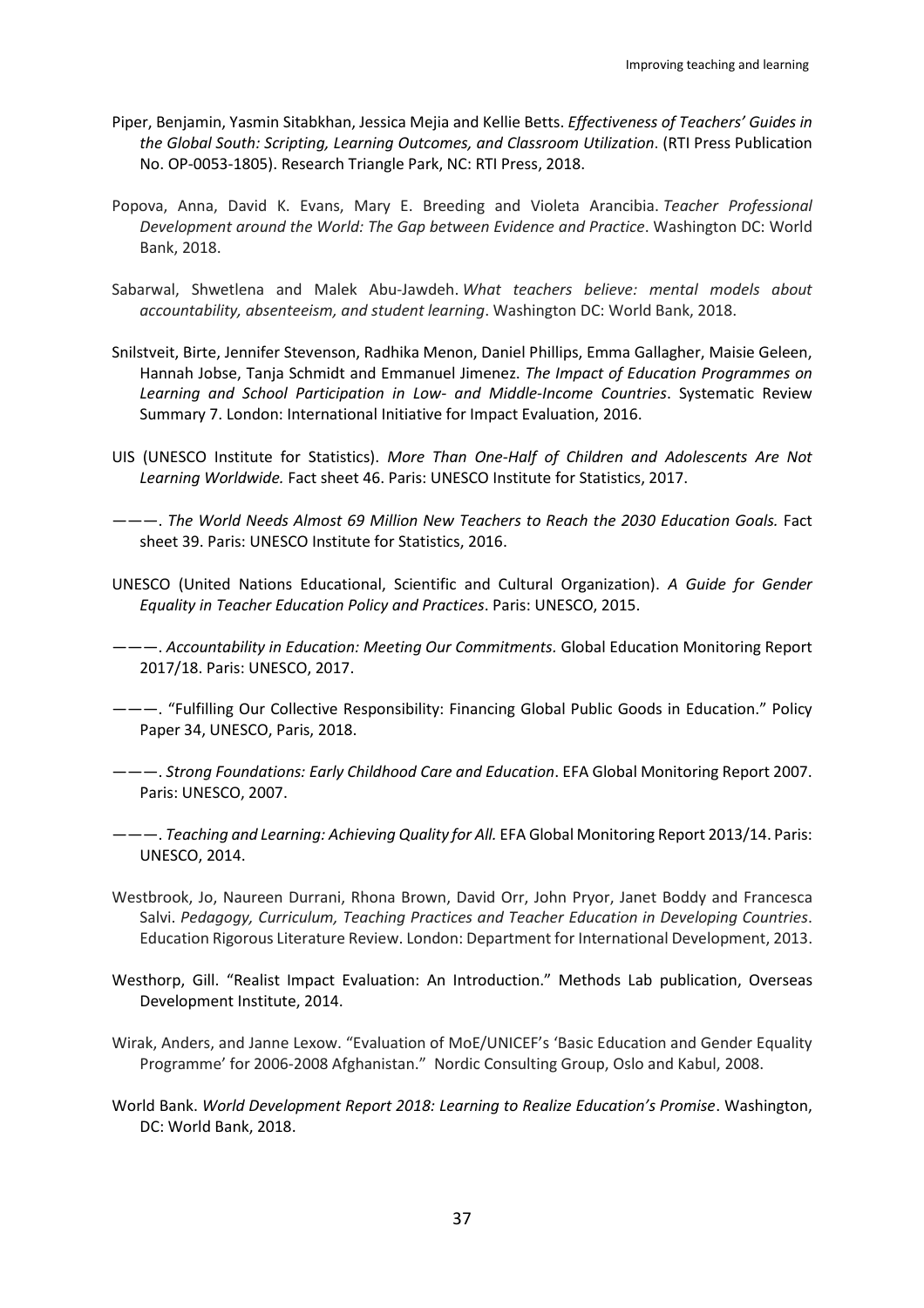## <span id="page-37-0"></span>**Annex A. GPE fact sheet on improving teaching and learning**

#### **Overview**

Five results framework indicators are directly related to improving teaching and learning: 1, proportion of developing country partners (DCPs) showing improvement on learning outcomes); 11, equitable allocation of teachers, as measured by the relationship (R2) between the number of teachers and the number of pupils per school); 12, proportion of DCPs with pupil/trained teacher ratio below threshold (<40) at the primary level, 16b, proportion of ESPs/TEPs that have a teaching and learning strategy meeting quality standards; <sup>100</sup> and indicator 19, proportion of LEGs with representation from civil society and teacher organizations. Similarly to the majority of the world developing countries, GPE DCPs are facing learning challenges marked by a lack of evidence on learning outcomes and issues related to teacher training and deployment. However, DCPs are making progress on the quality of the teaching and learning strategies included in their education sector plans.

#### **Key results**

 $\overline{a}$ 

#### **Learning outcomes (Indicator 1)**

The first milestone for improvement in learning outcomes (Indicator 1) is set for 2018 (68 percent overall and 65 percent in FCAC). The 2016/2017 Results Report noted that only 20 countries had available learning assessment data at two points in time to monitor learning outcomes trends for the baseline period (2000-2015). Of these 20 DCPs, learning outcomes had improved in 13 of them (2 out of 4 FCAC). In other words, learning outcomes did not improve in 35 percent of DCPs (7 out of 20 DCPs), demonstrating a need for better support to learning outcomes improvement.

The partnership aims to reach 70 percent of DCPs showing improvement in learning outcomes by 2020. To achieve this goal, all factors affecting the quality of education will need to be addressed collectively, especially in countries with the lowest levels of achievement in learning outcomes. For example, PASEC 2014 data show that some GPE developing country partners register relatively low achievements in learning outcomes in mathematics and reading (Figure 1.2 of Results Report 2018, illustrated below). Only 8.5 and 7.7 percent of students completing primary education in Niger achieved minimum proficiency level in reading and mathematics, respectively, clearly underscoring that improvement in learning outcomes is a major challenge in this context.

<sup>&</sup>lt;sup>100</sup> There is no breakdown by gender for indicators 11, 12 and 16b in the results framework.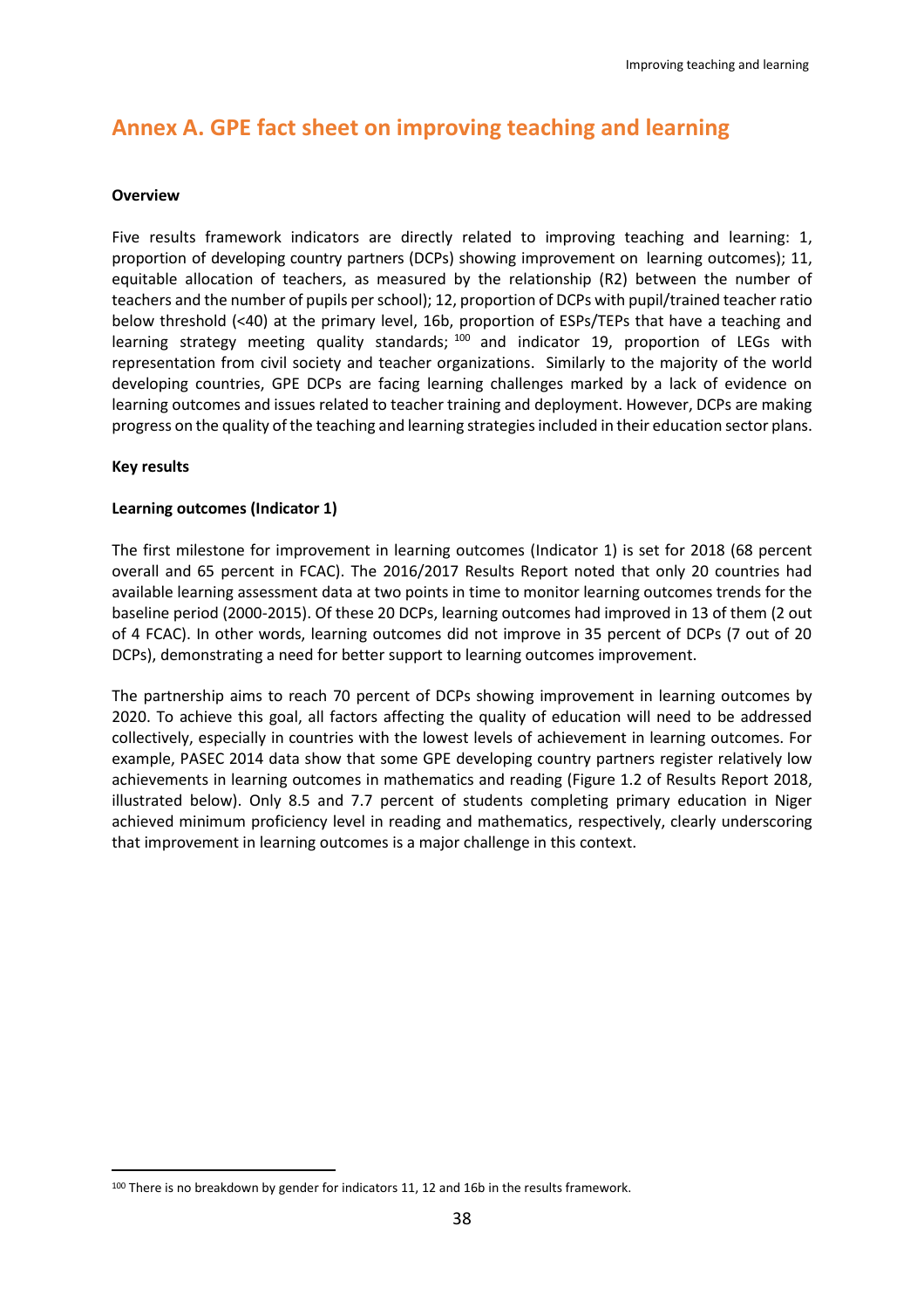



#### **Teachers' training and allocation (Indicator 11 and 12)**

Teachers are considered one of the inputs for improved learning, according to the GPE theory of change. However, the results framework data show that GPE DCPs face challenges related to both teachers' training and teachers' allocation. The overall proportion of DCPs that had a pupil–trained teacher ratio (PTTR) of 40 or better was 24 percent (12 out of 49 DCPs) and the milestone for 2017 was not met. The corresponding figure for FCAC was 15 percent (3 out of 20) and the milestone for 2017 was also not met. Looking at longer-term trends at the country level, PTTRs in five out of 18 DCPs with data available deteriorated between 2010 and 2015 (see Figure 2.6 of the Results Report 2018, illustrated below).



*Source:* GPE, *Results Report 2018* (Washington, DC: Global Partnership for Education, 2018), Figure 2.6.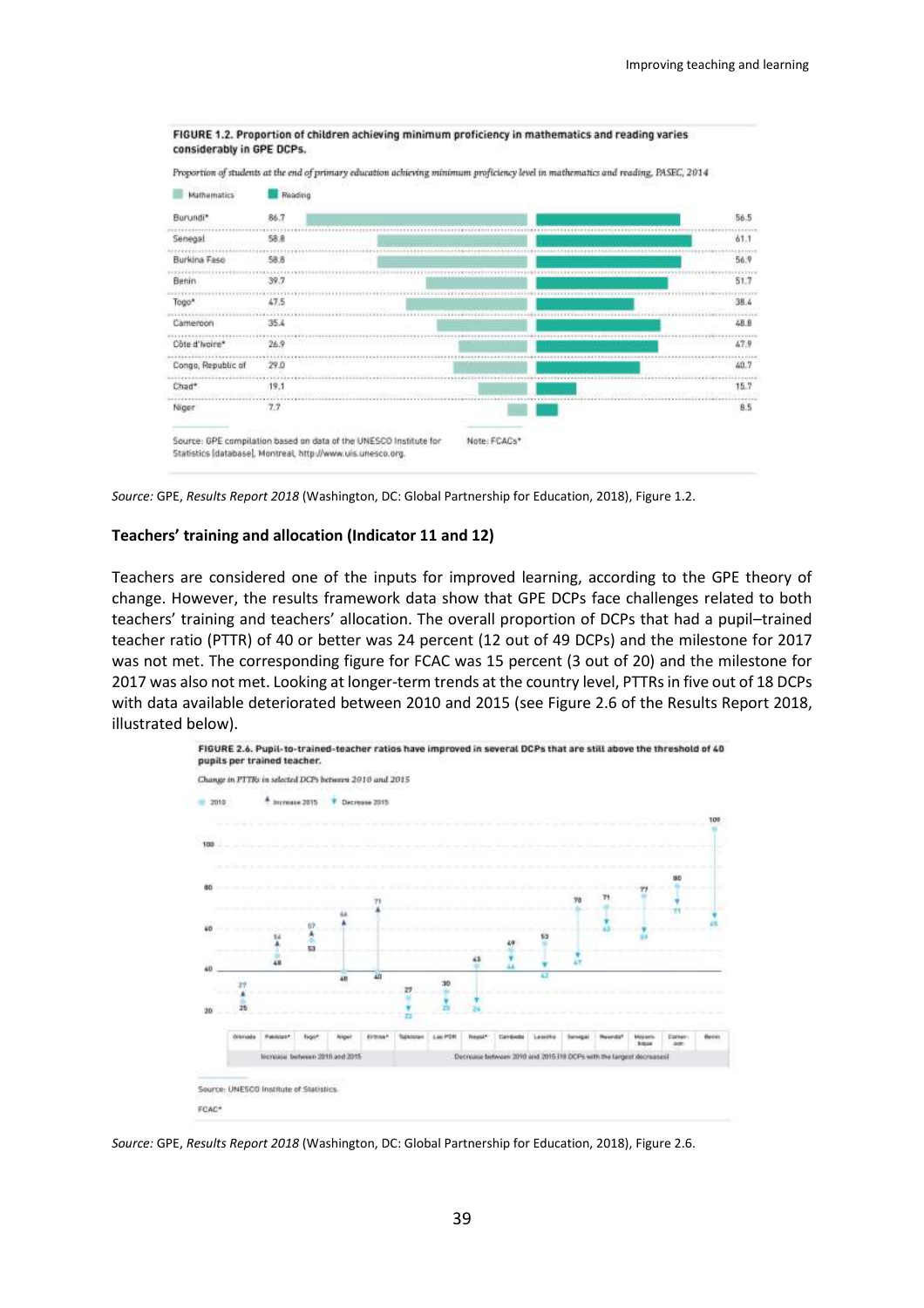On teachers' allocation, baseline data for Indicator 11 suggest that 29 percent (6 out of 21) of developing country partners with available data had education systems in which 80 percent of the allocation of teachers was aligned with the number of students. The next milestone for this indicator is set for 2018 (38 percent) and a target of 48 percent is set for 2020.

#### **Teaching and learning strategy (Indicator 16b)**

No milestone is set for the proportion of ESPs/TEPs that have a teaching and learning strategy meeting quality standards (Indicator 16b) for 2017. However, data show strong progress on the quality of ESPs/TEPs in general, including the teaching and learning strategy (Figure 3.1 of the Results Report 2018, illustrated below). Seventy-four percent of ESPs/TEPs (17 out of 23) met the overall quality standard on the teaching and learning strategy in 2016/2017, up from 58 percent (11 out of 19) at baseline in 2014/2015. All dimensions of the quality of the teaching and learning strategies in ESPs experienced an improvement except the implementation component (Figure 1).



*Source:* GPE, Results Report 2018 (Washington, DC: Global Partnership for Education, 2018), Figure 3.1.

*Note:* The ESP/TEP quality is assessed using GPE's quality standard, developed jointly by the GPE Secretariat and UNESCO-International Institute for Education Planning (UNESCO-IIEP). ESPs must meet at least five out of seven quality standards, and TEPs must meet at least three out of five, to reach the quality benchmark.